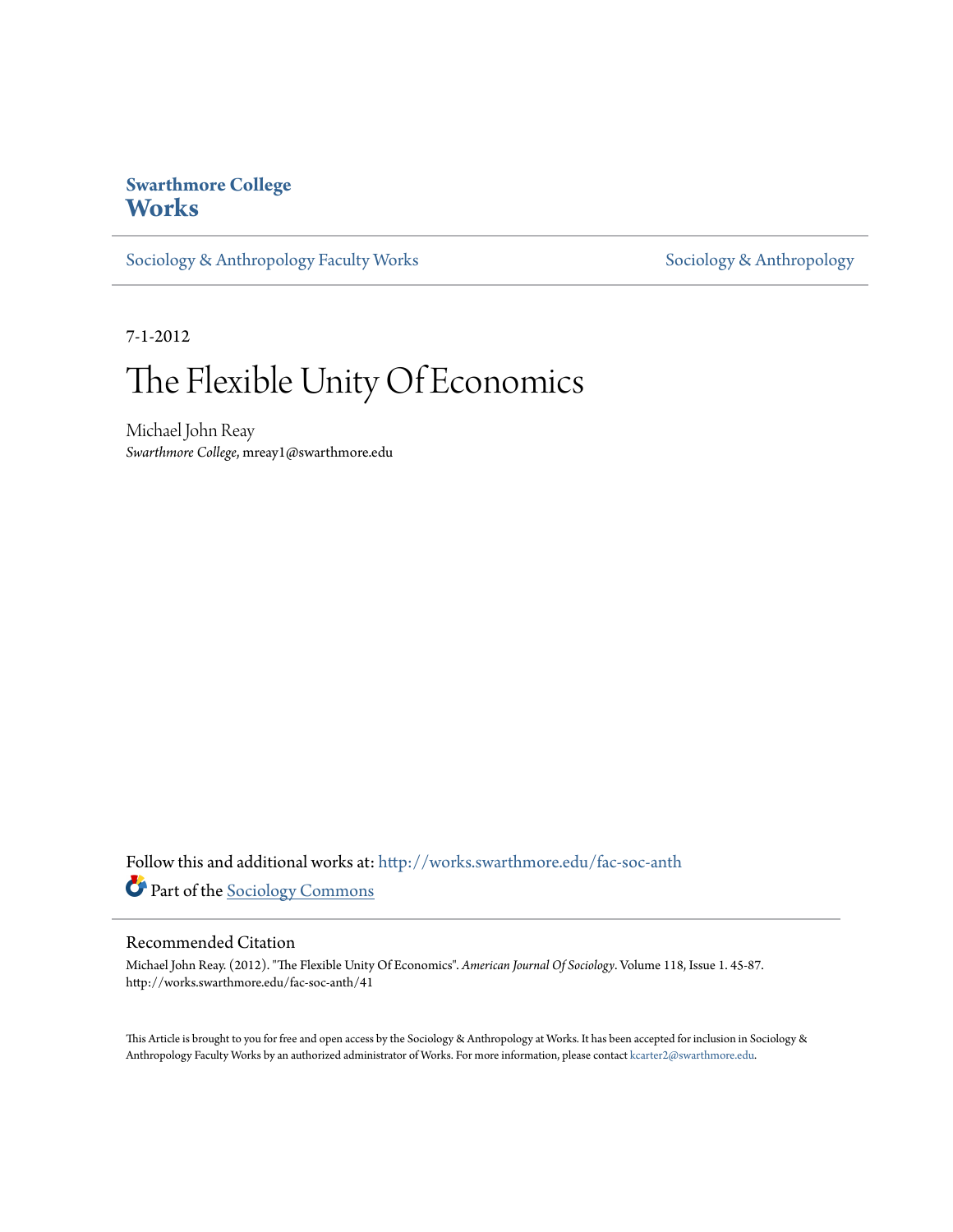

The Flexible Unity of Economics Author(s): Michael J. Reay Source: American Journal of Sociology, Vol. 118, No. 1 (July 2012), pp. 45-87 Published by: [The University of Chicago Press](http://www.jstor.org/action/showPublisher?publisherCode=ucpress) Stable URL: http://www.jstor.org/stable/10.1086/666472 Accessed: 14/08/2014 13:47

Your use of the JSTOR archive indicates your acceptance of the Terms & Conditions of Use, available at <http://www.jstor.org/page/info/about/policies/terms.jsp>

JSTOR is a not-for-profit service that helps scholars, researchers, and students discover, use, and build upon a wide range of content in a trusted digital archive. We use information technology and tools to increase productivity and facilitate new forms of scholarship. For more information about JSTOR, please contact support@jstor.org.



*The University of Chicago Press* is collaborating with JSTOR to digitize, preserve and extend access to *American Journal of Sociology.*

http://www.jstor.org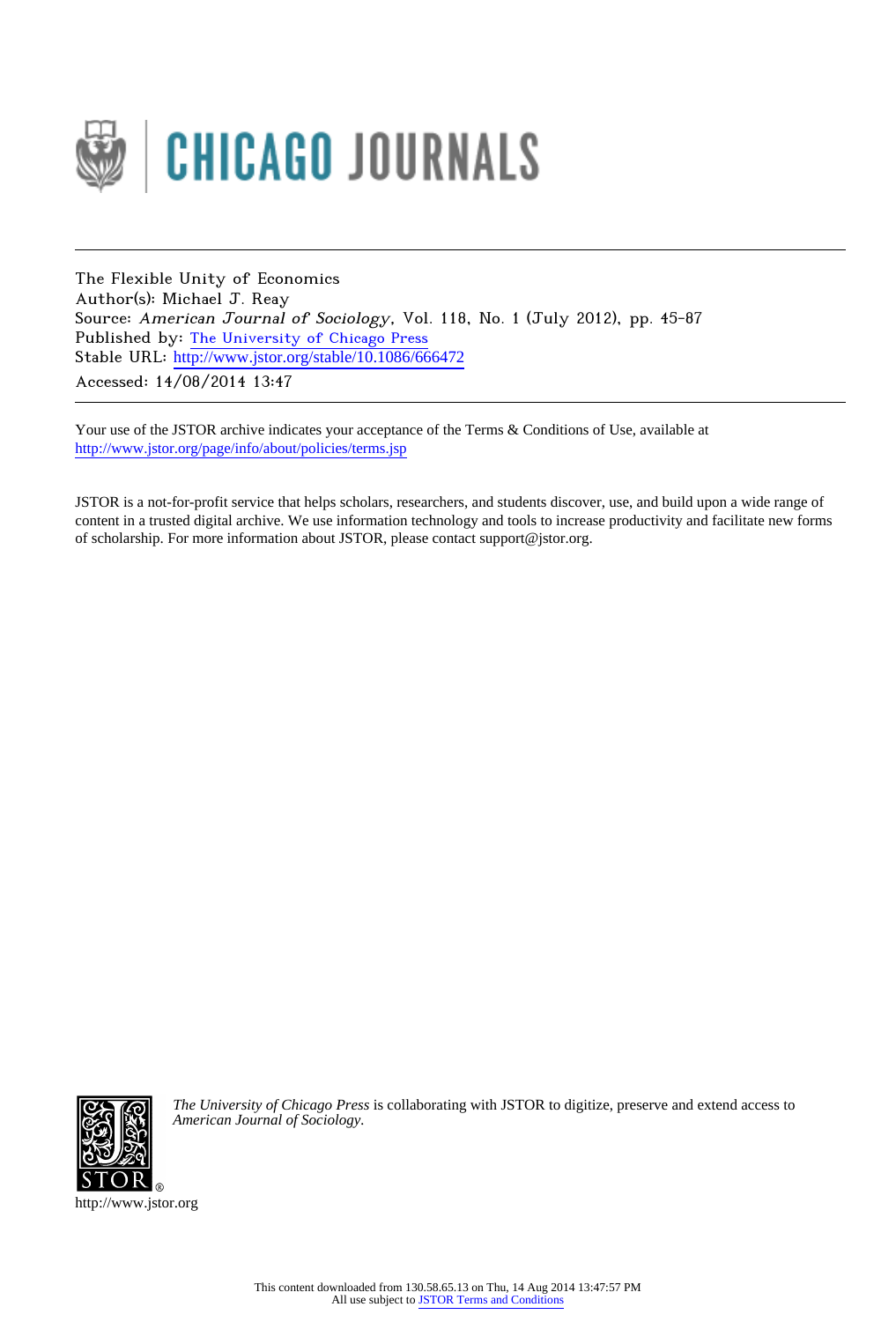## The Flexible Unity of Economics<sup>1</sup>

Michael J. Reay *Swarthmore College*

> In an increasingly knowledge-based global environment, Americanstyle economics may be an especially important form of expertise to understand. Existing studies of the discipline present something of a paradox, however, as some suggest that economic discourse is a logically unified and powerful promarket ideology, while others indicate that in practice it is quite fragmented and constrained. A series of 52 interviews with economists working in various jobs is used to reveal a possible way out of this paradox by highlighting three basic features of economic expertise: cognitive and practical framing via a "core" of relatively simple ideas and techniques, great flexibility in results due to various available "subframes," and dependence of the selection of subframes on local institutional contexts. These underlying features potentially explain how the unified academic discourse of economics produces a variety of outcomes and maybe even plays a range of quite different social roles in different situations.

The ideas of economists and political philosophers, both when they are right and when they are wrong, are more powerful than is commonly understood. Indeed the world is ruled by little else. Practical men, who believe themselves to be quite exempt from any intellectual influences, are usually the slaves of some defunct economist. Madmen in authority, who hear voices in the air, are distilling their frenzy from some academic scribbler of a few years back. I am sure that the power of vested interests is vastly exaggerated compared with the gradual encroachment of ideas. (John Maynard Keynes 1953, p. 383)

Council of Economic Advisers Chairman Murray Weidenbaum, when asked directly what weight of influence, on a scale of one to ten, economists had enjoyed in drafting the original tax program of the [Reagan] administration, replied, "zero." (James K. Galbraith 1988, p. 224)

<sup>1</sup> This research was funded by an NSF Dissertation Improvement Grant (SBR-9731162). The author would like to acknowledge indispensible input from the Swarthmore Junior Faculty Reading Group, Ayse Kaya Orloff, Rebekah Peeples Massengill,

 $© 2012$  by The University of Chicago. All rights reserved. 0002-9602/2012/11801-0002\$10.00

*AJS* Volume 118 Number 1 (July 2012): 45–87 45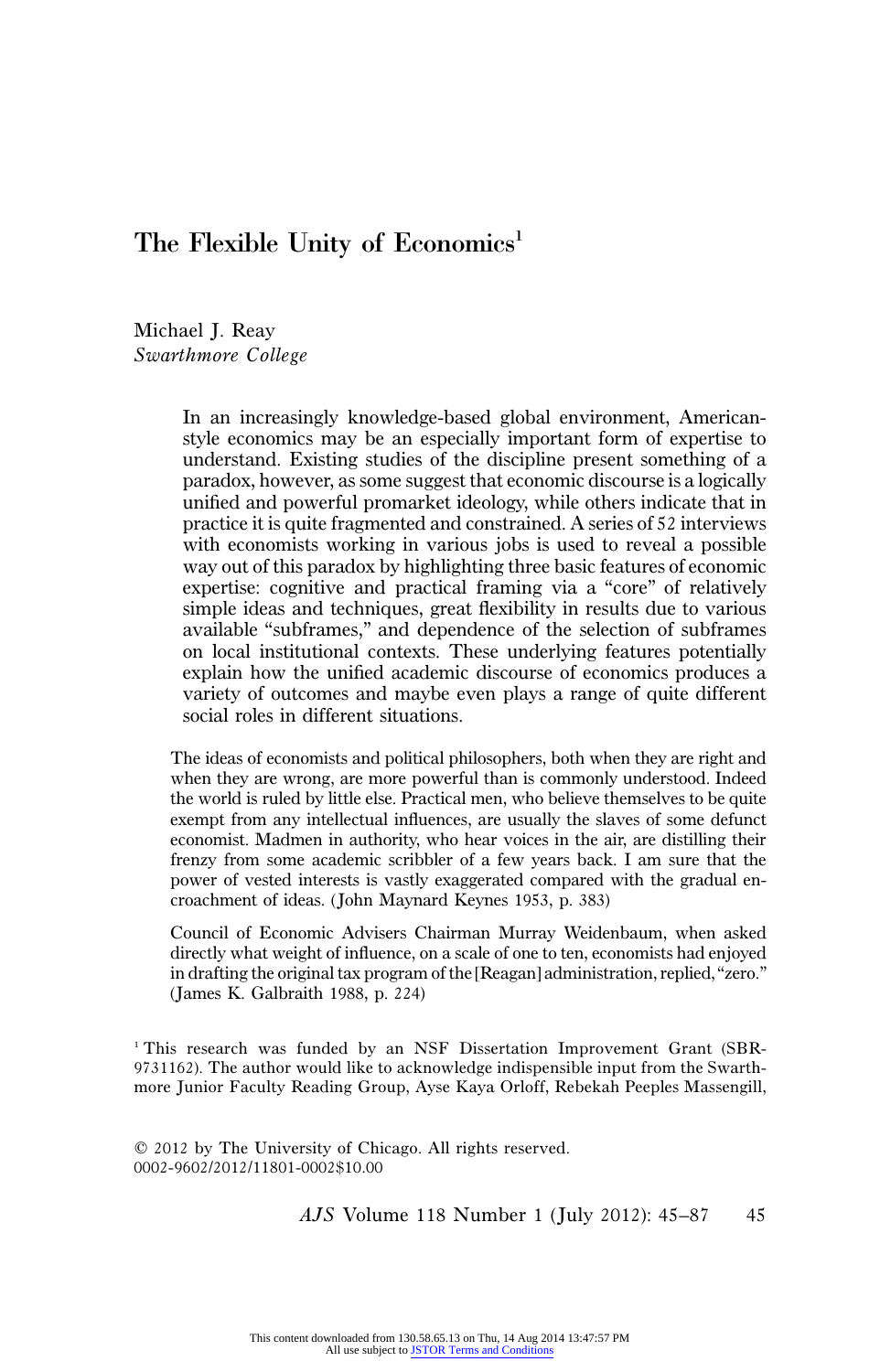#### ECONOMIC EXPERTISE

In a global environment increasingly characterized by the competitive exchange of knowledge, expertise seems to be a particularly important phenomenon to understand. The American-dominated discipline of economics, in turn, seems to be a particularly important form of expertise to make sense of, given both its recent success as a worldwide profession and its focus precisely on understanding competitive exchange.

Existing studies of economics present something of a paradox, however. On the one hand, many of them see the profession's academic discourse as a powerful, unified ideology that inevitably narrows political debates, falsely naturalizes capitalist institutions and behaviors, and legitimizes "neoliberal" policies of market deregulation, welfare reduction, union constraint, and government shrinkage. On the other hand, a wide range of case studies, and accounts given by economists themselves, suggest that in practice the profession's political orientation is quite fragmented and its influence often weak.

This paradox, however, may be an artifact of analyses either over extrapolating from general features of academic discourse and neoliberalism or focusing on particular practical cases without looking for overall unified effects. A number of sociological studies have avoided this polarization by exploring the midlevel institutional and organizational factors that have influenced the development of the global profession, but these have not provided any detailed analysis of the daily use of economics within an American-dominated system. The following discussion attempts to remedy this by analyzing 52 interviews with experienced economists employed in a wide variety of academic and nonacademic jobs in the United States at the end of the 20th century. It tries to identify the discipline's characteristic forms of knowledge straddling both academic and nonacademic fields as well as explore the uses to which these are put in various institutional contexts, the ways they relate to different policy options, and the factors that seem to influence the practical results. It suggests that, when analyzed in cross section like this, American economic expertise seems to have three characteristic features:

Robin Wagner-Pacifici, and the *AJS* reviewers. The author also thanks Gary Herrigel, Karin Knorr-Cetina, Andreas Glaeser, and Mary Brinton, as well as the interviewees who graciously took part in the project, and Elyse Shuk who made the Washington, D.C., part of the research possible. Previous versions of the arguments below were presented at meetings of the History of Economics Society, the American Sociological Association, the Society for Social Studies of Science, and the Social Science History Association. Direct correspondence to Michael J. Reay, Sociology and Anthropology Department, Swarthmore College, Kohlberg Hall 232, 500 College Avenue, Swarthmore, Pennsylvania, 19081. E-mail: [mreay1@swarthmore.edu](mailto:mreay1@swarthmore.edu)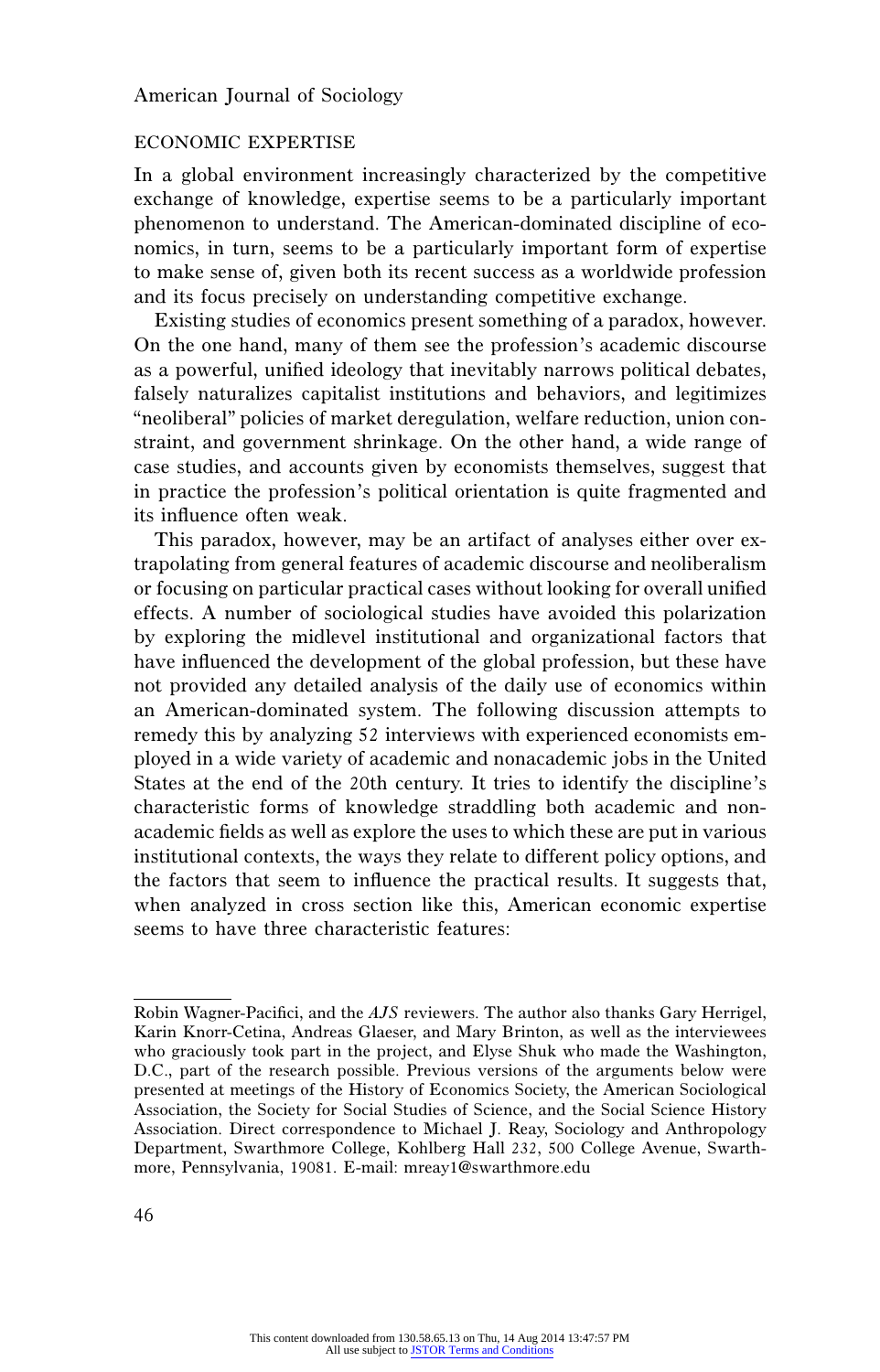*Core framing*.—Economics is unified by a cognitive/cultural frame that both academics and nonacademics try to transmit to lay people and get established as part of institutional routines. This frame is not based on promoting markets per se but on a more general "core" of intuitions and techniques concerning quantitative empiricism, macrolevel connections, and microlevel responses to incentives.

*Subframe flexibility*.—Beyond this, the economic core is quite flexible in terms of the specific knowledge it can produce and the policies it can support, with equally justifiable "subframes" of assumptions resulting in significantly different answers to many policy questions—by no means all of them in favor of free markets.

*Context dependence*.—Selection between these subframes depends greatly on local conditions, such as the kinds of data available, the expected roles of the relevant individuals and organizations, the layers of feedback and editing involved, and ultimately the relative power of interested supporters and opponents.

Several key ideas from the sociologies of science and organizations can be used to support and even extend this midlevel picture of flexible unity, suggesting that economics might in fact be playing a variety of social roles in different institutional contexts, operating contingently along several "dimensions" of potential influence. This helps resolve the apparent paradox presented by previous research, and it suggests that the involvement of economists in neoliberal regimes may have been contingent/opportunistic rather than the result of any logical inevitability—especially at the level of elite academic theory. In fact, even the discipline's roles in naturalizing capitalism and depoliticizing discourse—processes with which it is especially compatible—may depend strongly on local decision-making situations. These findings about the importance of context even within a U.S.-dominated system reinforce past institutional analyses and provide one possible basis for predicting how things might change in a post-neoliberal future. They could also have implications for predicting how other forms of expertise might ultimately come to operate in the new global knowledge environment.

The analysis is divided into five sections: an overview of the apparent paradox presented by past studies, a methodological discussion of the interview project and its limitations, a presentation of the evidence for the proposed three features of economic expertise, an exploration of theoretical support and extensions of the argument taken from several subfields of sociology, and a concluding discussion of the implications for understanding the varying social roles of American-style economics and possibly even other forms of expertise in contemporary societies.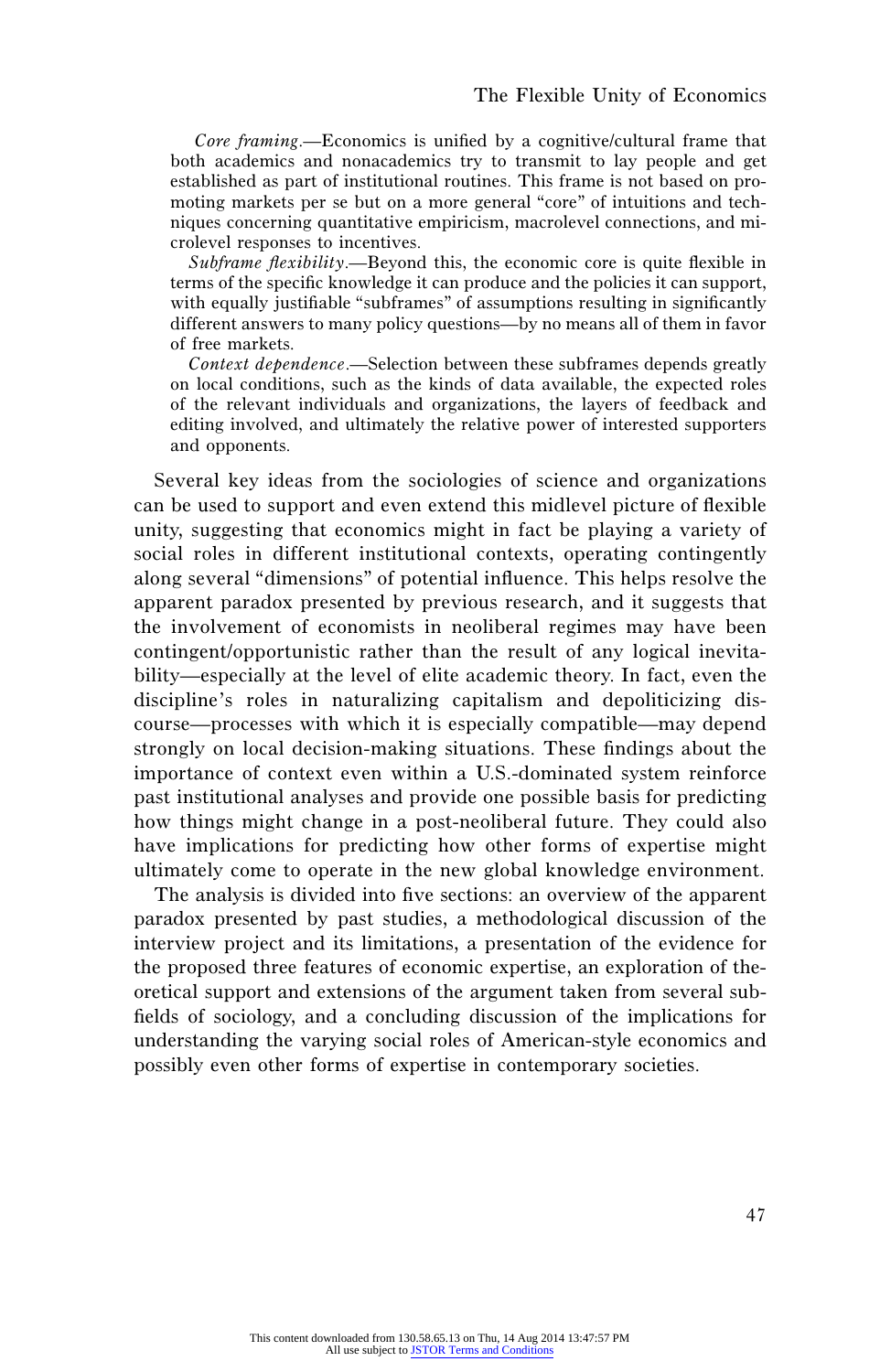#### THE PARADOX OF AMERICAN ECONOMICS

#### A Global Profession

Recent changes in technology, trade, and governance have created a global environment in which competition over knowledge is increasingly significant (Castells 1996, 2011). In such a setting, it seems particularly important to understand the role of technical expertise, and social scientists have made a number of contributions in this regard. Analysts observing the European situation, for example, have suggested that scientific knowledge may be losing its previous authority as it becomes increasingly produced by corporations as well as by governments and universities (Leydesdorff and Etkowitz 1996; Nowotny, Scott, and Gibbons 2001). They have also explored possible new mechanisms for democratically involving public groups in technical decision making so that all kinds of expertise—formal and informal—receive due consideration (Jasanoff 2003; Nowotny 2007). Researchers focusing on the United States meanwhile have tracked the increasing commercialization of science and higher education (Slaughter and Rhoades 2004; Mirowski 2011) as well as noted the shift of traditional professions like law and medicine toward more market-based activities (Brint 1996). In addition to this, academic sociologists and anthropologists in the United States have started reflexively considering the social role of their own expertise by calling for new ways of reaching out to the public and contributing to policy debates (Burawoy 2005; Checker 2009).

Perhaps surprisingly, however, these discussions of the new world of knowledge have paid little attention to American-style economics, potentially one of the most important types of expertise to understand in the global system, not just because of its supposed ability to explain the very forces of competitive exchange that have made knowledge so central but also because of its unprecedented social success in recent decades. In the late 20th and early 21st centuries, economists in the United States enjoyed a growing presence not just in departments of economics and business (the latter producing far more graduates that any social science discipline) but also in law, political science, and education. At the same time they became deeply embedded in the nonacademic realms of government and business, so that by the early 2000s almost 45% of American economics Ph.D.'s worked outside of education, with up to one-third of these employed by the federal government (NSF 2009). Furthermore, American-trained or American-style economists were numerous and prominent members of the staffs of major transnational organizations, such as the World Bank and the International Monetary Fund (IMF), and were increasingly to be found in national education systems and governments outside the United States (Fourcade-Gourinchas 2001). During an era of widespread transformation, then, Amer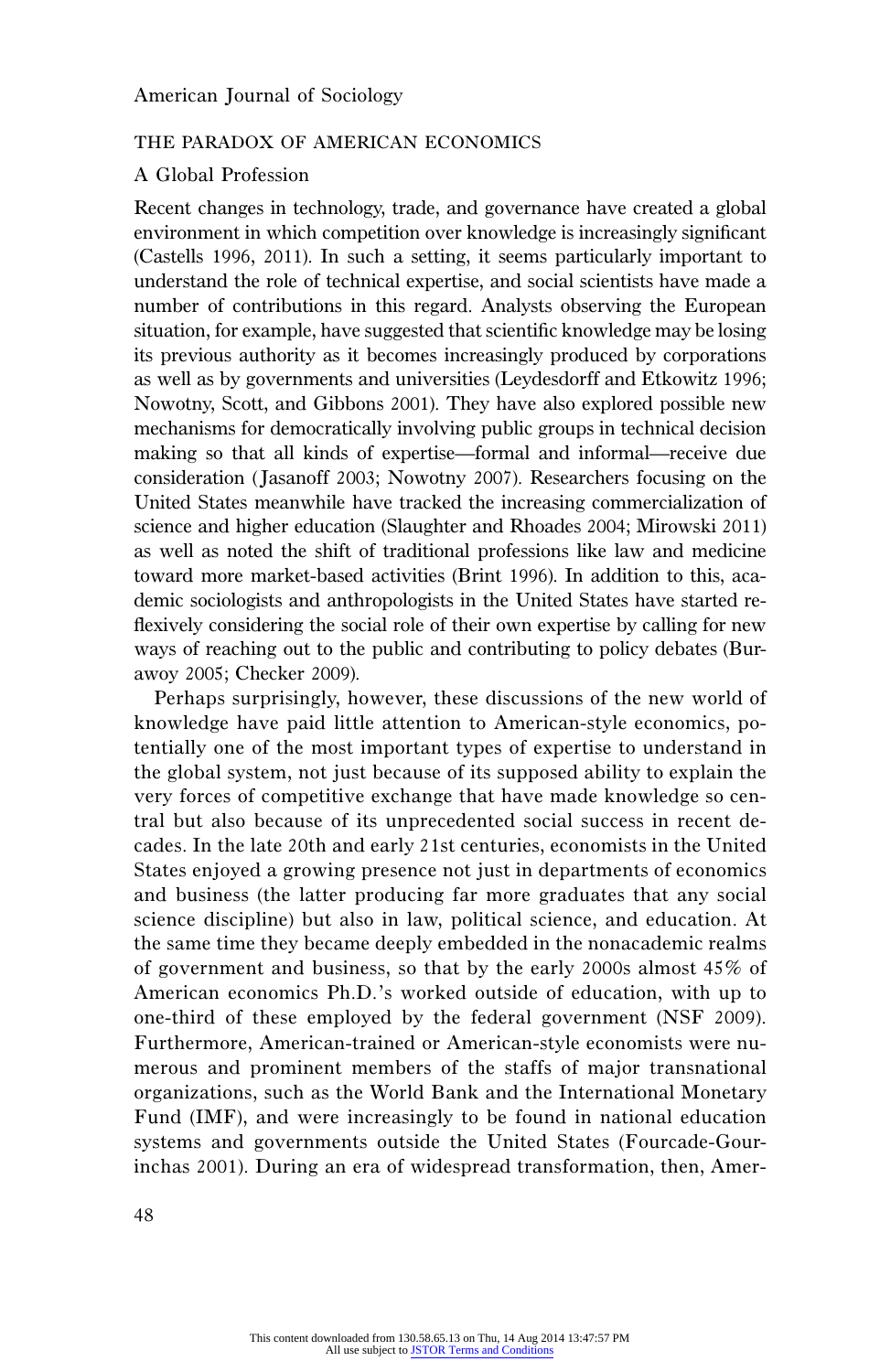ican economics appeared to have attained the status of a "global profession," that is, a recognized body of experts relying on a coherent system of formal "scientific" knowledge rooted in academia and embedded to different degrees and in different ways in various local settings across the world (Fourcade 2006; Montecinos, Markoff, and Álvarez-Rivadulla 2009).

#### Discursive Unity and Power

Assessments of this global profession have typically centered on the methods and theories that characterize its academic branch. These make American economic discourse very different from alternatives based on Marxist or institutional analysis and very different from other social sciences. In terms of methods, the discipline is overwhelmingly oriented toward mathematical modeling and quantitative data analysis, such that economists have to be versed in formal techniques that are far more complicated than those required for anthropologists, sociologists, or political scientists (see, e.g., Simon and Blume 1994). In terms of theory, economics strictly brackets issues of sociocultural context and focuses on identifying universal phenomena to do with supposedly rational decisions made at the individual or corporate level (microeconomics) and growth-producing patterns of consumption, production, and investment found at the national and international levels (macroeconomics). (See the assessments in Hausman [1992] and Guillén et al. [2002].) Perhaps because of these features, economics also stands out among the social sciences for its high degree of consensus, with a unified "orthodox" or "mainstream" approach dominating nearly all academic departments and filling the pages of naturalscience-type textbooks—textbooks that present the discipline as a strongly cumulative body of objectively correct knowledge and that form the basis of most undergraduate training in the field (Watts and Schaur 2011).

This unified academic discourse is seen by supporters as boosting the discipline's scientific status and ensuring that economic expertise can only improve policy making in the outside world. To many observers, however, it is thought to produce far less desirable results. At a general level it has been suggested, for example, that it contributes to what Max Weber ([1895] 1994) saw as a tendency for talk of national-level economic interests to narrow and sanitize political confrontations over social issues. Modern economics is thought to be guilty of this insofar as its limited "scientific" definitions of valid problems, analyses, and solutions encourage people to see complex situations in solely economic terms and insofar as its apparently objective, quantitative nature obscures complex issues of authority and accountability (Wiles 1983; Porter 1995; Mitchell 2005). A number of case studies support these claims by showing how economic analyses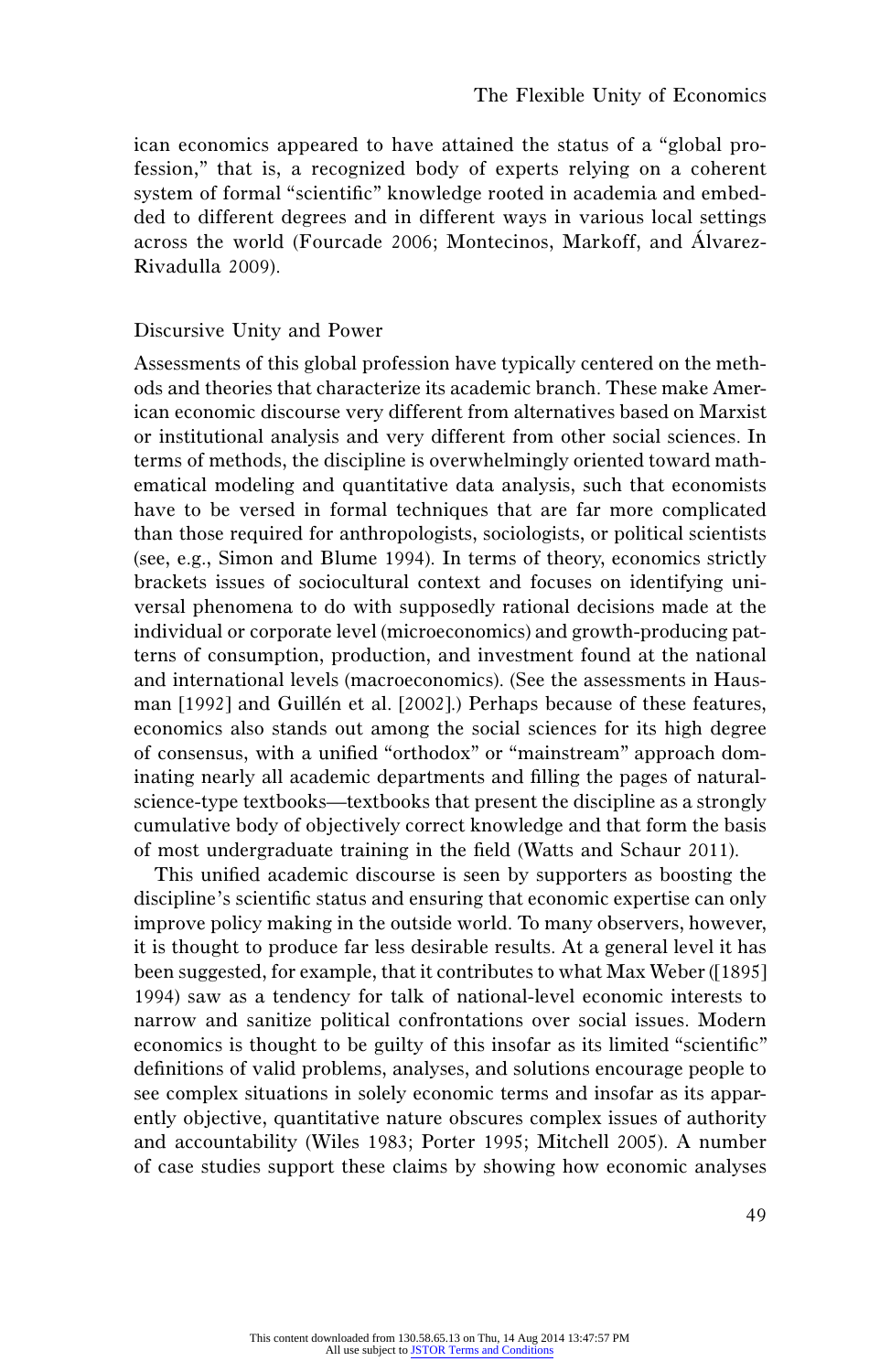narrow the ways government agencies measure economic phenomena (Carson 1975; Breslau 1998) and how certain economic theories and formulae are adopted by financial traders and bankers in part simply to make their actions seem irreproachably rational and responsible (Whitley 1986; Faulhaber and Baumol 1988; MacKenzie 2007).

Other critics have gone beyond this general notion of depoliticization to argue that American economics systematically and falsely naturalizes capitalist institutions and behaviors—just as Karl Marx (1977) saw Adam Smith's ideas obscuring the possibility of noncapitalist social arrangements. In the contemporary case this is thought to be a result of the way economic discourse assumes a particular kind of atomized individual actor, a particular abstract notion of market equilibrium, and a particular form of self-regulating "rational" decision making (Fine 1998; Kanth 1999; Rose and Miller 2010). Some empirical studies support this claim at a quite fundamental level by suggesting that college classes claiming to identify universals of economic behavior may in fact be actively teaching students to act in narrowly defined "rational" capitalist ways (Yezer, Goldfarb, and Poppen 1996; Haucap and Just 2010).

The majority of recent criticisms of economics, however, have made even more specific claims than this, linking particular theoretical developments within the orthodox paradigm over the last 40 years to major policy shifts in the nonacademic world. The theoretical developments in question involved a significant shift from exploring how governments could compensate for market failures to explaining how markets might be universally beneficial. This shift led to articles in top journals and debates in top departments being dominated by highly complex mathematical models and statistical tests of market effectiveness, most prominently concerning the efficient markets hypothesis (in finance), rational expectations (in macroeconomic policy), and real business cycle theory (explaining output fluctuations), all of which asserted the advantages of letting markets work without government interference (Samuelson and Nordhaus 2009). The corresponding real-world developments concerned the rise of neoliberalism, a change that affected not just many advanced industrialized nations (which deregulated markets and reduced provisions for ameliorating their effects) but also poorer capitalist nations (which faced tremendous pressure from foreign states, corporations, and transnational organizations to follow suit) and state socialist countries (which replaced their central planning systems with various forms of market coordination) (Harvey 2005).

Some critical interpretations of this dual development focus primarily on the academic theory side of the equation, suggesting, for example, that economists pursued abstract market models for so long that they ended up simply unable to counter any neoliberal proposals emerging from the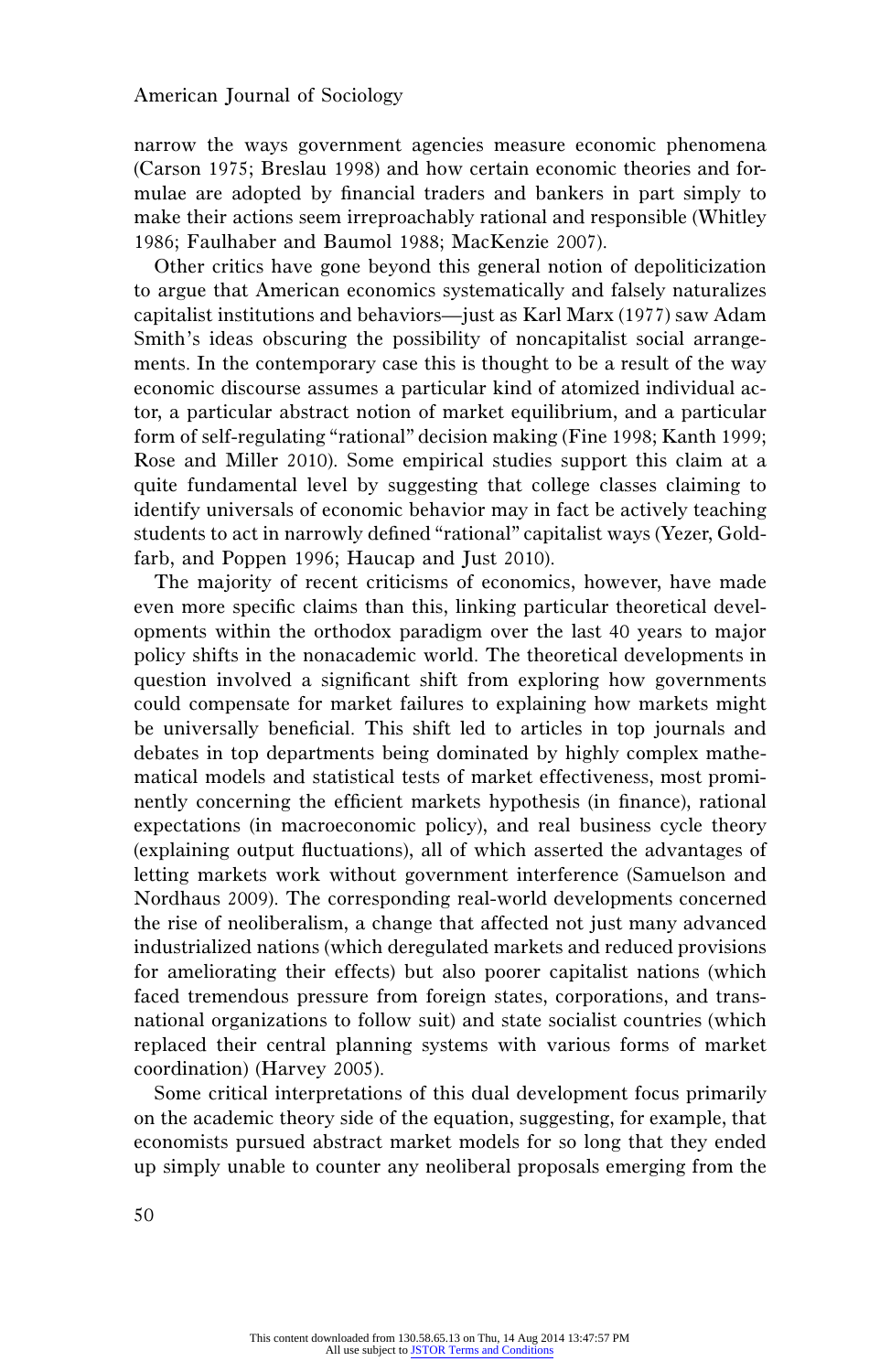political sphere (Bernstein 2001). A stronger argument along these lines is that the new academic theories were directly responsible for misleading naive policy makers, businesses, and voters into an unsustainable fantasy world of perfect markets and infinite stable growth—a world that eventually fractured catastrophically in 2008 (Kaletsky 2009; Krugman 2009). An even more radical suggestion is that American-style economic theory after the 1960s was simply the "secular ideology of globalization" (Held et al. 1999), that is, a convenient form of pseudoscience for publicly legitimizing the authority of global corporations and neoliberal policy makers (Bourdieu 1998; Dezalay and Garth 2002).

Other critiques have focused more on practical professional involvement, looking at how economists using the new theories seemed to become an increasingly influential section of the global neoliberal elite. As noted above, though American economic theory was being produced in rarified educational settings, economists themselves were spreading across the globe via employment in major nonacademic institutions, not just as occasional advisers and decision makers but also as permanent bureaucrats (Fourcade 2006). Significantly enough, many of the institutions involved corporations, states, and transnational organizations—were precisely those promoting neoliberal globalization or undergoing transformations in that direction. This institutional alignment of economists and neoliberalization has been observed in cases as diverse as the Chilean, Hungarian, and Mexican governments (Montecinos 1998; Bockman 2000; Babb 2001), the British healthcare system (Ashmore, Mulkay, and Pinch 1989), French financial institutions (Lebaron 2001), and key sections of the IMF (Chwieroth 2007*b*, 2010).

A third line of research linking economic discourse to promarket changes comes from anthropologists and others studying development projects, several of whom have tracked how the framing of issues in American-style economic terms can confuse and dominate non-Western constituents, ideologically justify iniquitous and ineffective modernization projects, demolish non-Western ways of life, and promote global marketization as a natural inevitability (Miller 1998; Mitchell 2002; Goldman 2005).

Finally, a branch of research in science studies has pursued the even more radical idea—not always framed as a criticism—that in the neoliberal era economics has become a "performative" discourse, that is, a cultural blueprint that aggressively reshapes practices, institutions, and even individual identities in its own image. From this point of view, the situation at the turn of the 21st century required almost a complete reversal of Karl Polanyi's (2001) famous assessment that economic theories were unrealistic because they ignored the social embeddedness of markets. Instead, market reality was becoming increasingly embedded in those very theories (Callon 1998, 2008; Guala 2007).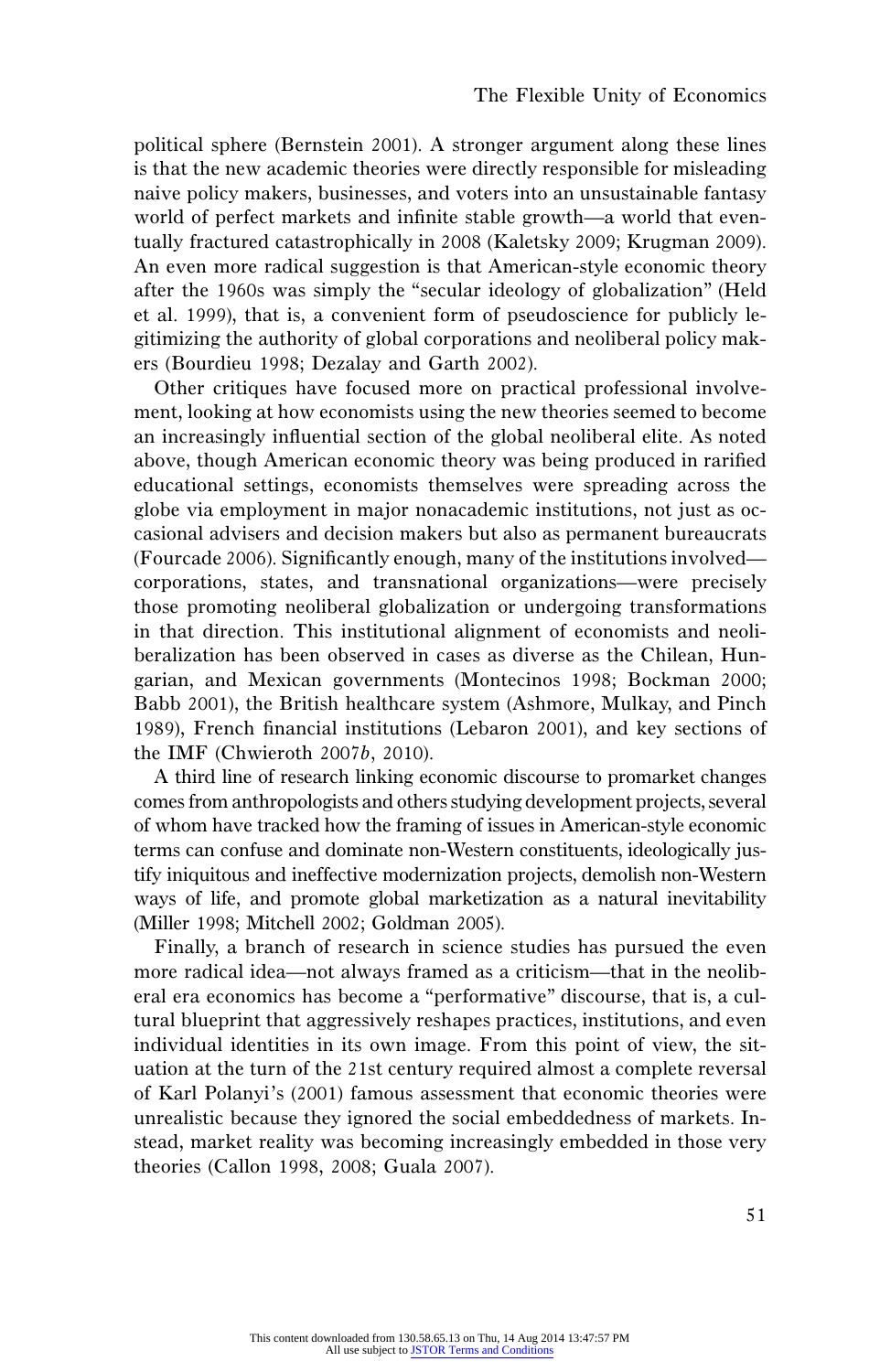#### Practical Fragmentation and Weakness

The analyses described above all seem to suggest that the social role of American economics is closely tied to its unified academic discourse and that the profession can be treated as a relatively monolithic whole. They also seem to suggest that the discipline's discursive power is strong, inevitable, and essentially obvious given its logical affiliations with dominant procapitalist and/or promarket policies. However, there is also a wide range of evidence that goes against these impressions, suggesting that American economics is in fact considerably fragmented and that at a practical level it can be somewhat weak or irrelevant.

In terms of fragmentation, it seems clear that academic theory cannot simply be making economists support neoliberal policies, because right up to the present day there have been thoroughly orthodox members of the profession who oppose laissez-faire. For example, two of the most widely known and respected economic experts in the United States today, Joseph Stiglitz and Paul Krugman, actively criticize unrestrained policies of globalization and financial deregulation, even though they are both phenomenally successful mainstream academic researchers and winners of the Nobel Memorial Prize in Economic Science. In addition to this basic fact, and perhaps explaining it, there are numerous indications that the claims and policy recommendations produced by economists actually vary greatly according to a host of subjective judgments and tacit assumptions that cannot be automatically derived from their academic theories and methods. This phenomenon has been pointed out by critics of the profession's claims to scientific status (Klamer 1984; McCloskey 1994) and observed in experimental and ethnographic studies of academic paper writing (Magnus and Morgan 1999; Yonay and Breslau 2006). An intrinsic subjectivity of expert pronouncements—something Neil Stephens (2008) calls "interpretative flexibility"—has also been observed among economists working on macroeconomic policy and forecasting (Evans 1999; den Butter and Morgan 2000; Harper 2000) and in studies of U.S. Federal Reserve Board committee meetings, where major policy shifts have apparently depended not on any inherent features of orthodox economics but on selecting from among various ad hoc lenses through which to view the situation (Edison and Marquez 2000; Abolafia 2004). The fragmentation or flexibility of mainstream economics has also been seen in studies that show American economists' policy preferences and beliefs about key economic parameters to be very far from uniform (Kearl 1979; Alston, Kearl, and Vaughan 1992; Fuchs, Krueger, and Poterba 1997; Fuller and Guide-Stevenson 2003; Colander 2007), even though they generally claim that their opinions are based on scientific theories and data rather than "normative" biases (Samuels 1980).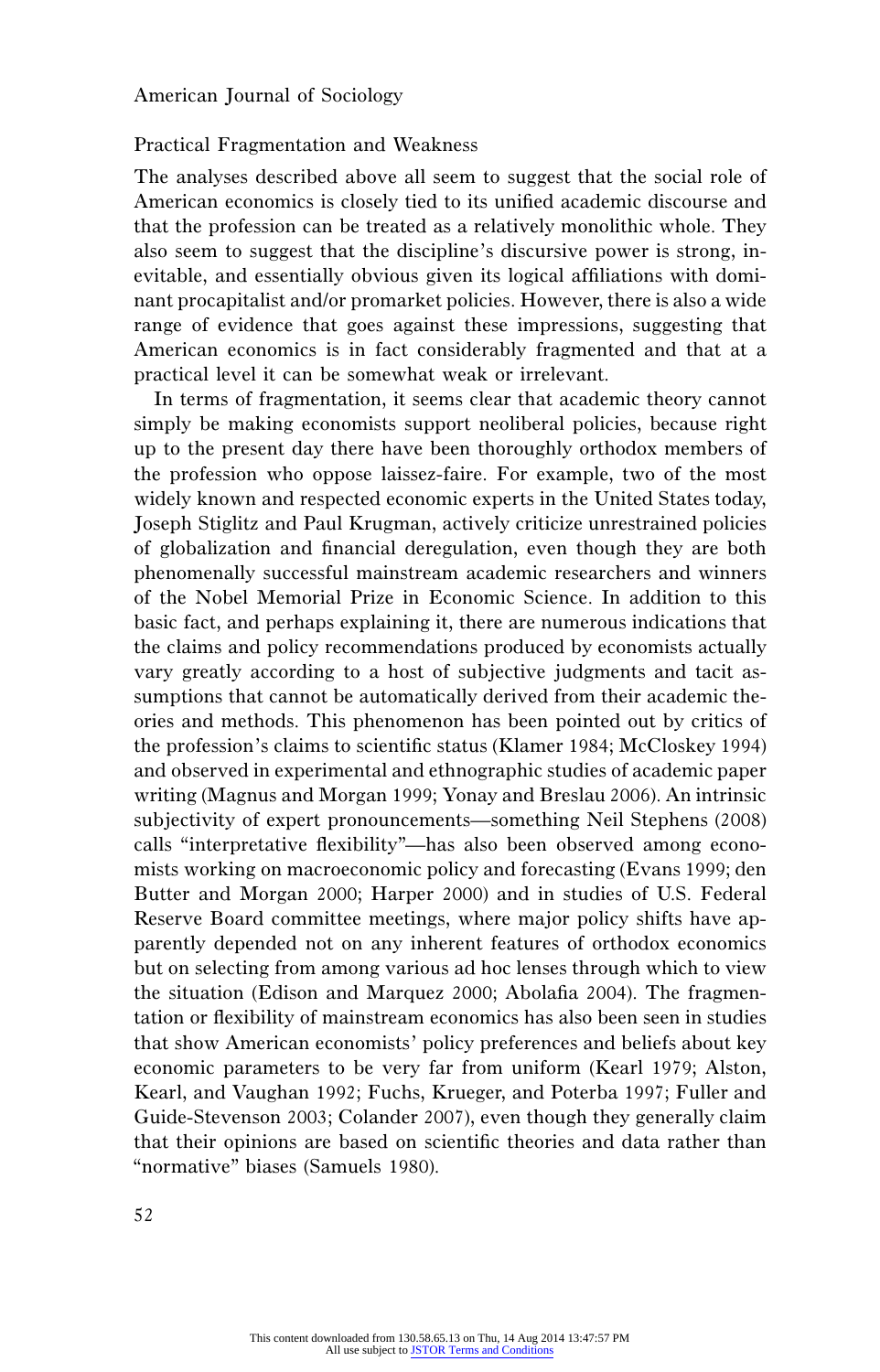In terms of practical weakness, there are numerous cases where observers or participants have seen the application of academic theory to be significantly dependent on the motives of powerful decision makers and/or upstaged by alternative rhetorics. In the United States, these cases include early shifts toward deregulation in the 1970s (Breyer 1982; Derthick and Quirk 1985), the later working of the National Committee on Unemployment Compensation (Hamermesh 1982), the passing of the 1986 Tax Reform Bill (Minarik 1989), the establishment of the North American Free Trade Agreement (NAFTA; Klamer and Meehan 1999), the use of game theory in Federal Communications Commission spectrum auctions (Mirowski and Nik-Khah 2008), the operation of Washington-based international development banks (Babb 2009), and the design of auctions at the Federal Energy Regulation Commission (Breslau 2011). In all of these situations it seems as if the acceptance or rejection of academic expertise depended not on any inherent features of academic knowledge so much as on political will and opportunity or the perceived strength of more popular discourses—like the simplistic "devspeak" favored by international development agencies (Ferguson 1994). The reminiscences of frustrated U.S. advisers throughout the postwar years further illustrate this phenomenon, suggesting that John Maynard Keynes's famous dictum concerning the importance of "academic scribblers" certainly should not be taken to mean that economists are technocratically driving the policy process (Coats 1986; Friedman 1986; Nelson 1987; Sawhill 1995; Stiglitz 2000).

Some observers and experienced insiders also suggest that post-1960s academic theories did not in fact penetrate all that rapidly or deeply into the daily routines of U.S. policy and business and that more interventionist approaches and measures remained the primary basis of practical macroeconomics even into the 2000s (Brenner 1992; Brainard and Perry 2000; Mankiw 2006). Furthermore, a vocal minority of economists over the years have worried that academic economics has become so hopelessly unrealistic as to be essentially useless for playing any real-world role whatsoever—procapitalist, neoliberal, or otherwise. These critics of academic standards of modeling and testing have included not just heterodox sympathizers (Klamer and Colander 1990) but also staunch mainstream economists (McCloskey 1996), monetarists (Mayer 1993), and even some of the original architects of the new market-focused approaches themselves, as well as policy advisers involved in the promotion of deregulation (Summers 1991; Hansen and Heckman 1996; Sims 1996). Impressions of the questionable relevance of academic work are further bolstered by recurrent claims that in the world of policy and business the bulk of economists' input is based on simple "undergraduate-level" insights that have hardly changed since the 1950s (Enthoven 1963; Allen 1977; Hamilton 1992).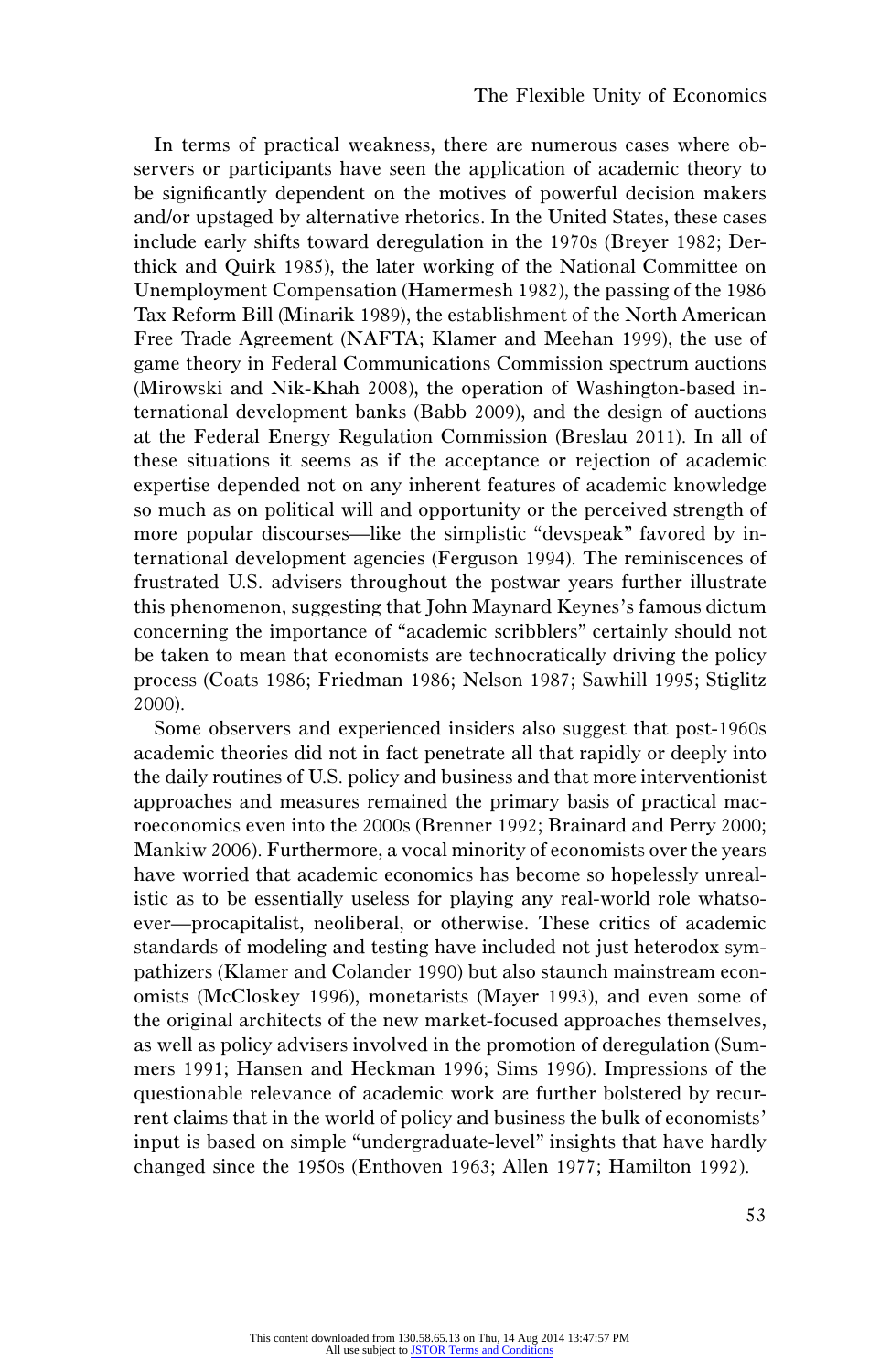Finally, although the shift toward laissez-faire policies in several parts of the world was clearly championed by U.S.-style academics, there is considerable evidence that this was not the case in the United Kingdom, nor in the United States itself, where the neoliberal transformation seems mainly to have involved politicians taking ideas from mavericks, journalists, and propagandists rather than mainstream economists (Parsons 1989; Hall 1992; Blyth 2002; Prasad 2006). In other words, it seems as if at least some of the major transitions to neoliberalism have happened without the help of any "epistemic community" of promarket academic economists and officials such as the one identified by Chwieroth (2007*a*) at the IMF.

#### A Paradox and a Midrange Solution

These two bodies of research clearly present something of a paradox. On the one hand, they suggest that American economics has served powerful ideological and naturalizing functions closely related to the logic of its unified academic discourse—especially in support of recent promarket policy regimes. On the other hand, they suggest that orthodox economists in practice adopt a variety of policy positions and that their impact can be quite limited—even in situations where neoliberal reforms are taking place. This paradox may, however, be simply an artifact of analyses either overextrapolating from a limited range of general phenomena or looking only at specific cases without drawing conclusions about the profession as a whole. Studies showing unified discursive power clearly tend to restrict themselves to considering how elite advisers have supported laissezfaire and/or to very general assessments of discursive logic, and critics have noted how this can lead them to leave out crucial details and ignore contrary evidence coming from other studies (MacKenzie and Millo 2003; Mirowski and Nik-Khah 2007). These other studies, however, are generally scattered and unsystematic, often produced by economists only in their more reflective or "anecdotal" moments, and not usually aimed at producing overall assessments of the profession's social role and practical impact.

What this polarization of approaches may be obscuring—by either overgeneralizing or undergeneralizing—is a possible midrange strategy, that is, a comparison of American economic expertise in different settings that investigates how its unified academic discourse might be producing a variety of outcomes. Inspiration for such a project comes from a small group of sociologists who have done something closely related, namely, explore how the rise of the global profession in different countries varied according to a number of institutional and organizational factors. Fourcade-Gourinchas and Babb (2002), for example, show how differences in national political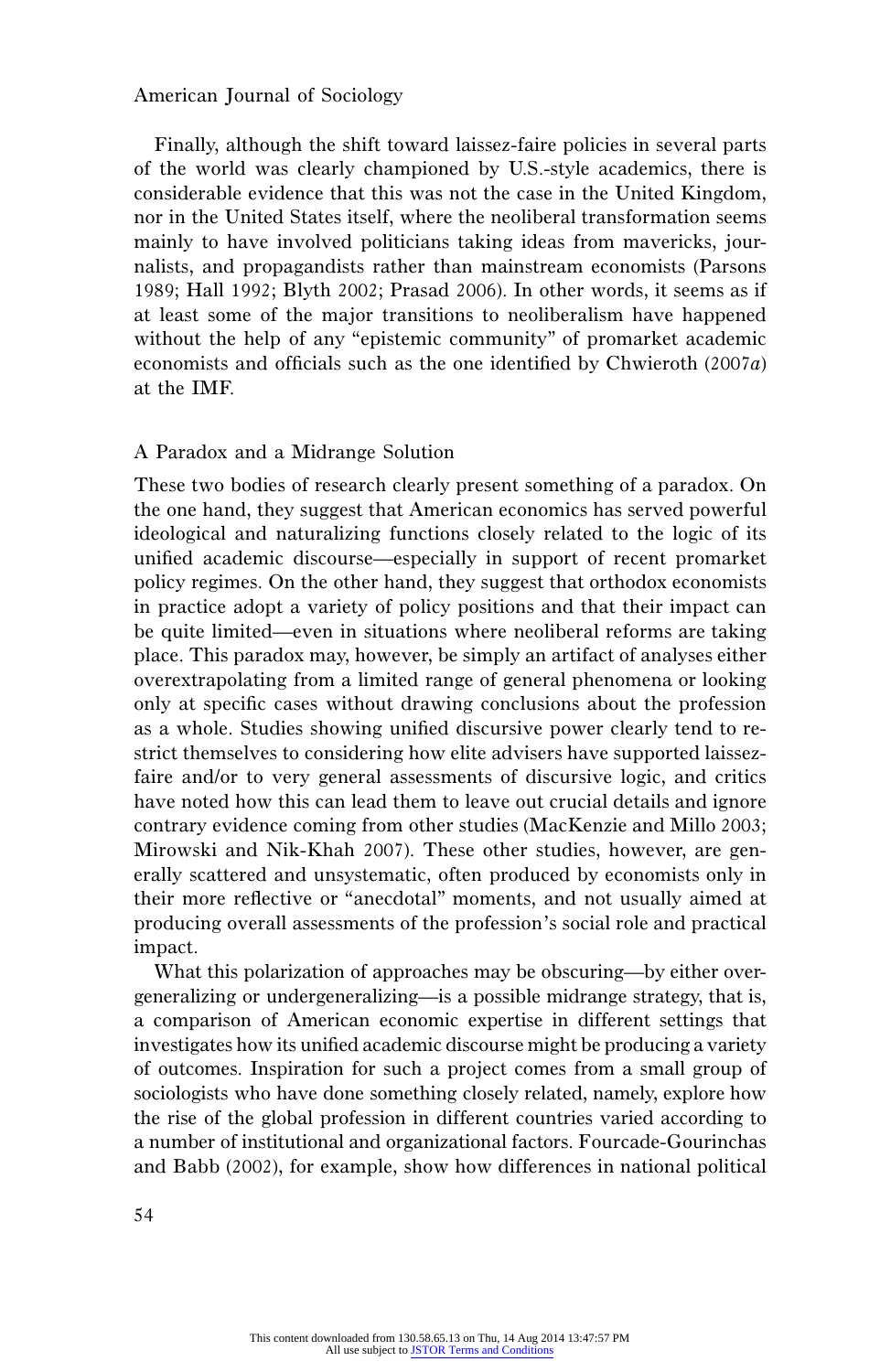climate and degree of international influence made neoliberalism an "ideological" project led by maverick economists in some Western countries but a more "pragmatic" transition carried by orthodox technocrats in others. In a similar vein, Bockman and Eyal (2002) suggest that the marketization of former Soviet countries involved complex interactions of politics with both neoliberal experts in leadership positions and orthodox economists playing bureaucratic roles, with the former eventually dominating because of a popular preference for radical transformation over gradual reform. Fourcade (2009), by contrast, looks at how alternatives to the American approach were also affected by national institutions that trained economists in different theoretical traditions and gave them advisory roles quite unlike those of the typical scientific expert in Washington.2 At a more detailed level, Markoff and Montecinos (1993) consider how the growing influence of economics in many cases may have been an unintended consequence of bureaucratic structures, with organizational and governmental chiefs employing American-style experts simply to reflect international standards and to have someone within the system to blame for policy failures, only discovering later that this meant they were effectively giving away a lot of their own control. An even more specific argument about organizational factors is made by Babb (2003), who suggests that it was bureaucracies with deliberately ambiguous mandates designed to satisfy multiple constituents that were the most likely to "slip" away from their founders' intentions and end up—as did the IMF—run by economic technocrats biased in a particular direction.

While these studies examine institutional and organizational causes of variation, however, they are all focused primarily on explaining how American-style economics rose to prominence alongside neoliberalism rather than on exploring what factors influence its operation once it dominates. The following analysis therefore works in the spirit of institutionalism, but at a smaller scale, and with a specific focus on American-style expertise. It seeks a midrange explanation for both unity and difference in the application of orthodox economics in a setting where this approach was clearly dominant: the United States at the end of the 20th century. It does this by considering a relatively broad anatomical cross section of the profession, comparing the experiences of long-serving economic experts in a range of academic and nonacademic settings in order to map out the kinds of activities they engaged in, the kinds of expert knowledge they used, and the kinds of influence they seemed to have. As will be seen, this approach does indeed lead to a possible solution of the paradox

<sup>2</sup> Bockman and Eyal (2002) complicate this further by highlighting the role of international research networks that blur the boundary between "American" and other economic theories.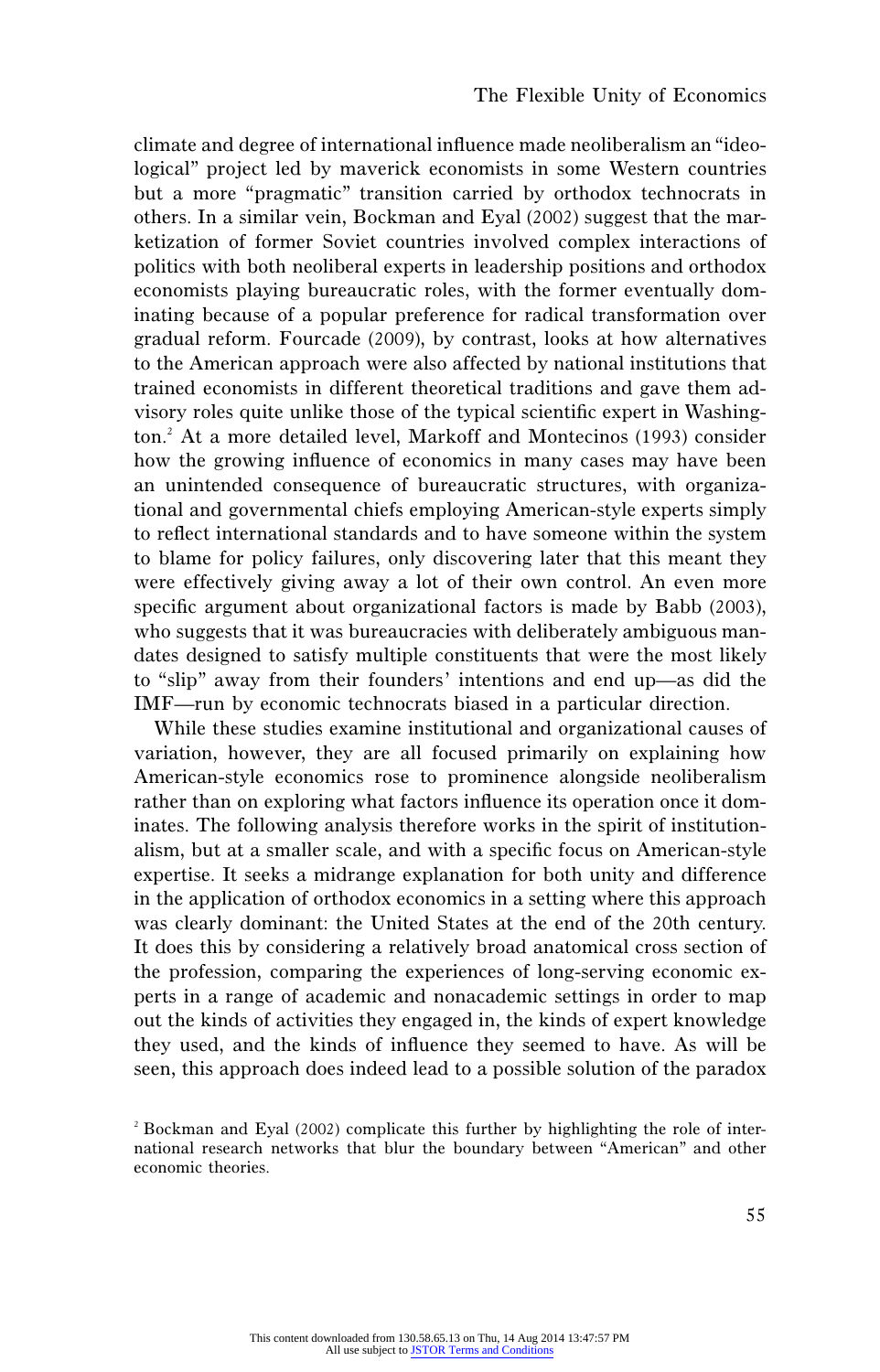of American economics, explaining how the discipline is simultaneously unified by a common discursive logic and highly flexible or fragmented in its practical influence, such that even within the orthodox tradition economists can support a variety of different policies and be powerful advocates in some contexts but not in others. When interpreted and extended using ideas from several other sociological subfields, the analysis also suggests that economic expertise may actually be capable of playing several different social roles, that is, working along several different "dimensions" of influence. In fact, while the discipline does indeed promote a unified, quantitative worldview consistent with currently dominant institutions, the degree to which it effectively naturalizes capitalism and depoliticizes decisions may also depend on a range of local contextual factors. These findings add depth to a key part of the institutionalist story, and they may also indicate how economics and even other forms of expertise could ultimately come to operate in the new global knowledge environment.

#### INTERVIEWS WITH ECONOMISTS

The data for the analysis come from 52 interviews with experienced economists working in the United States at the end of the 20th century in a variety of academic and nonacademic settings, from small colleges to elite research universities, local to national and transnational governance organizations, and small to elite business schools, as well as corporations and financial institutions. As noted above, the hope is that this anatomical cross section of the profession can shed light on how economic expertise might be varying in different situations but also exhibiting unity through common features of knowledge use.

Talking to experts is only one narrow channel through which to explore the production and use of economic knowledge, but it may not be a bad route to take in this instance given the need to balance level of detail with number of cases. Interviews may also be one of the best sources of information about professional work when the latter takes place in settings of considerable privacy and privilege—from the closed meetings of faculty and editorial boards in academia to the proprietary discussions of business clients and the smoke-filled rooms of governmental negotiations. In other words, insofar as analyzing professional economics is an exercise in "studying up" or "sideways" rather than "down" (Plesner 2011), direct observation may be practically impossible, and documentary traces nonexistent, or at least as subjective as any verbal report. This problem can be especially severe when powerful institutions like the IMF are involved, as seen in Richard Harper's (2000) ethnography (which has to rely on in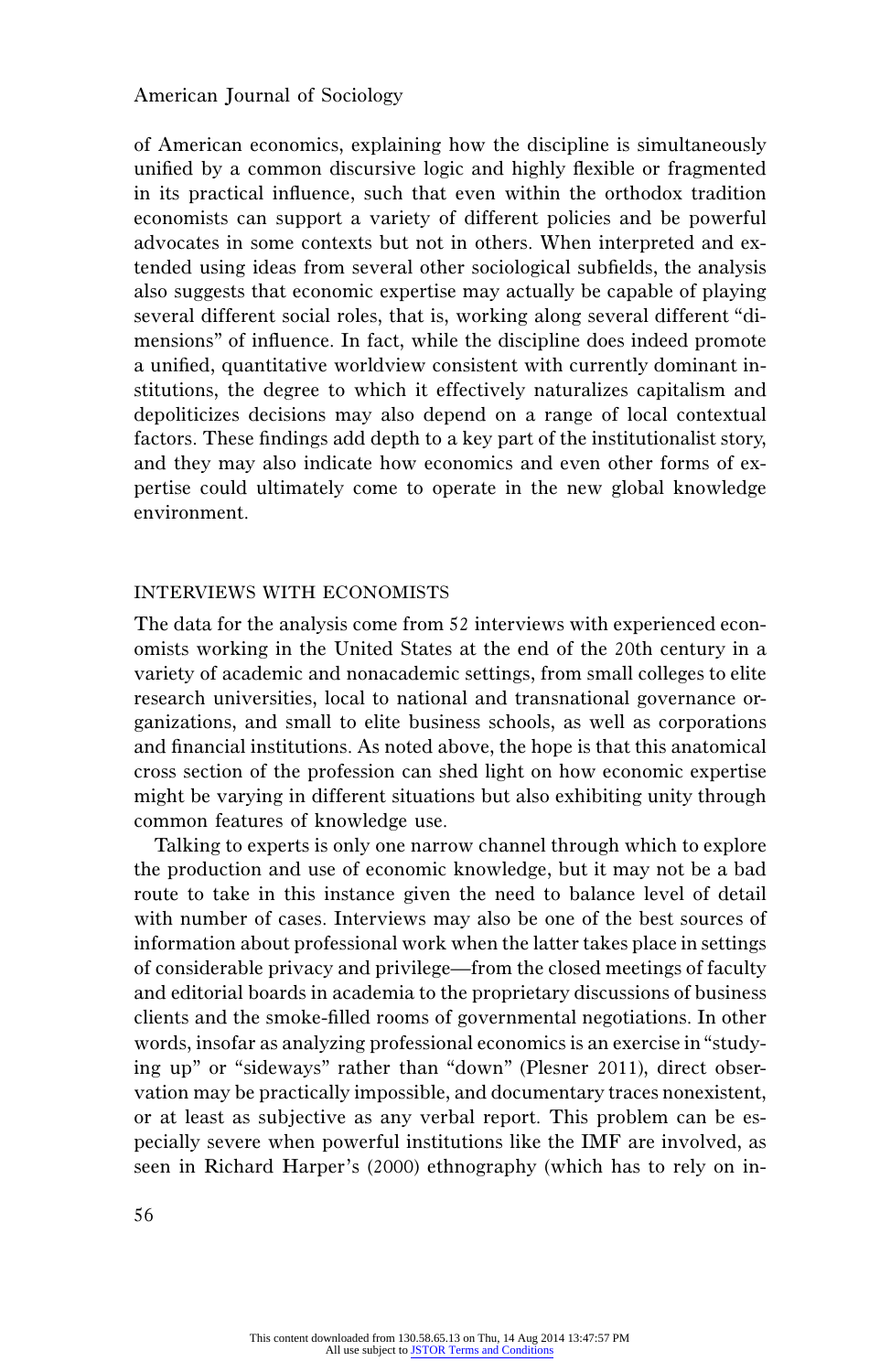terviews to establish how economic reports are ultimately used) and Jeffrey Chwieroth's (2010) history (where interviews are the only way to clearly establish "what it was really like" in certain departments at particular times).

Of course, this does not get around the fact that interviews with expert economists give only one side of the story and must be read in light of the subjects' expected cultural and interest-based biases. Many of the statements quoted below, however, clearly go against what one would expect in this regard if economists were indeed the purveyors of a neoliberal technocratic ideology based on inevitable discursive bias. It should also be remembered that while the subjects may have expected a sociologist to be critical of their discipline, there is little indication that they were reluctant to be interrogated as the overall positive response rate of selected and eligible subjects was 52 out of 67, or nearly 78%. In addition to this, the interviews were conducted between June 1999 and July 2000, a time when the confidence of neoliberal technocrats would presumably have been at an all-time historical high, predating as it did the full bursting of the dot-com bubble, the Enron scandal, and, of course, the financial and economic crisis of 2008. Under these conditions, it seems unlikely that the interviewees were unaware of the possible connection between their skills and the promotion of free markets, or that they were particularly embarrassed or defensive about it.

The interviews were conducted and audiotaped by the author with subjects working mainly around Chicago and Washington, D.C.—a constraint that was set for funding reasons but that seemed to leave room for considerable contextual variation. "Chicago" meant far more than the influential and maverick University of Chicago economics department, and 10 of the Midwesterners in fact worked completely outside the city. The Washington, D.C., subjects were less geographically dispersed, and they could have been part of a single "Washington Consensus" concerning economics, but given the massive concentration of important nonacademic economists in the region, this may not have produced a misleading bias with respect to what nonacademic economics involved.

The initial aim was to have half academics and half nonacademics in order to reflect the rough distribution of working Ph.D. economists, as estimated by both the American Economic Association and the National Science Foundation and surveys (American Economic Association 1997; NSF 1997). The academics were selected randomly from departmental listings, while the nonacademics were selected from the 1997–98 membership directories of the American Economic Association and the National Association for Business Economics. All subjects have been practicing for around 20 years, having finished their highest degree between 1978 and 1982. In the end, 20 worked in academic settings, in eight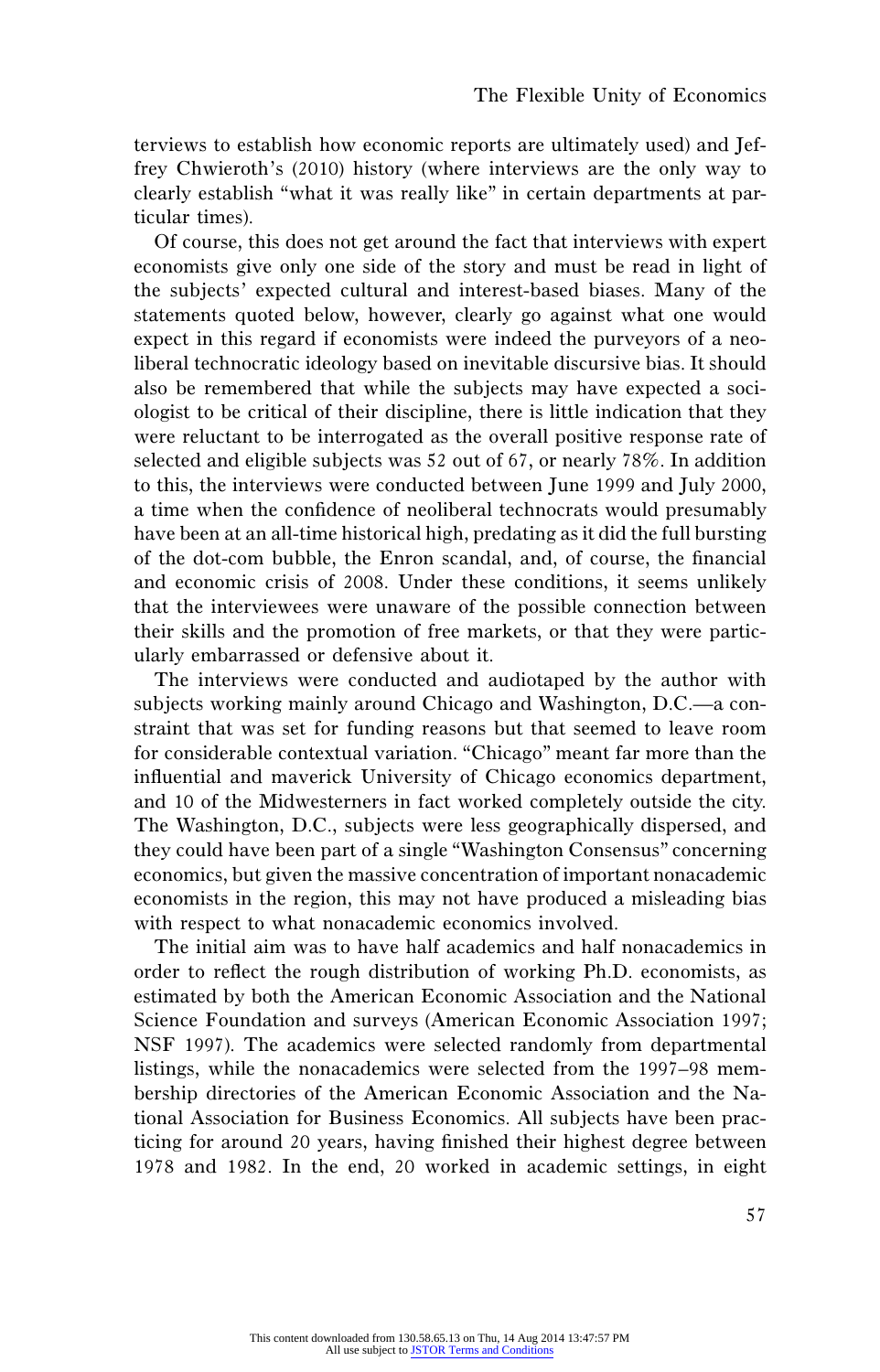different economics departments and six business programs, including schools from the top 20, the next 50, and even lower, as ranked according to their representation in the economics literature (Scott and Mitias 1996). Thirty-two subjects worked outside academia, in 12 different parts of the federal government, two think tanks, two major international organizations, five financial institutions, and six other private sector organizations. The interviews were semistructured, with a list of common questions aimed at getting the subjects to recount their experiences and opinions concerning what they did, what role economic theory played in their activities, how they were trained, and what made economics a science. The interviews usually lasted around an hour and 10 minutes, with the shortest being 50 minutes, the longest two hours. They were confidential, but in the following discussion each interviewee is assigned a general occupational identifier so that the reader can to some extent gauge the range of support for different claims. Overall, the quotes come from 26 of the 52 subjects, with no subject being cited more than four times.

#### THREE FEATURES OF ECONOMIC EXPERTISE

As stated above, the interview data suggest that economic expertise might best be characterized not in terms of its elite academic discourse but in terms of three more basic features: cognitive framing with a core of relatively simple principles, a highly flexible range of possible "subframes" that turn this core into specific pronouncements, and a strong dependence of expert authority on local context. These three underlying features could be used to explain how American-style economics is coherent and unified at the level of discursive logic but also capable of producing a wide range of different outcomes in different practical settings.

#### Core Framing

The interviews reveal American economists at this time to have been engaged in a wide variety of work activities, with several subjects stating that variation itself was one of the most attractive features of their profession. Some of these activities seemed exclusive to either academic or nonacademic jobs, while others were present in both. Academia was more or less the place for teaching students and for doing theoretical research with an eye to peer-reviewed publication—around half of the academics describing the latter as a major part of their work. Government, consulting, and business were by contrast the exclusive realms of vetting prospective policies (around one-fifth mentioning it) and assessing past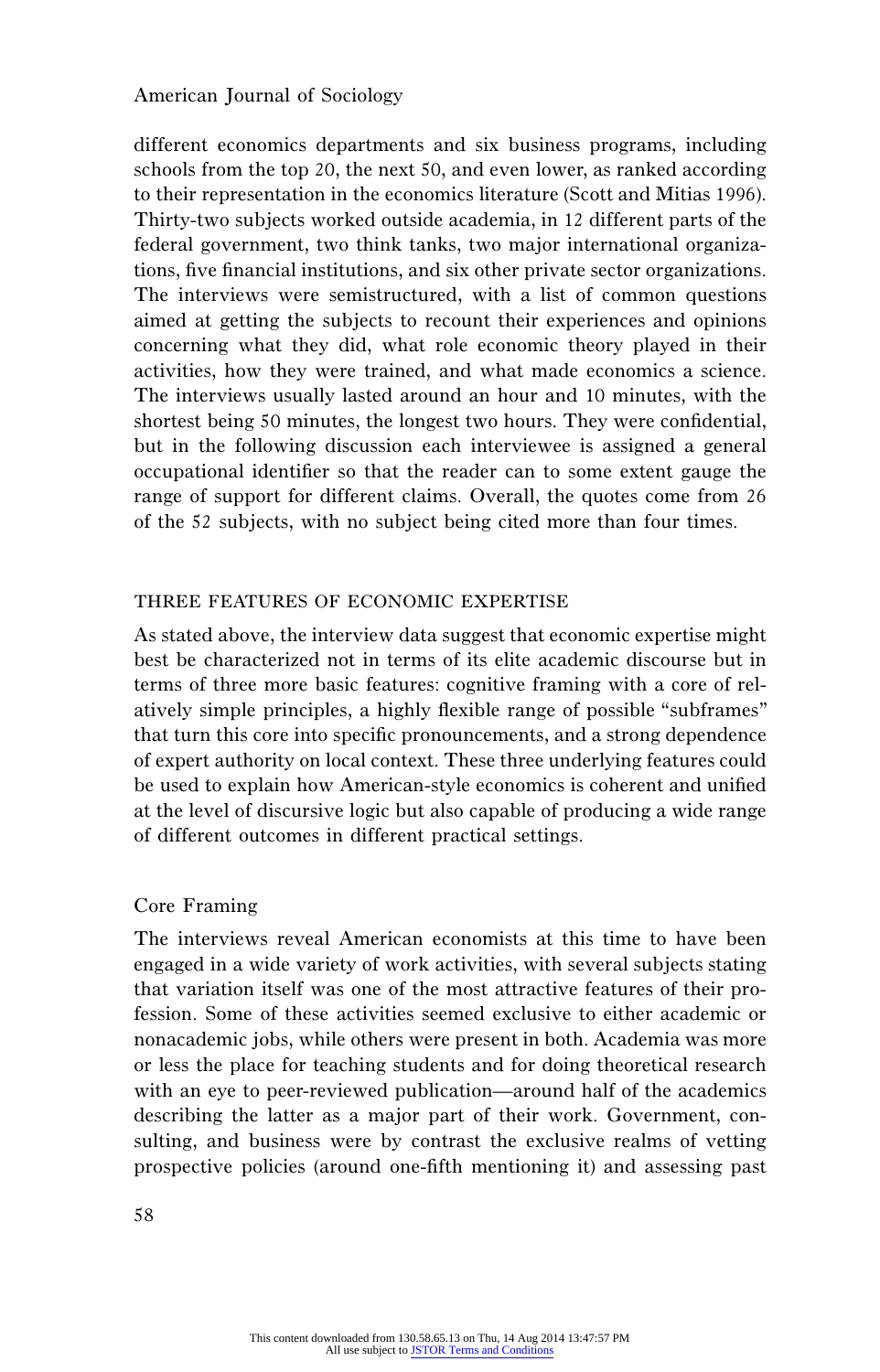practical actions (around one-quarter).<sup>3</sup> In terms of activities common to academics and nonacademics, around a third of both groups were spending considerable time on administration, whether in faculty committees, editorial boards, research groups, or other organizational units. More interestingly, however, both groups were also involved in research aimed at discerning empirical facts rather than developing theories (three-quarters of the academics and over half the others) and in transmitting these facts—along with attendant interpretations—to bosses, subordinates, clients, members of the public, and media outlets (a little over one-quarter of both groups mentioning this). This meant that, while the segregation of theoretical and practical work tasks between academics and nonacademics was to some extent as one would expect, there was also a definite unity to the profession working in both directions in terms of the kind of knowledge being produced and the kind of lay people being affected.

Most importantly of all, it seemed as if work activities in the different types of jobs were generally based on the same use of economic expertise, namely, as a cultural/cognitive framing device for highlighting particular features of any given situation. This came out especially clearly when the interviewees were asked to characterize what lay at the heart of their work—what they knew that noneconomists did not and what they most consistently found themselves having to explain to outsiders:

[Economics is] more a way of thinking, versus that we know this, that, or the other—that I know what causes the GNP to go up, that I know what causes Cisco Systems to go up and down. I really don't know the answers to those questions. But it's a framework for thinking. (Business school professor)

I don't know that economists necessarily *know*, in terms of raw knowledge, anything that noneconomists don't. I think what economists *do* have is a certain way of solving problems, a certain way of looking at the world, that noneconomists often do not. So it's a different way of approaching a problem, and certainly a different set of criteria for making decisions. . . . And many times that's lost on noneconomists. (Nonacademic in finance)

The application of this cognitive frame clearly required considerable effort, especially with respect to educational tasks. Academics, for example, referred to the difficulty of getting across a way of thinking that was second nature to them but alien to their students, and most of them agreed that this often involved not just repetition but also couching in more familiar, commonsense terms. As the business professor quoted above went on to explain,

<sup>3</sup> Academics could get involved in assessment and vetting when they were sequestered to think tanks or government agencies, but their ongoing consulting work was more likely to fall into the category of deliberate promotion of particular policies or institutions—something that only a half dozen or so of the interviewees described doing.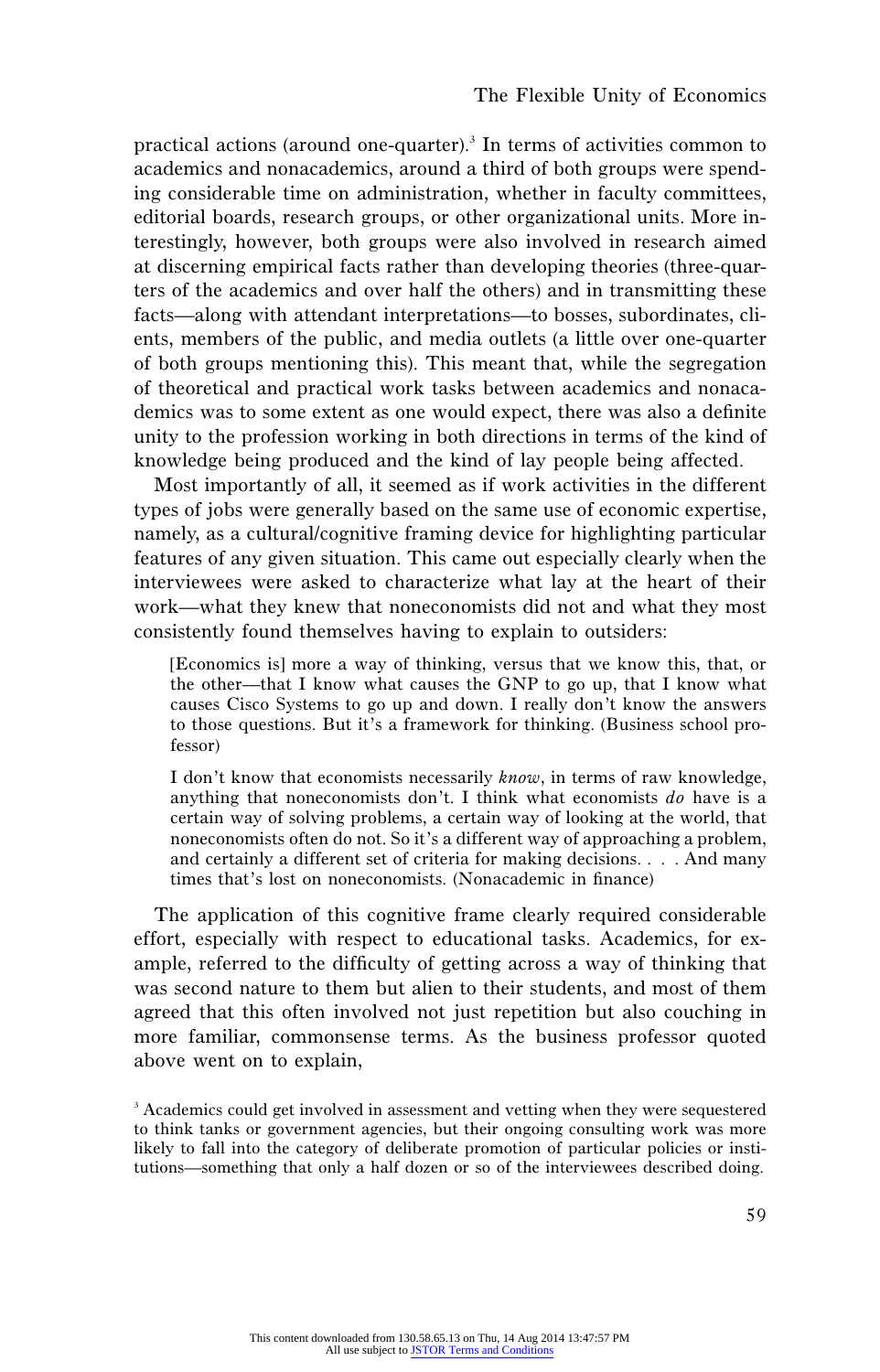I am forced to always think "Can I explain this to my mother?" . . . to try and tell stories that explain the equations. And I've always admired my colleagues who could do that. In fact one of your colleagues at Chicago presented a paper here once, and it had 30 equations in it, but he would take each equation, and there'd be a story, a very down-home story of, you know, "you have a guy on a farm and he's doing this," and that's explaining this huge equation. And they were excellent insights.

The ultimate goal of this repetition and connection to lay experiences was apparently to reshape students' common understandings, creating people who "really understand" the importance of the economic aspect of any given situation. A similar process of getting people to internalize an unfamiliar frame was also seen to operate in nonacademic settings:

You just keep chipping away. You read the literature, you talk to people, you get as much information as possible, you process it to the best of your ability, and then you simply have to report on what you found to others and try to influence their thinking as much as possible, or help them in their thinking as much as possible. You have to kind of get them thinking about, "Okay, if I do this, what are the consequences of doing it? And the consequences are more than just the first thing that hits me, and I see that there are other consequences attached to this. And once I think about that, then maybe I don't want to do it, and maybe that kind of makes me unhappy at first because what you're essentially telling me is, I can't do what I want to do." (Federal banking official)

At the same time as encouraging individual internalization, economists in practical settings could also start to embed their frame—and their persons—in routine institutional procedures:

If we have an operation on health or education, we ask them to incorporate an [economic] analyst, to ex ante really incorporate them, to become second nature. We don't want to come in at the end and say, "Well, we haven't looked at this or that," so we try to make the analyst part of the overall process. We don't just wait until the end to bring objections or to bring demands that would jeopardize what they're trying to do. . . . Over time, with continuous interaction, some balance is reached. Economists become more sensitive about the achievement of various goals, and people from other disciplines have become aware that they have to take into consideration those constraints that *we* are concerned with. (TNO researcher/administrator)

To this extent, then, the interviews seem to confirm critical analyses of the unitary influence of economic discourse, with work in both academic and nonacademic settings aiming at a common shaping of taken-forgranted lay consciousness and practice. But the statements of economic experts diverge from many critical appraisals when it comes to identifying the specific nature of the economic frame. This is because they contain relatively few references to market efficiency, as opposed to much more general ideas about empiricism, statistics, abstract thinking, macrolevel interconnections, and microlevel behavior—ideas that could easily en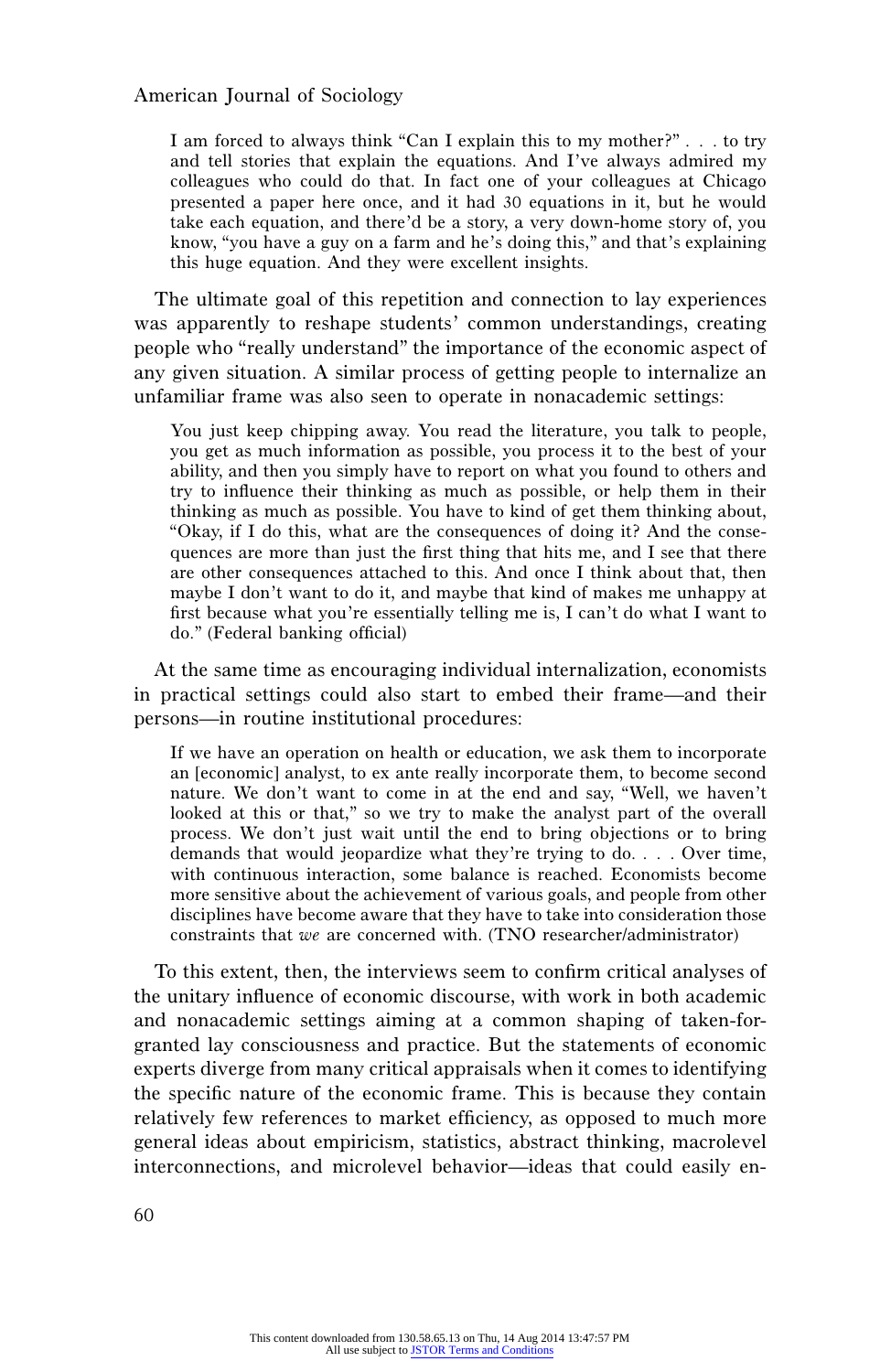courage depoliticization and support capitalism but that do not seem necessarily in favor of extreme laissez-faire policies.

Five interviewees—two of them academics—did see economics as intrinsically about promoting free markets. One business school professor was quite outspoken in this regard, suggesting that rudimentary economic training was an antidote to the left-wing assertion that "the private sector serves no useful purpose at all in our society other than to rob people." He was thus particularly enthusiastic about one of his teaching responsibilities:

We have a program here where we take managers from former communist countries and they come here for a year. . . . And . . . basically what I'm doing is giving them some knowledge about how the free enterprise system works, how a democratic system works. And this is information that they've been taking back home and hopefully, over the years, will have an impact on what happens there as well. . . . So I think I've had more success in communicating to these people, these communists, than I have with the American communists that are in government.

Market efficiency, however, was just one of a much wider range of things the interviewees cited as characterizing the core of economic expertise or mentioned when describing their daily activities.<sup>4</sup> Not surprisingly, these things included very general notions of realist empiricism, quantitative analysis, and abstract model-based thinking, none of which in themselves need be biased in favor of free markets. They also included a lot of equally general ideas about the existence of macrolevel systemic connections, unintended consequences, and long-range effects:

Economists usually have at the back of their mind some kind of a model where a lot of parts of the economy are interrelated, so they're thinking, "Well if you take this action, it's going to have another action over here," whereas a lot of the noneconomists are just thinking about a particular policy. (Congressional researcher)

I think a lot of decisions—particularly governmental kinds of decisions—are just basically wrong not because they are intended to be wrong but because there's no sort of looking through to see what the results of something are going to be. You know, it's just blindly "Well, let's just throw some money at this," and there may be some unintended consequences that if you just had a rudimentary economic education you could at least flag those and say, "Well wait a minute, before we do this we ought to think about what the implications might be." (Financial market analyst)

Beyond these general characteristics and macrolevel ideas, interviewees

<sup>4</sup> As I discus elsewhere (Reay 2007*b*), the interviewees also did not seem to use market metaphors very much in their general speech, a fact that goes somewhat against the idea that they had internalized laissez-faire discourse to such an extent that they habitually saw the world in those terms.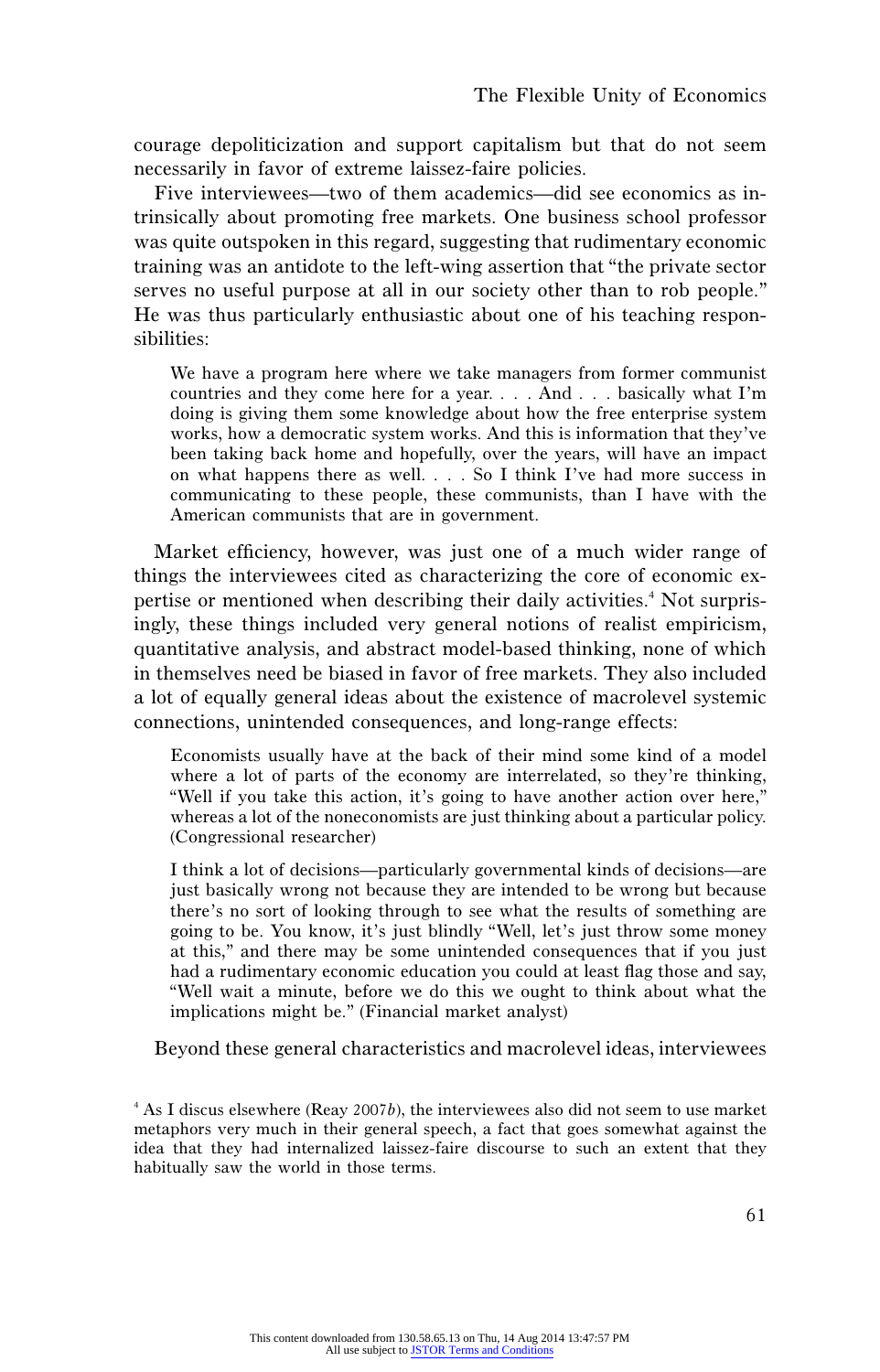also cited a wide range of principles taken from basic microeconomics, again not necessarily to do with market efficiency. These included the insistence that costs need to be considered (including sunk, opportunity, and marginal ones), the idea of inevitable trade-offs, the nature of risk calculations, and—most commonly of all—simply the idea that people respond to things they care about. Interestingly enough, the terms "rational" or "rationality" were only used by three academics and one other interviewee when discussing this, the much commoner approach being to talk simply of incentives:

One thing I think is incredibly important that people tend to ignore is the power of incentives. And economists typically have a sense of that, while other people seem not to. Washington I think is probably a bad place for this, because the general notion here is that you can tell somebody what to do and they will do it, regardless of what their incentives are. And you know, I don't believe that. And I suspect that most economists you would talk to would say the same thing. But it's very hard to get people who are in that other mold to recognize the power of incentives. And how, you know, people will ignore "the law" if it's not in their best interest. (Government regulator)

It is worth noting, furthermore, that academics were just as likely as their real-world colleagues to identify these kinds of microeconomic principles as lying at the heart of their expertise:

Economists are always trained that there are costs and benefits to everything and that appropriate action is action where the benefits exceed the costs and inappropriate action is where the costs exceed the benefits. And it seems to me that frequently what I hear from people in making arguments about "this is what should be done," or whatever, is kind of "this is something that has *a* cost and therefore it's not a good thing to do" or "this is something that has *a* benefit and therefore it's a good thing to do," whereas economists seem to be much more, in a way, list makers. That is, before they're tempted to say "yes" or "no," they tend to make lists, "here are the pros, here are the cons," and try to weigh them out. And that's something that I sense differentiates economists from other people. (Business school professor)

Overall, then, economists identified a diverse but coherent set of features they thought helped them contribute to economic understanding and policy making. These included some ideas about market efficiency, but only as one element alongside basic notions of realism, quantitative empiricism, and analytic abstraction, as well as more specific theoretical propositions such as the simultaneous importance of costs and benefits, the responsiveness of people to perceived incentives, and the systemic interdependence of economic phenomena at the macrolevel. Furthermore, economists in both academic and nonacademic settings indicated that their work involved transmitting this core frame to other people and embedding it and themselves—in institutional routines.

All of this is clearly consistent with both positive and negative assessments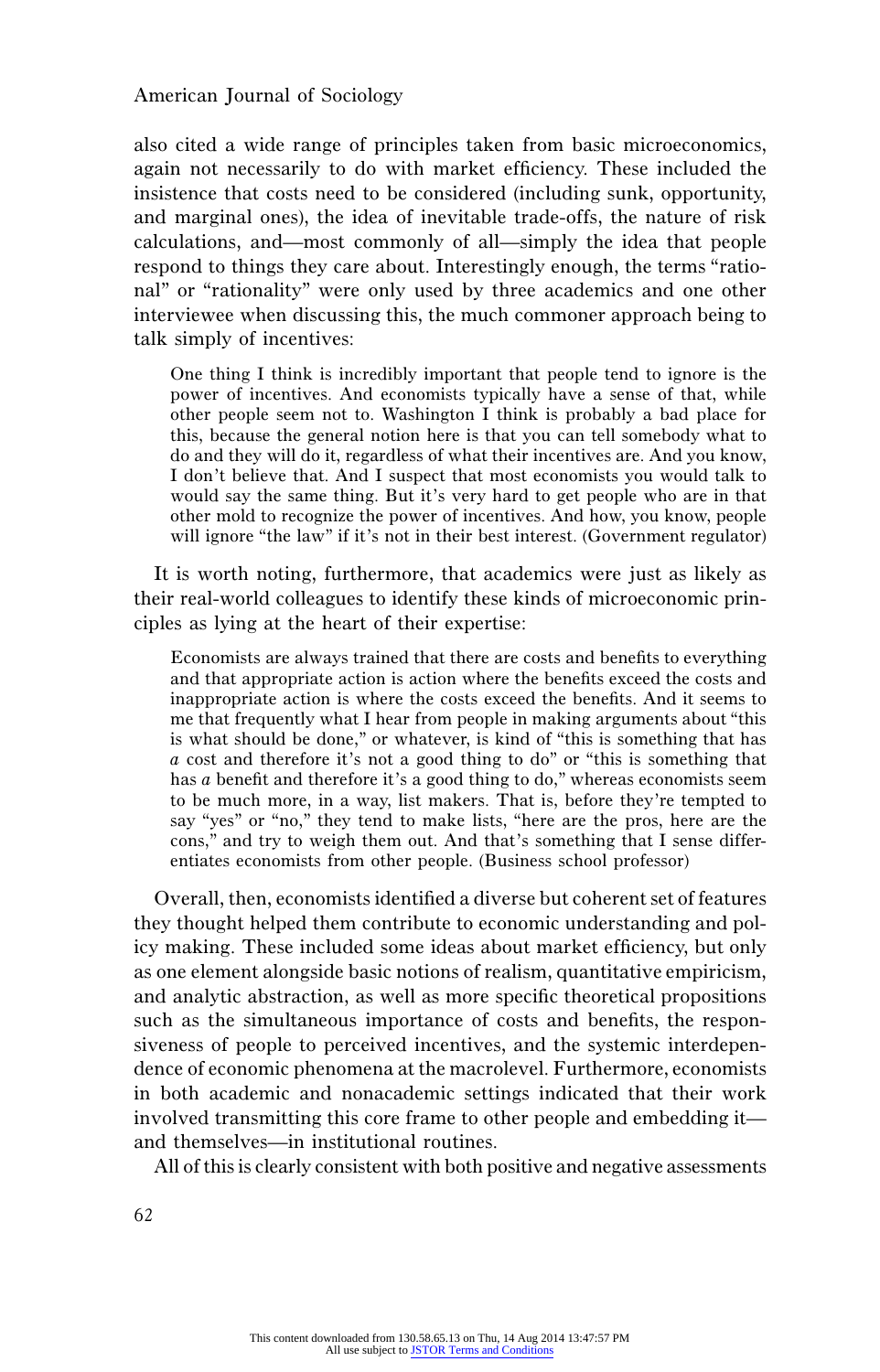of the profession as an important contributor to liberal democracies, either as a promoter of truth and common sense or as a depoliticizing ideology supporting oppressive, self-governing capitalist behavior. At the same time, however, it suggests that the profession's most basic unifying discourse was not simply an aggregation of elite academic theories committed to neoliberalism. In order to see if such a promarket bias nevertheless existed with respect to specifics, that is, particular tasks and knowledge claims, it is necessary to consider the second characteristic of economic expertise described by the interviewees: subframe flexibility.

#### Subframe Flexibility

Certain practical tasks engaged in by the interviewees definitely seemed to inherently involve supporting or creating markets, for example, designing new financial instruments, promoting deregulation, enlightening communists, and setting up auction systems for solving energy, pollution, or communication problems. But other general tasks, such as developing laws, informing financial or business strategies, and simply measuring and calculating costs and benefits, seemed potentially more neutral in terms of how the basic core frame could influence them. Furthermore, tasks such as prosecuting antitrust cases, measuring bank-lending discrimination, and advocating consumer protection seemed to involve defensive Polanyi-esque embedding of markets in social constraints, rather than aggressive performativity.

On top of this, the interviews contain evidence that, within the framework of capitalist democracy, core economic framing may have been compatible with multiple practical and political agendas simply because it was highly flexible in how it answered particular questions—just as Neil Stephens and others found with respect to macroforecasting. As one federal agency official put it, "Economic theory doesn't give you a whole lot of answers that you know are wrong with a capital W; there's always alternative points of view." A local government researcher and an academic with legal experience concurred:

I really think there will always be economists on both sides of every issue. You know, even one as basic as raising the minimum wage. The vast preponderance of the well-trained economists say that it costs jobs, but there are a few who are on the other side of the issue. In a court case you'll always find economists on each side, and they'll often kind of agree on their analysis– y'know, kind of use the same model and stuff. And then they'll just say, "Yeah there are four factors and I think *this* is the most important one." And the other guy will say, "I think *this* is the most important one." And the theory itself can't really tell you whether the merger's bad or not. I mean, the theory usually says, "Oh, it could be good or bad, there are five or six factors, probably depends which one's most important," y'know? So eco-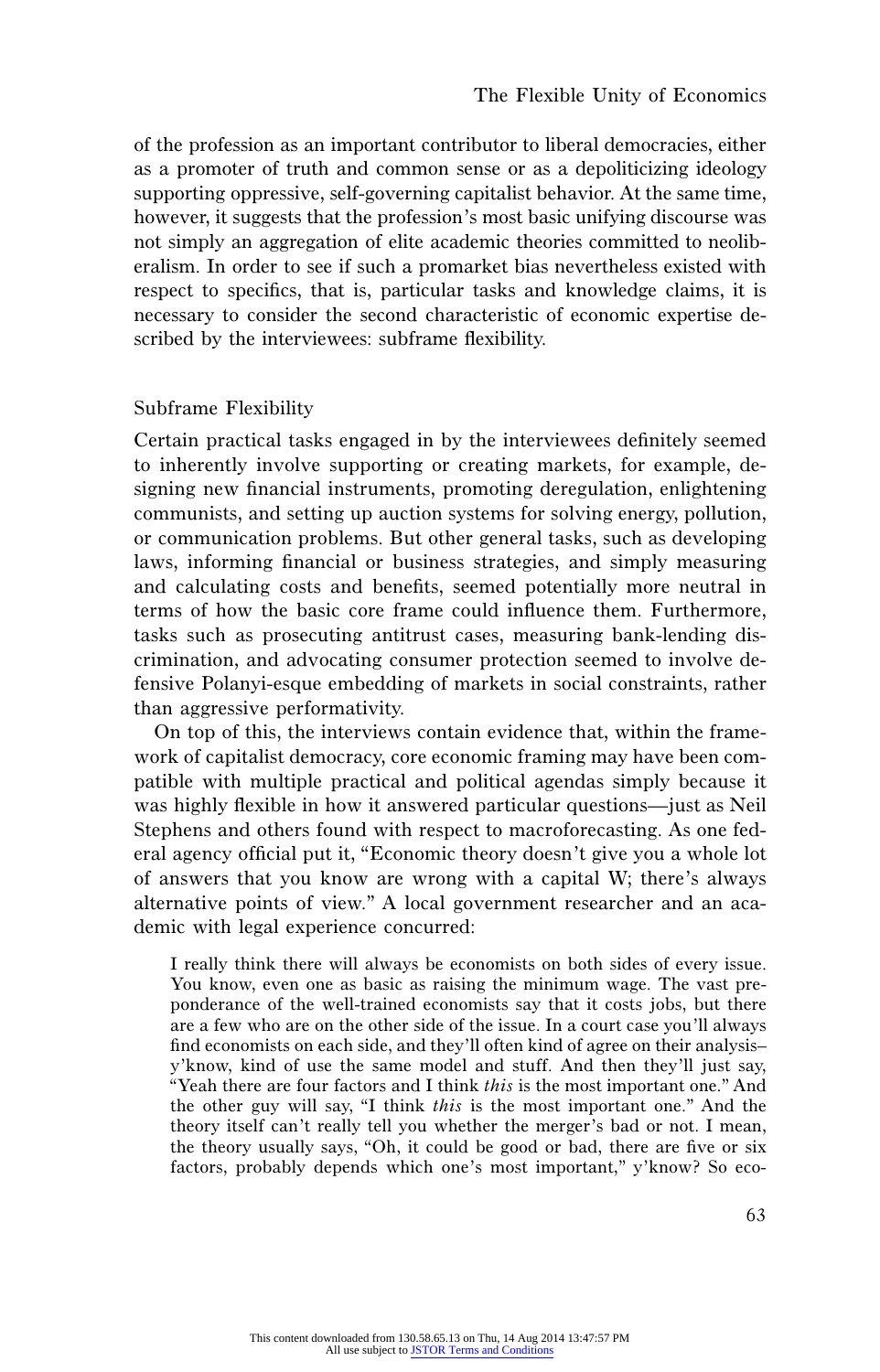nomics isn't really much good at coming up with really precise answers to that kind of thing.

This last quote is an example of how the flexibility of core economics seemed to involve combining data and rigorous theory with less formal assumptions—"subframes"—concerning likely causes, plausible parameter sizes, and standards of proof. One business school professor described this in a common way when he suggested that "good economics requires a lot of judgment, because the answers are never cut and dry." This judgment could even play a role when deciding simply what part of a problem to focus on or what to consider as a valid problem. As a professor at a top-ranked economics department put it, "Some people have this conception that there's this bag of tools, and you just throw in the input and hammer away with your tools and out pops the answer, whereas a lot of the creativity is really in thinking about how to pose the question in the first place."

Subframes could also take the form of competing analogies chosen to address particular issues, as one business professor found when he was pitted against a more prestigious opponent in a court case: "What he did was he drew an analogy between a certain situation and the particular kind of economic arrangement, and I think it was a bad analogy. But it wasn't obvious it was a bad analogy. It was actually quite hard. It was a *clever* analogy, so you had to think quite hard to puncture it."

A full-time expert witness, on the other hand, noted how even simple alterations to technical details could make all the practical difference, since "you estimate one thing, but then if you change the model slightly, you get wildly different results." Given all of this, it was not surprising to encounter interviewees who actually felt that discerning and assessing subframes was a central part of their professional expertise:

An important part of listening to an economist talk is understanding what his basic assumptions are. Because he could be saying something that flows quite naturally from whatever assumptions he started with, and if you don't understand those you might reach a conclusion that's really unjustified at the end. So you've gotta be attentive right at the start to see where he's coming from, and if you *change* those assumptions, he'll run you through his logic and come to a different conclusion. And . . . they can both be correct, depending on where the scenario begins in terms of your premises and so on. (Financial economist)

Of course, this all raises the question of why such practical flexibility existed. A few subjects blamed it on the presence of subpar economists who allowed their normative commitments to corrupt their positive scientific analysis. But more made statements about the necessary limitations of positive theory itself, given that it could not be based on controlled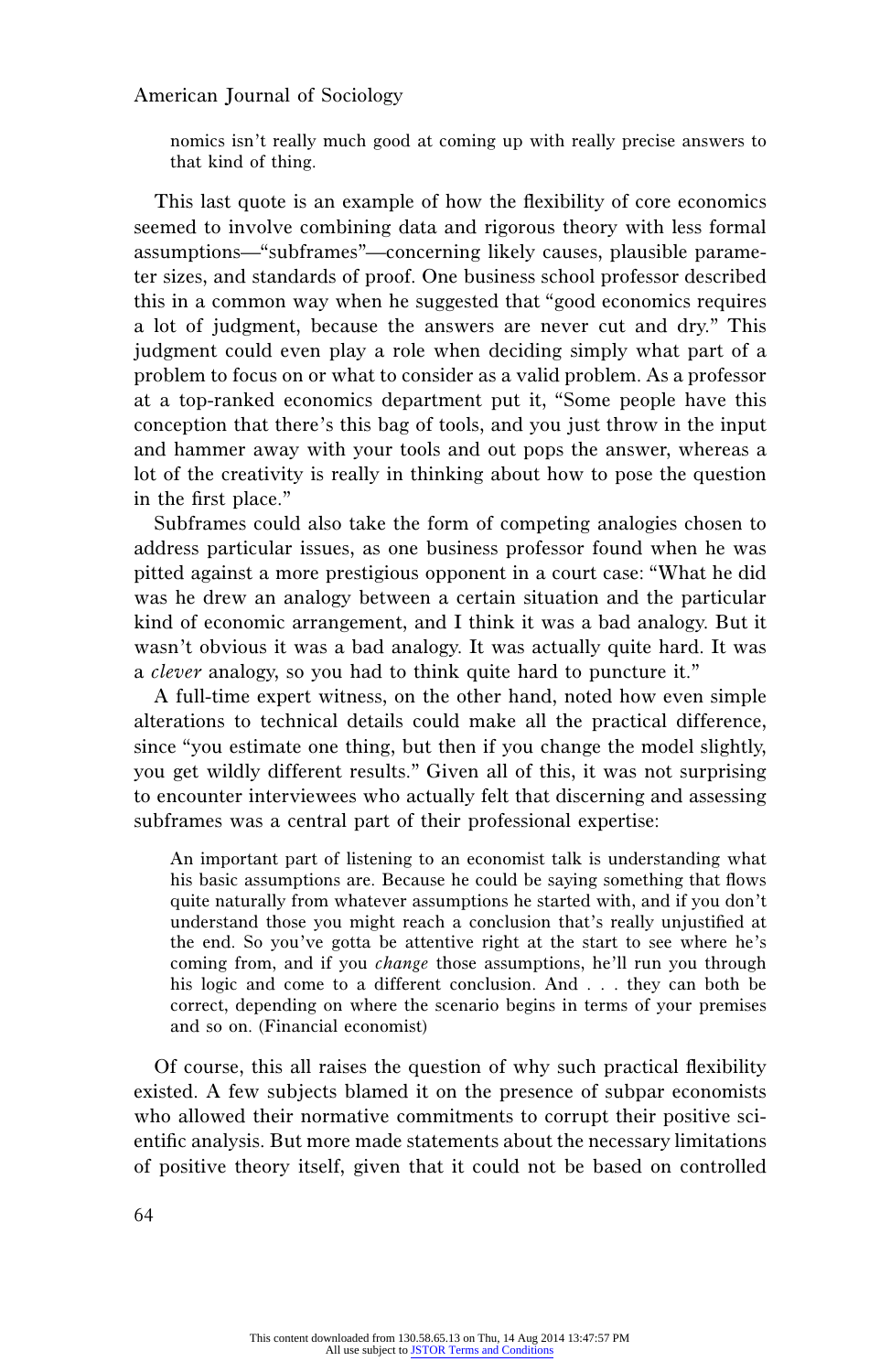experiments and had to focus on complex social systems involving conscious human beings:

[In economics] you don't have a laboratory to confirm absolutely whether something is factual or not; I don't have a cell to look at to examine what's going on; I don't have a linear accelerator to confirm or disconfirm the notion of the usefulness of the weak force. So you're a *social* scientist, which means you're always putting things at a distance and working at them using a variety of other tools. And by nature you're dealing with human beings, and human beings are very complex; they're not rats, making choices, you know, based on the right incentives. Humans are changing, complex, beings. . . . [So] the very notion of a science in the sense of describing a very detailed phenomenon and being able to kind of prove it absolutely is not possible. And that automatically makes one very suspect if one says "I'm a scientist. I'm doing it in a bias-free way." (Professor in an economics department)

An even commoner way of explaining subframe flexibility, however, was to focus on the problems arising from the kinds of questions that an intrinsically policy-relevant science like economics was necessarily called upon to answer—questions that encouraged the notoriously frustrating "twohandedness" of economics. For one thing, these questions tended to be those for which, in a government banker's words, "there genuinely is not an answer," at least in terms of a precise textbook response or conclusive data. As a private researcher put it, "These are not simple, 'look it up' kinds of answers. If you could look it up, we would've given you the book and you wouldn't need us. But you can't look it up." A congressional researcher portrayed the basic problem in the following way:

Sometimes they want us to model things that are just impossible to model. There are some areas of economics like tax policy where you can build a pretty good model, and look at the effects of change. And there are certain parts, for example, trade policy, where you can say that if you protect this industry, certain things are going to happen. But there are other policies where it's impossible to say what's going to happen exactly. If you raise the import duty on tomatoes, what really is going to happen? It's going to make the Mexicans mad because they ship tomatoes to the United States, and it's going to help Florida, so you can sort through some of those things. But what effect is it going to have on the exchange rate? You *think* you know, you can give a direction up or down, but you can't give a *magnitude*.

In addition to this fundamental uncertainty, work in the real world also often involved temporal and practical constraints that made some kind of decision inevitable, even when economists felt that theory and data could not provide definitive guidance:

When push comes to shove, it's a timing thing. . . . If you're given "we need an answer by end of day," well the answer you're gonna get at end of day is different than the answer you're gonna get at end of week, all right? . . . I see "by close of business," and I still have to think what that means, because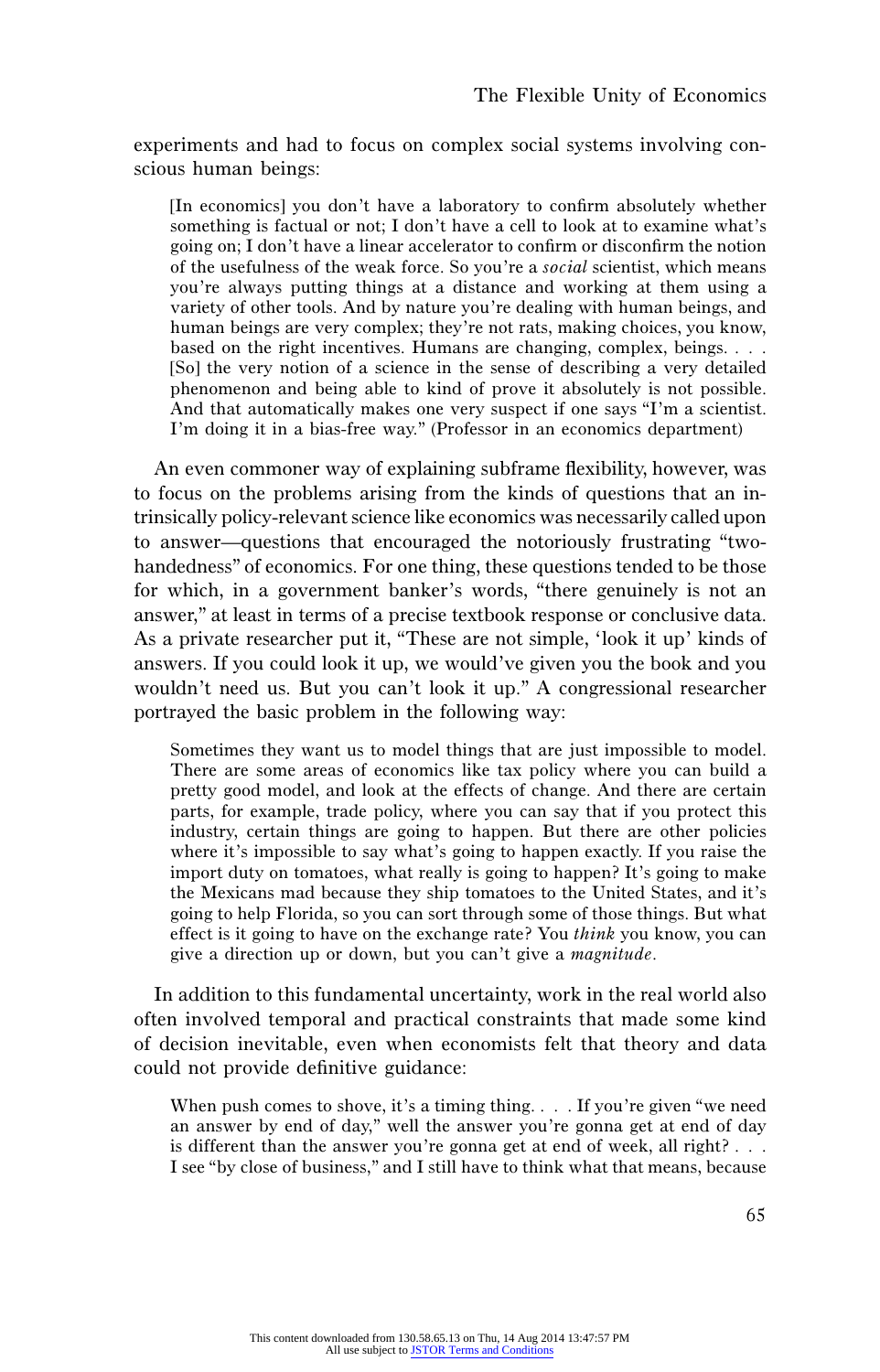I'm not used to thinking like that. (Private sector researcher as quoted above)

The point is to come to a business decision, and you know, there's always a trade-off between how deeply you look at a subject and how much time and money you're willing to spend on it, and I think you would typically in a business setting pull the trigger on the decision more quickly than you might reach a conclusion in an academic setting. (Financial analyst)

In these kinds of situations it was clear that subframing assumptions and judgments simply had to be invoked:

We deal with policy makers in developing countries a lot, . . . . and they have real, difficult questions that are *hard*. They're too hard for me and probably too hard for the profession, but they really wanna know the answer right away. And the truth of the matter is that we just can't give it to them. When *forced* to give it to them, we either rely on ideology—not necessarily economic based—or conventional wisdom of the moment, fads included. Or we just stop working as economists. . . . Well, the decisions have to be taken anyway. Like some of these decisions are "so how much *do* we invest in infrastructure in Papua New Guinea this year?" Well, I mean, it's a real question. They really do have to decide that. We really don't know the answer, and won't be able to figure it out for some time to come. (TNO economist)

To summarize, then, the interviews show widespread awareness among economists that in practice their unified logical frame could be—in fact often had to be—combined with a variety of subframes in order to produce specific pronouncements. Rather than somehow limiting core-based knowledge to supporting only one kind of policy, this subframing seemed to give it the flexibility to cover a wide range of possible positions. Once again, then, even though economists were unified by a common discourse consistent with capitalism, and even though their work involved pushing that discourse out into the world, they did not seem bound to legitimize neoliberalism. As will now be shown, the subframes they used, and hence the policies they did support, seemed instead to depend greatly on local contextual factors beyond the basic logic of their expert discourse.

#### Context Dependence

In describing their daily activities, many of the interviewees with nonacademic experience indicated that they had encountered or engaged in the selective use of answers generated by different subframes. At perhaps the most innocent level, one financial research coordinator admitted that "we don't obviously constrain the academics to come out one way or another, but if something turns out to be particularly favorable to use in argument, we use it." More extremely, it was often accepted that some economists deliberately adopted subframes to produce particular answers, a kind of behavior that was sometimes viewed as a form of corruption or moral failing,

66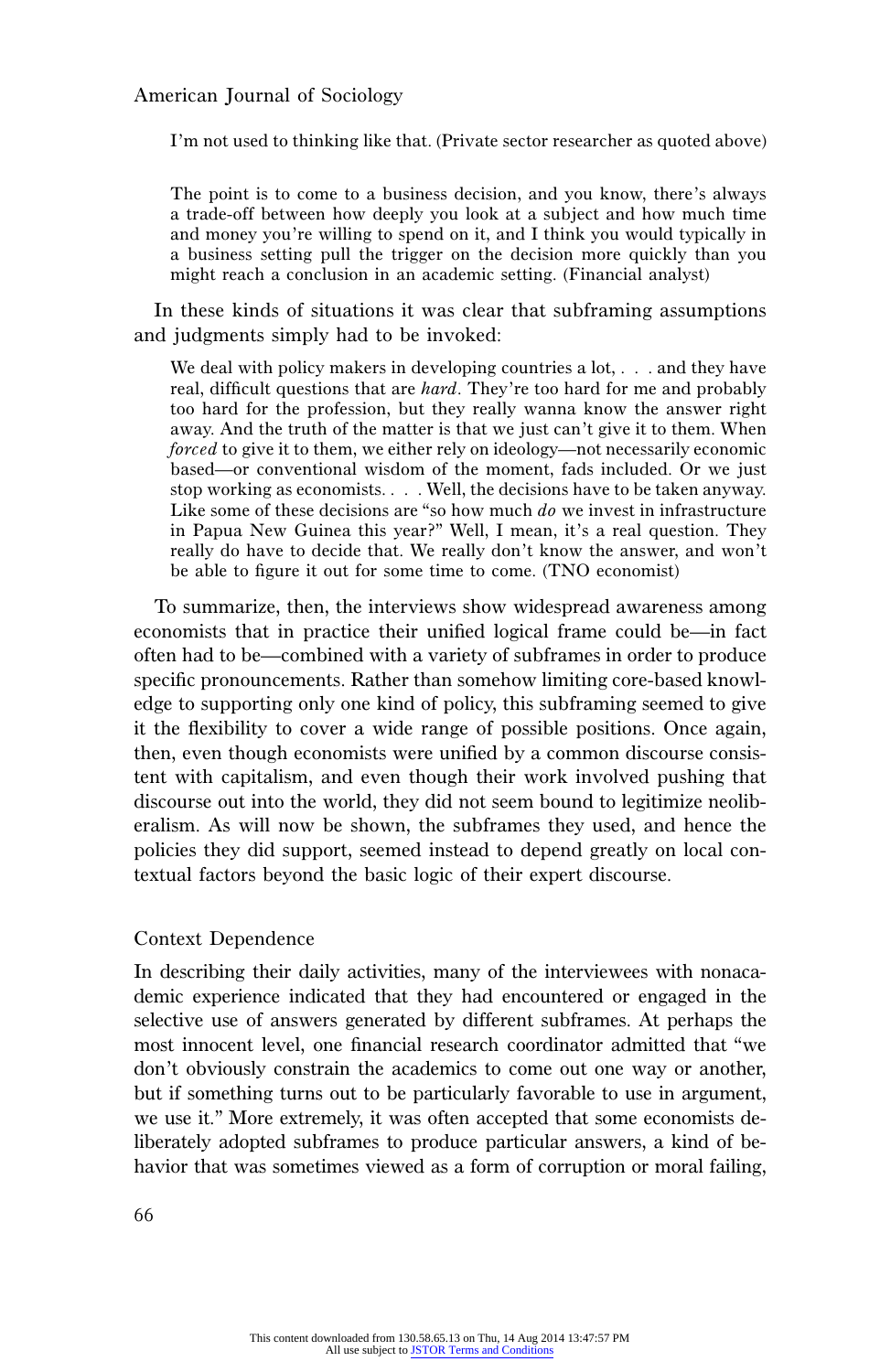caused by personal weakness or an inclination to "slide in with the snake oil," "make heroic assumptions" to achieve a particular result, or "stretch the size of [a] parameter to suit [their] purpose." Not surprisingly, this corruption was usually observed in other people, not the interviewees themselves, with only one person being candid enough to wonder if they themselves might be guilty:

It's a pretty rare occasion, almost as rare as hen's teeth, when they say, "OK, should we do A or B?" and you do an analysis and make a recommendation to us whether we should do A or B. Ninety-nine percent of the time it's "We're going to do A, and we want you to tell us why that's a good decision, and give us the facts and figures we need to sell it to the public, to prove that we're doing the right thing." It's just the way it is; it's the way it works here. . . . I think it works pretty much the same way in [other] places as it does here, that they tailor their analyses to match foregone conclusions. . . . I guess . . . it's a good thing that there's two answers to every question, because many many times you will not be given the freedom or the ability to come up with one of the answers, so you better be able to come up with the other one. . . . I mean I could be advocating being wishy-washy or selling out your principles, but, I hope I'm not. I hope I'm saying, "Remember that there's often more than one right answer to a question." Again, if I had always insisted on what I thought was the right answer, or resigned every time I was told to justify something rather than really analyze it, I would've been gone a long time ago. (Government analyst)

Even in this case, however, it is noticeable that the interviewee refers to more than one "right" answer, that is, to flexibility in justifiable analysis rather than outright fabrication or incompetence. The fuzzy nature of the boundary between corruption and valid subframing was in fact recognized by a wide range of others:

There are some things that are clear in the simple world, in the world of simple physics. There aren't as many things that are clear in the world of frontier physics. Economics is a little more like frontier physics. So it's harder to find the cases where you can just obviously say somebody's doing something that's clearly bogus. In the heat of the battle between expert witnesses, I think people tend to believe that somebody else is sort of cheating on the analysis, but once you step back, after you get out of the fight, it's oftentimes a little less clear. (Government researcher)

If you're working for a client who may have some proprietary interest, and really wanna sorta advocate a position, you may make assumptions, which are reasonable, but which *move* your finding in a particular direction. Y'know, it's a defensible direction, but it's not the only direction that you could've ended up with from that starting point. (Think tank economist)

I think a lot of it is where you place the burden of proof and where you make judgment calls, and what direction you lean. I mean certainly there are good, talented, and virtuous consultants out there who won't take cases when it requires them to say something that they think is wrong. But, at the same time, there are plenty of people who—if they're hired by a party—will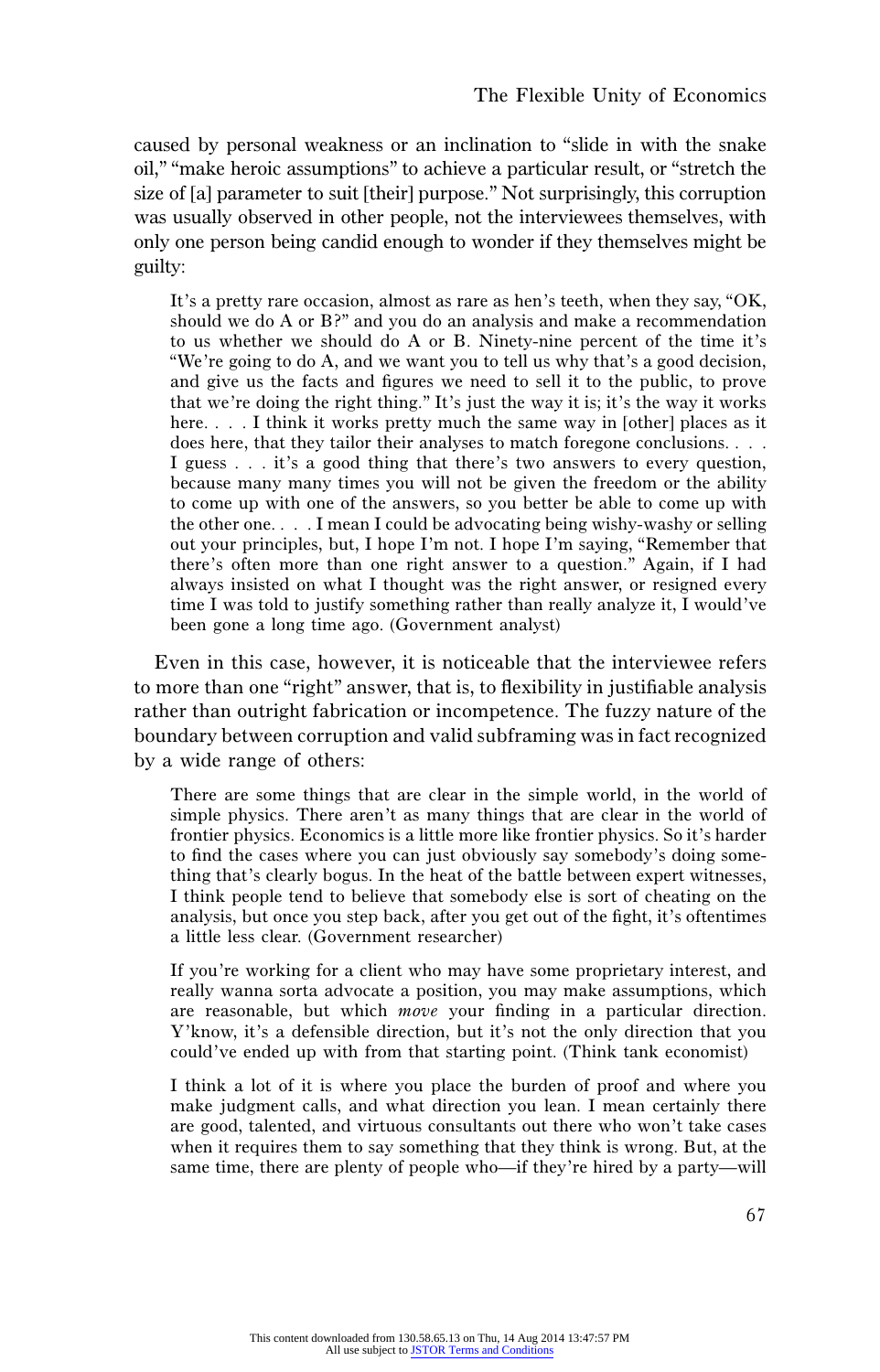make the regular presentation as to why that party's desire is completely correct. And I don't think it's because they don't understand economics, I think it's because they're giving all the benefit of the doubt, and all the doubtful cases, and all the doubtful questions, to the way they're being paid to do it. (Economist in finance)

To these experts, then, even quite biased subframe selection could take place within the logical bounds of the core. It is important to note, however, that none of the interviewees seemed to think this meant flexibility was infinite, many of them instead suggesting that subframe selection depended on a variety of elements making up a complex and contingent local environment that constrained and directed knowledge production in any given situation. These elements included the nature of accepted data, the importance of reputation for particular work tasks, the institutionally mandated role of particular organizations, and the presence of various organizational layers of input to the production of any given piece of economic knowledge. The latter, in particular, meant that political power, not economic discourse, could ultimately call the shots as to which way the flexible core would bend.

With respect to the role of data, it was not surprising that empirical reality was seen to provide a baseline limit to flexibility in some situations:

We once had a case where the lawyers had fixed damages—before we even got the case—at 4 million dollars, and this was going to be tripled; they were looking at 12 million dollars. And it was getting real hard to come up with even a *million* dollars in damages, and their viewpoint was, "We put it in writing, we said it was 4 million, you've got to come up with 4 million!" It was like, "there's no way we can come up with 4 million in damages! It doesn't exist!" (Government economist with legal experience)

There have been times when we thought things would come out and we'd be able to find support for a certain policy based on this development that took a year, and we find at the end of the year that, "Hmm, I think we've done everything right, but we were wrong. It doesn't support this, it shows something else." Or it shows the opposite. (Private organization researcher)

With respect to the role of reputation, it was clear that flexibility could be limited by the details of particular kinds of work, especially those dependent on the consistent behavior and perceived neutrality of individuals or whole organizations:

[In law] our biggest advocate is our reputation, so if we take a myopic view and say a particular thing to make one client happy, that's pretty foolish. You just get shredded down the road and your credibility for a long time after in this business is destroyed. So what happens is several-stage filtering: the first filter is when the client calls and they describe the case to you. It's not uncommon for us to say, "Uh, you know, I just don't think this is gonna work; thanks for the call." (Expert witness)

This agency has built up trust over the years—a reputation. And part of my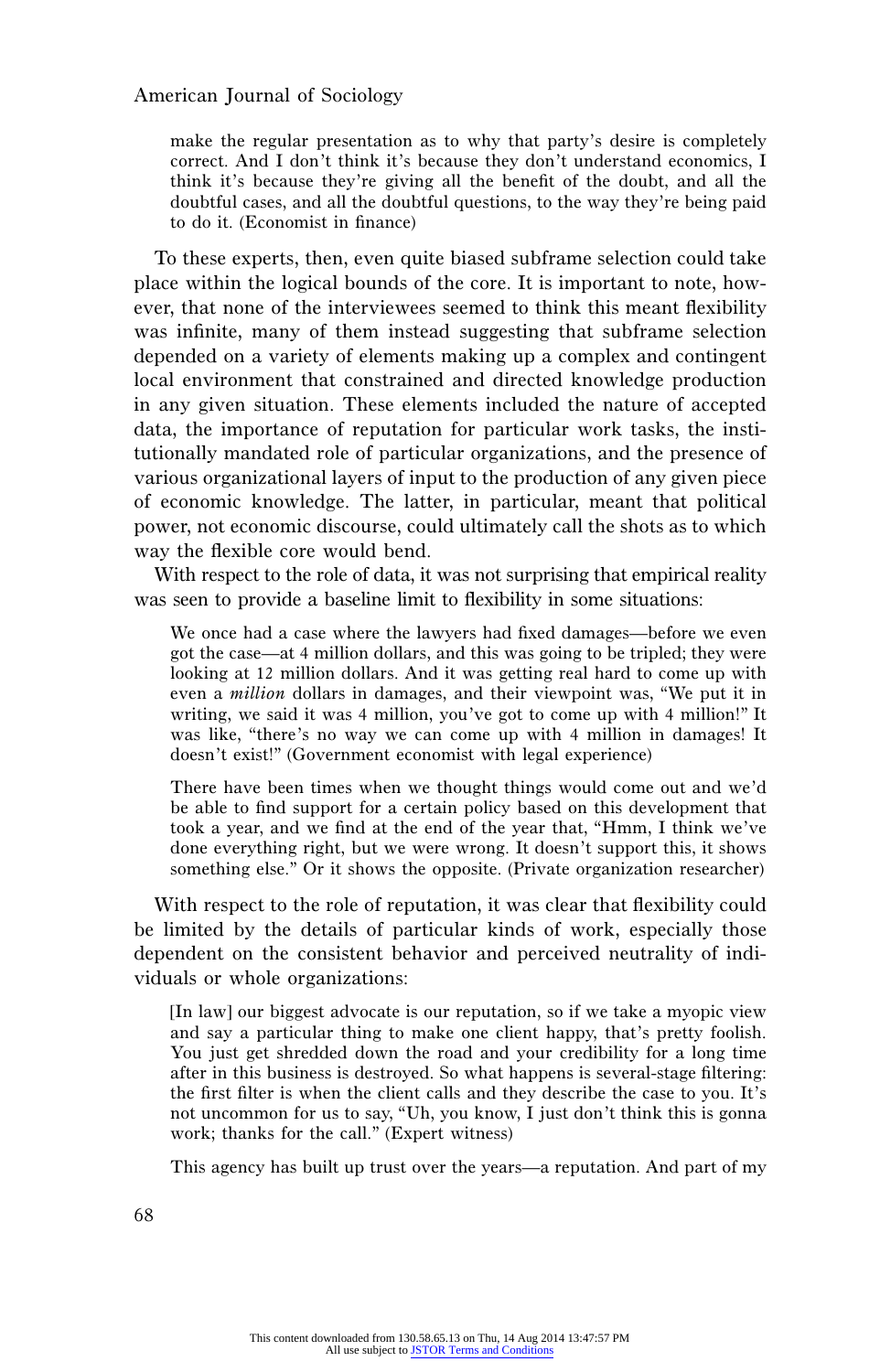responsibility to the agency is to not harm that reputation. That would be one of the worst things I could do. And I have to be conscious of it; everyone here is conscious of it. . . . We deal with two sets of clients: economists of various agencies [and] community affairs people . . . and in some of these cases the economists are ideologues—they're all *right*-wing ideologues, that's just the way it works—and they have lost credibility because the community affairs people believe that they have no interest in doing their job and will distort the data and so on and so forth. I think they are foolish. (Government regulator)

Some organizations were also recognized both by insiders and outsiders as operating more like "the truth police" or "an honest broker" than others, simply because of their particular institutional role. One example of this was the federal government's (then) General Accounting Office, with its inherent mandate to assess and compare analyses across different agencies.

Beyond this, however, interviewees also invoked a variety of more microlevel features of the context of knowledge production that limited and directed their use of subframes. It was clear, for example, that in many nonacademic settings economic analysis and advice was filtered through what one government regulator called "many, many levels of review and editing and massage and revision, et cetera." As a private advocacy group researcher put it:

We have multiple layers within [this organization] in terms of those kinds of communications, where things are signed off and approved, but they always come back as well. If somebody doesn't approve something or someone has a question on, y'know, what this is saying or how you're saying it, it will come back to you. . . . So because of that sort of management communication system, there's *rounds* of revisions and rewrites at times.

As a result of this layering, policy assessments and recommendations were often a collective organizational output, combining the influence of multiple relatively powerful actors and interests rather than reflecting the straight product of individual economists or unified orthodox theories. As one government financial researcher put it:

When you're at an agency or when you're working for a corporation, you know, what you disagree with, you disagree with behind the scenes. I certainly had plenty of arguments with supervisors over reports, about where we would come out on a particular issue. But when it came down to it, you know, the agency is going to take a position. And you can certainly disagree with that position, but you disagree with that position as an individual. As part of the agency, *that* is your position.

Once again this suggests that the influence of economic expertise was more complicated and contingent than the mechanical imposition of a single academic logic. At the extreme it could add up simply to local practical/political authority being the most important factor for either promoting or repressing particular kinds of input: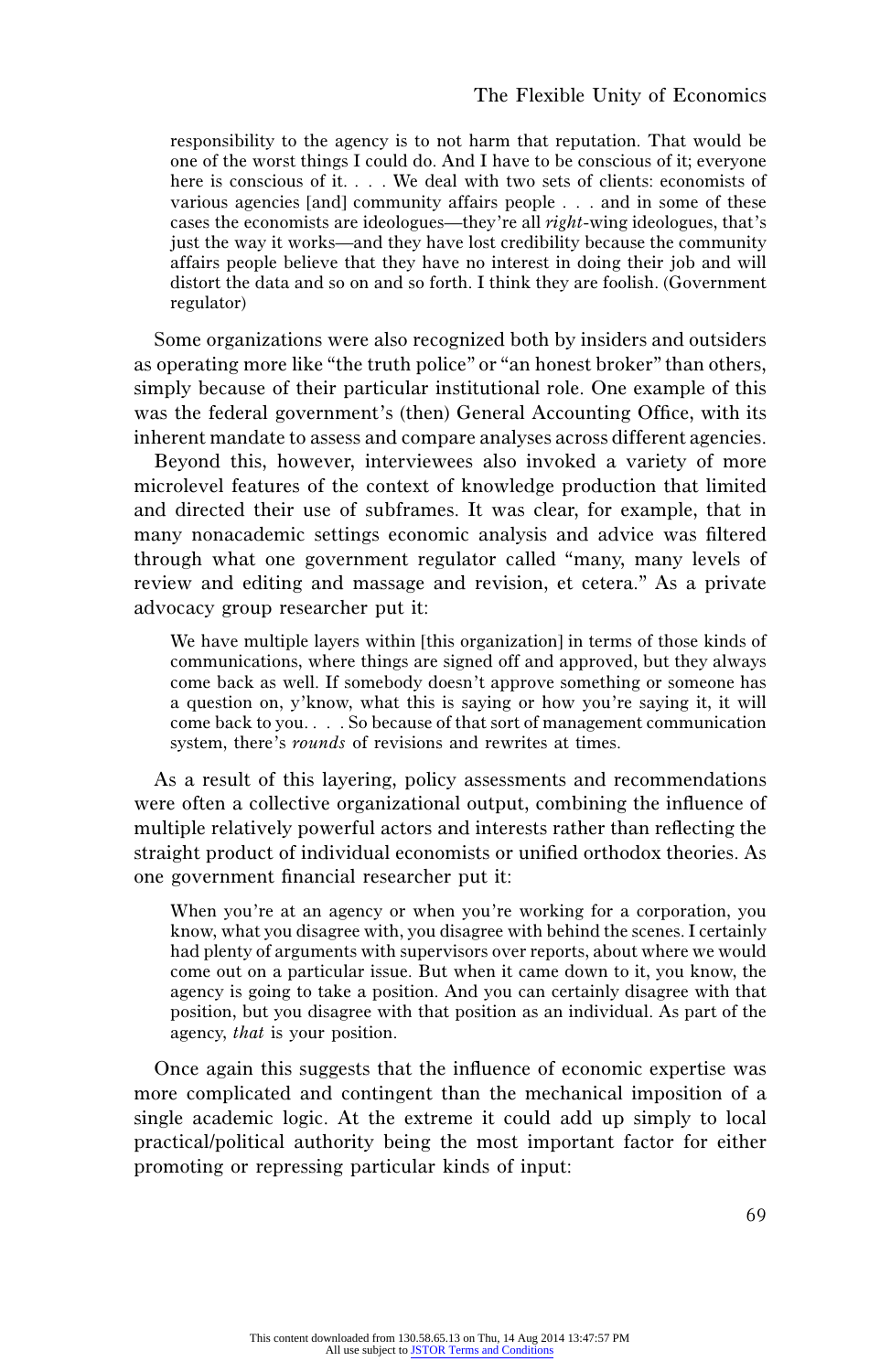The economic forecaster has to be in the correct position in the company, where their work is usually pushed by what we call a "forecasting champion." This might be the president of the company or it might be the vice president . . . , and he's the one that really has to go to other organizations and say, "This is what I believe." And then the other people accept this. . . . I think that the position where the economist [has been] very important—like in AT&T's case—is one where they had the direct ear for the president of the company on a weekly, monthly basis, and told him what was going on, and he was a firm believer in using economics. 'Cuz if you run into a situation where management doesn't believe in economics, you can do the best work but it's not going to be well received, and it probably won't even be used. (Corporate forecaster)

*Rarely* on anything do we not know how the commissioners are going to vote. So where they have problems that have been thought out or argued out, or hopefully compromised (sometimes the compromises cause you to grind your molars!), it's been worked out ahead of time. We write something and send it up [to] the commissioners. . . . We do write it first, but then their assistants at least are very active in getting things changed. You usually know what's gonna happen. Occasionally there are surprises, but you usually know what's gonna happen. (Government regulator)

In these situations it seems as if not just economists but also their clients and bosses were quite aware of subframe flexibility, and it was here that requests from superiors often "implied what they would like to find" and politicians, administrators, and managers could actively pick and choose results from different subframes to "use whatever they want to justify what they've decided on doing." Interestingly enough, in the experience of some interviewees, this sort of cynical political determination was a feature precisely of the shift toward neoliberalism. One suggested, for example, that the adoption of market-based policies at his agency was due to political pressures to raise money and balance the budget, "not because they saw the brilliance and the rightness of the efficiency analysis." Another recalled a radical shift in agency leadership during the 1980s that resulted in "some *real* right-wing zealots running things," zealots who would not let economicbased research stand in their way. A third described the neoliberal political trumping of orthodox economics as follows:

We're going through this right now, for whatever reason; political pressures, the various sorts of pressures just like everybody else [toward] market economics and open market and all these things. . . . The commissioners—at least the majority of commissioners—would . . . like very much to have us [say the market is] competitive, and the assumption is that "gee, economists automatically think everything's competitive." It's *not* competitive, dammit! So there's a huge problem there, and quite frankly we'll see how this works out. But the people who have taken over are trying to rule, and the economists are, not *totally* shut out, but pretty much shut out of this process. (Different government regulator)

Equally rigid and cynical processes of institutional constraint and se-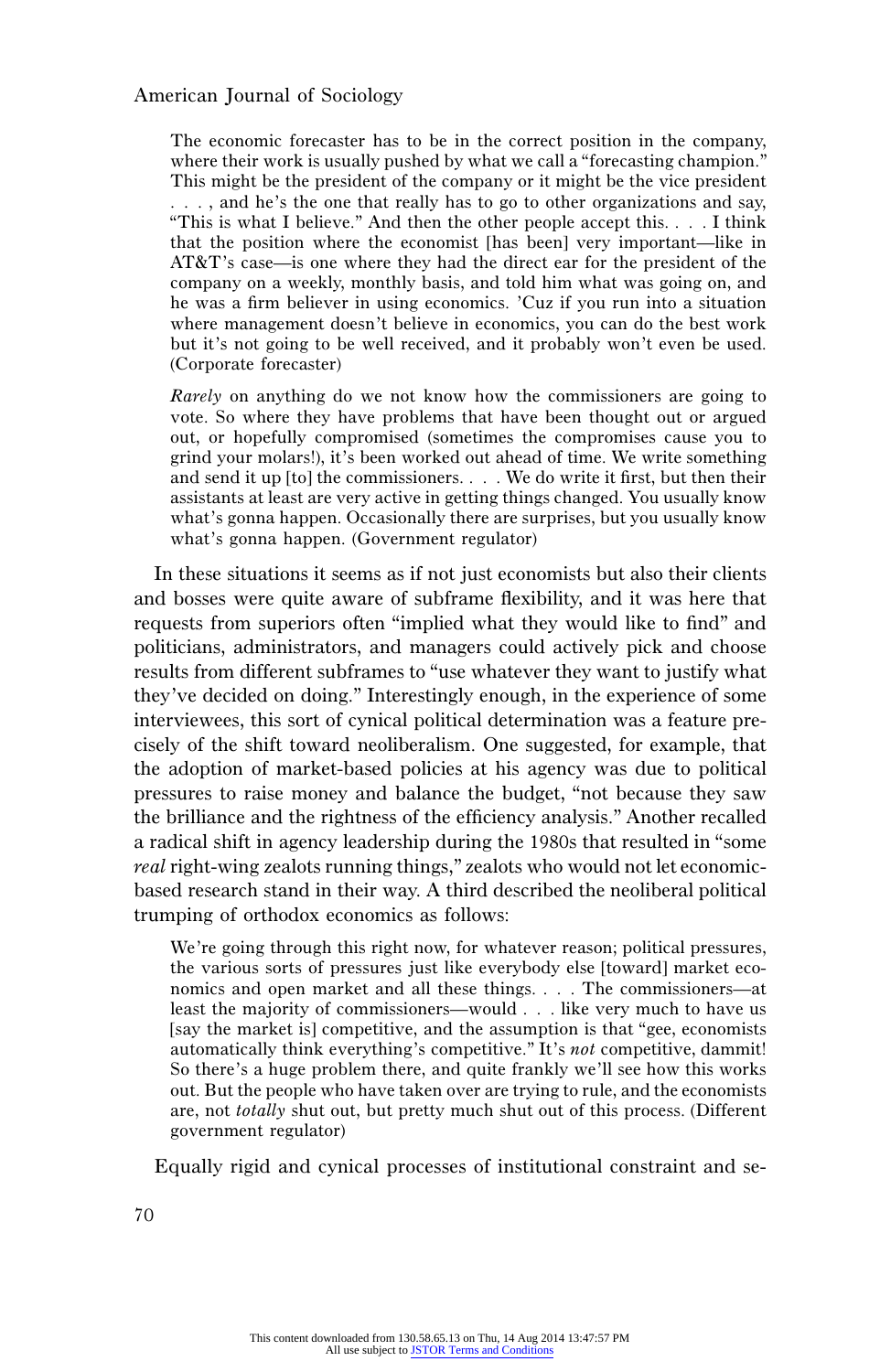lection were also seen to exist in the media, where writers, editors, and producers have the authority to select which experts are exposed to the public. While some forums were admired for their judicious presentation of differently subframed analyses, others were thought to be driven simply by a search for particular opposing viewpoints to "balance" a discussion or by the desire for especially assertive or extreme statements that could make an entertaining splash given limited column space or air time. One academic recounted his personal encounter with this, again in connection to neoliberalism:

[In the early 1980s] I always got called with, "Do you have something good to say about [neoliberal] supply-side economics?" And the fact of the matter was these guys had gone through lists and lists of people who basically told them that there was no solid economic research to support the supply-side stuff; it was a conjecture which was consistent with economic theory but had no empirical foundation, and that's not very interesting. So I got the impression they just kept calling people. And I was *way* down on the list, being a brand new young prof, but they'd been through everybody who was above me on the list and they were *still* going. . . . So it seems like the people you get throwing things out there, the talking heads, are really the people that are accessible to the press that tell the story the press wants to tell. It's not clear to me that what you see then is an accurate reflection of what the profession is; it's more an accurate reflection of what the press wants to have put out there.

Two other interviewees voiced common overall assessments of the media context when they suggested that "if I want to get into that business . . . my optimal strategy is to make interesting predictions" and "it's a Darwinian process in this case where people who are willing to say something without hedging it can get on the news, . . . overstepping what economics really has to say about something."

Finally, lest it be thought that academia was radically different in this regard, it is worth noting that many interviewees in education described similar-sounding layers of constraint and conscious selection, observing that untenured faculty in particular had to tailor their work in response to more powerful departmental colleagues, school administrators, professional peers, and editors and reviewers in the strictly hierarchical journal system. The result of this institutional constraint was again often thought to be something like a bias in acceptable subframing insofar as it encouraged complex mathematical and statistical pyrotechnics at the expense of realistic modeling, and even at the expense of the kind of basic data gathering that might in the long run make difficult policy problems more tractable. In total, more than a third of the academics—including some from high-ranked schools—thought that their discipline would greatly benefit from relaxing this system of constraints, though none of them seemed to think this would be easy to achieve.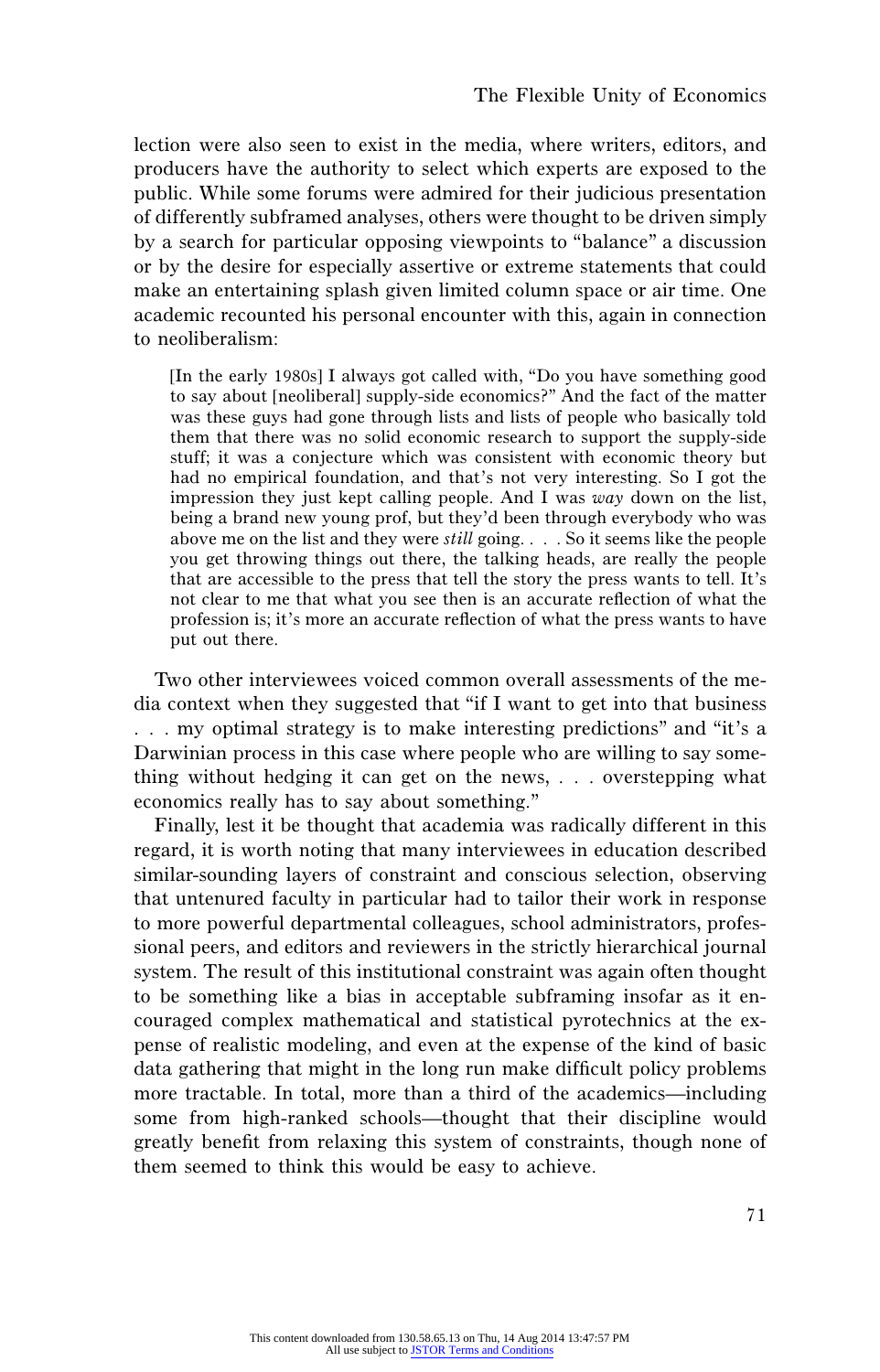Overall, then, the economic experts interviewed for the project saw their selection of subframes, and hence their support of particular policies, as depending on a complex and contingent patchwork of local constraints that could shape their analyses in various ways—sometimes in favor of complex formal models and neoliberal policies, but sometimes not. Once again, they indicated that there was more to the use of economics than the logic of its unified academic discourse, suggesting instead that the content of their supposedly objective scientific advice depended in practice on factors such as individual moral choices, organizational imperatives, and in many cases simply the authority of political, economic, and academic decision makers. Furthermore, they implied that both economists and those who constrained them were often quite aware of this.

#### THEORETICAL SUPPORT AND EXTENSIONS

The three features of economic expertise described above portray the American-style profession as unified by a common discursive core, but also highly flexible in its specific pronouncements. While this picture of flexible unity is based on just one set of interviews, it is nonetheless consistent with a number of key ideas from broader sociological literatures, most notably the sociologies of science and organizations. These ideas both strengthen the plausibility of the claims made above and potentially extend them by suggesting how the three features of economic expertise could allow the unified core of economics to play a number of different social roles.

Starting at the most basic level, while some might see claims about flexibility as self-serving, or simply as proof that economics is an intellectually bankrupt pseudoscience, there is actually long-standing support for the claim that all scientific knowledge involves subjective norms about reasonable assumptions and standards of evidence and that this produces not just flexibility in major frames or paradigms during times of "revolutionary science" but also significant variation in theoretical interpretations across disciplines, subfields, schools, institutions, and even different laboratories during relatively stable periods of "normal science" (Polanyi 1946; Fleck 1979; Knorr-Cetina 1999).

On top of this, sociologists of science have also noted that these differing standards and assumptions tend to become especially prominent in policy settings, basically for precisely the kinds of reasons cited by the interviewees above. While scientists can be relatively sure of their knowledge within the "republican" setting of academia—where the costs of error are low, various competing schools are tolerated, and a "right to be wrong" prevails (Fuller 2000)—in the unforgiving policy world, with limited data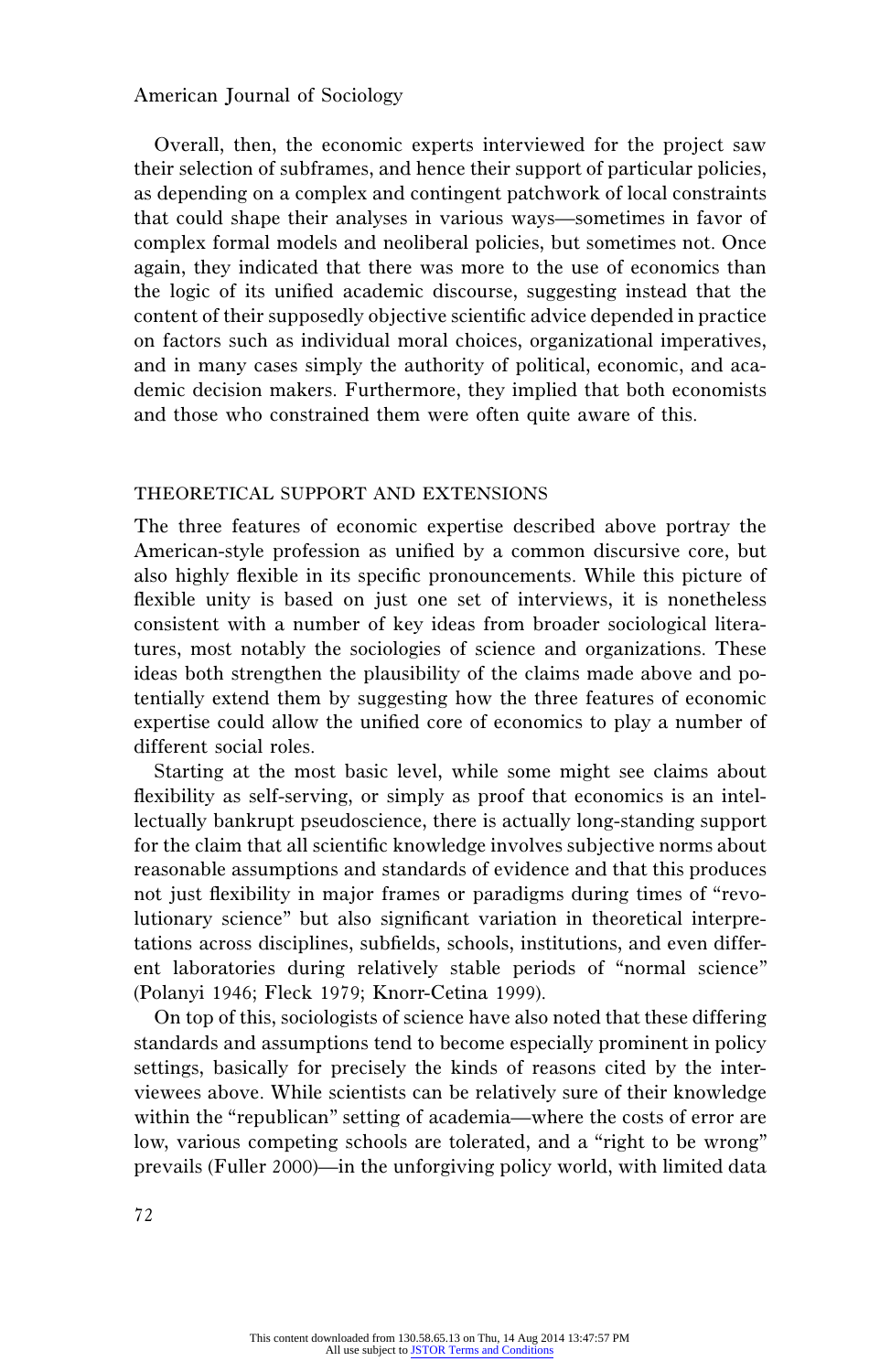and time, the making of high-stakes calls about complex realities inevitably emphasizes uncertainty and judgment. This means that the key role of competing economic subframes in nonacademic settings does not necessarily indicate incompetence or avoidable bias so much as simply a practical situation of "trans-" or "post-normal" science, in which scientists have to give their best shot at answering questions concerning very specific states of affairs and possible outcomes, questions that simply have no universally accepted answer (Weinberg 1972; Wynne 1991; Funtowicz and Ravetz 1992). Put simply, then, even the most prestigious natural sciences involve subframing judgments, and these can come especially to the fore when questions are not like Does force equal mass times acceleration? so much as Will the benefits of this policy definitely outweigh the costs?

While these ideas lend support to notions of core flexibility and subframing, other analyses of policy expertise are in accordance with the idea that local contexts have an inevitable and important influence. Sociologists studying the utilization of science by government agencies have long recognized the shortcomings of purely "linear" models of application, meaning those asserting that decisions are always determined in a switch-like manner by the explicit invocation or taken-for-granted use of theories and data (Weiss and Bucuvalas 1980; Stehr 1992). Instead, they advocate treating the role of expert knowledge as essentially a "soft" one (Caplan, Morrison, and Stambaugh 1975) affected contingently by multiple factors in complex decision-making situations. One could, of course, see this idea as merely giving up in the face of how difficult it is to gauge the precise influence of any particular piece of knowledge, but alternatively, one could see it as a positive assertion that expert knowledge operates in an inherently complex and variable way, perhaps even playing significantly differently social roles in different situations.

One such role could certainly be that of contributing to straightforward conscious negotiations in which the possible meanings of expert advice are openly considered in good faith. By contrast, another role could indeed be that of taken-for-granted framing, as when the core economic "way of thinking" becomes incorporated into everyday routines in a way that depoliticizes debates and naturalizes capitalist institutions. In economics, however, this role may be neither as prevalent nor as important as some critics think, given the degree of context dependence described by the interviewees. If most economists and many of their clients are quite aware of the flexibility of their expertise, and if many powerfully situated decision makers are able to consciously ignore, select, or even commission economic advice as they see fit, then clearly there are important institutional contexts in which people are not taking for granted the truth of the theories and measurements of economics so much as taking for granted the possibility of cynically manipulating and exploiting them. As one expert witness suggested with respect to court cases, "The judges aren't fools, and they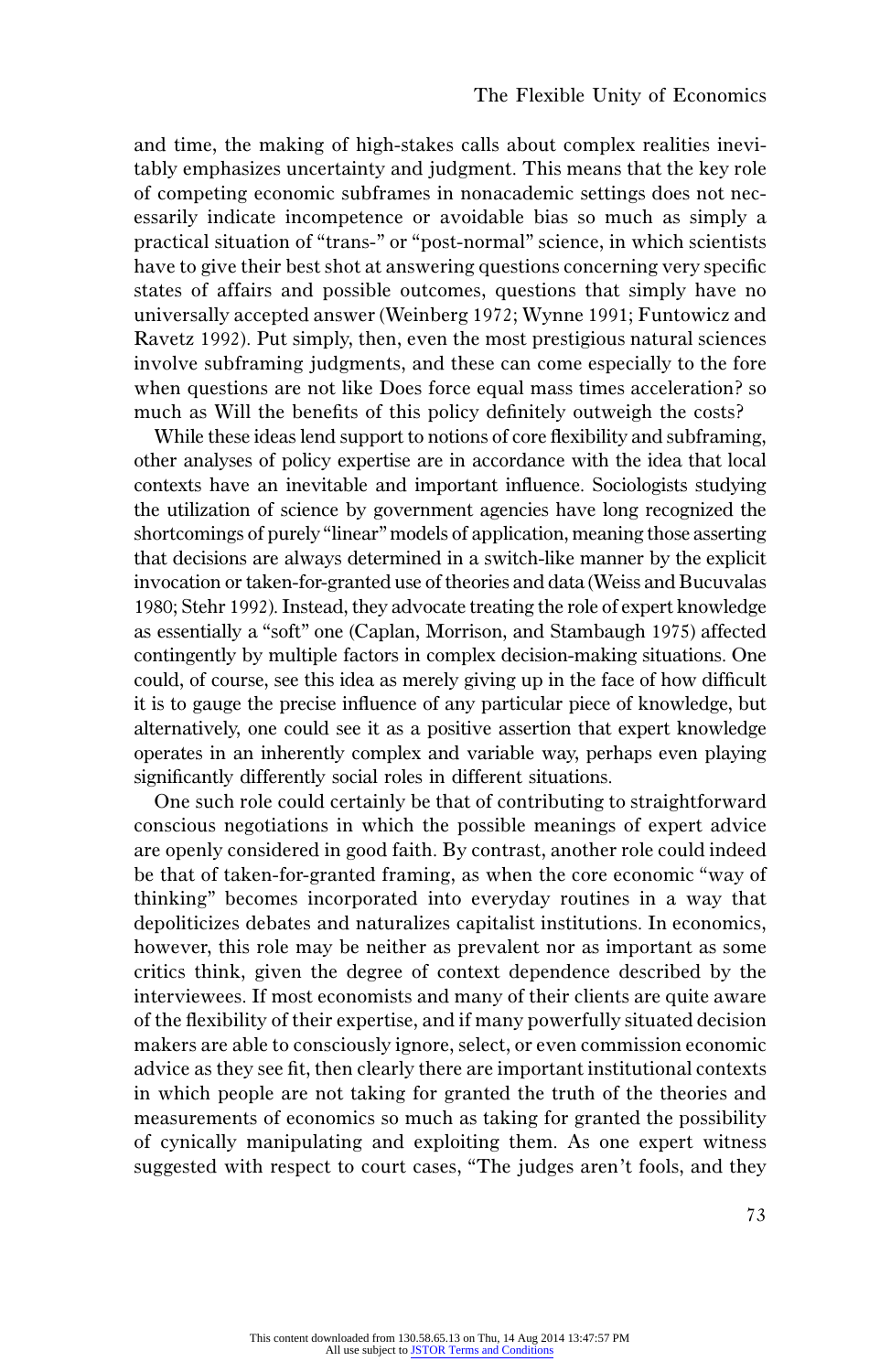understand. I think they are concerned about there being advocacy and, y'know, one side's got *its* expert, and the other side's got the *other* expert, and they're just advocates of different positions. [So] there's a *discounting* that goes on."5

Even if subframe selection and context dependence are inevitable and widely acknowledged by insiders, however, expert knowledge could still be playing a number of important roles. As several of the institutionalist analysts of economics have noted, classic work in the sociology of organizations suggests that one such role is cynical or pragmatic signaling to outsiders that decision makers are acting responsibly and rationally, conforming to prevailing "myths" about what kinds of knowledge ought to be used (Meyer and Rowan 1977; Feldman and March 1981; DiMaggio and Powell 1983). This would presumably be most likely in situations where decision makers have access to experts but are otherwise dependent on powerful external interests that demand conformity. Conversely, in situations where outsiders have less power, and where they do not themselves have access to appropriate expertise, studies of scientific authority suggest that knowledge can play yet another role, namely, that of excluding from decision making those who cannot provide the appropriate signals (Epstein 1995; Gieryn 1999).

When competing parties enjoy roughly equal amounts of authority, and have more or less symmetrical access to experts, another role of skeptically regarded knowledge could be simply to "neutralize" any expertise-based advantage of potential opponents (Nelkin 1975; Wynne 1991). An interesting version of this was in fact proposed by one interviewee:

My feeling is that the role that economic analysis plays, especially if you've got a relatively equal power balance—political power balance—on the subject, is that it can keep you from being ruled out. Like the Office of Management and Budget can't point to some figures and say, "Here you're showing net losses in every case. That idea's dead. We're not going to go ahead with something that shows revenue losses as far as the eye can see." But if you can fight them to a draw, and they can't knock you out of the box on economic matters, then it can go up to the next level, which would be a deputy's meeting. Then it's not so much economics as it is just "Who's got

<sup>5</sup> The interviews do not, of course, show how people less powerful than judges receive economic knowledge, but even there the degree of taking-for-granted may vary by local context. For example, people who have experienced the flexibility of economics themselves in college classes, or who have independent experience of relevant economic processes, may not assume the truth of economic statements or the naturalness of economics-based systems so much as cynically accept the futility of resisting them when they are imposed by powerful authorities. Precisely this phenomenon has been described with respect to natural science by Brian Wynne (1996), who suggests that it may in fact be quite common, overlooked simply because the absence of overt complaint is typically interpreted as indicating credulous acceptance or lack of awareness rather than skeptical resignation.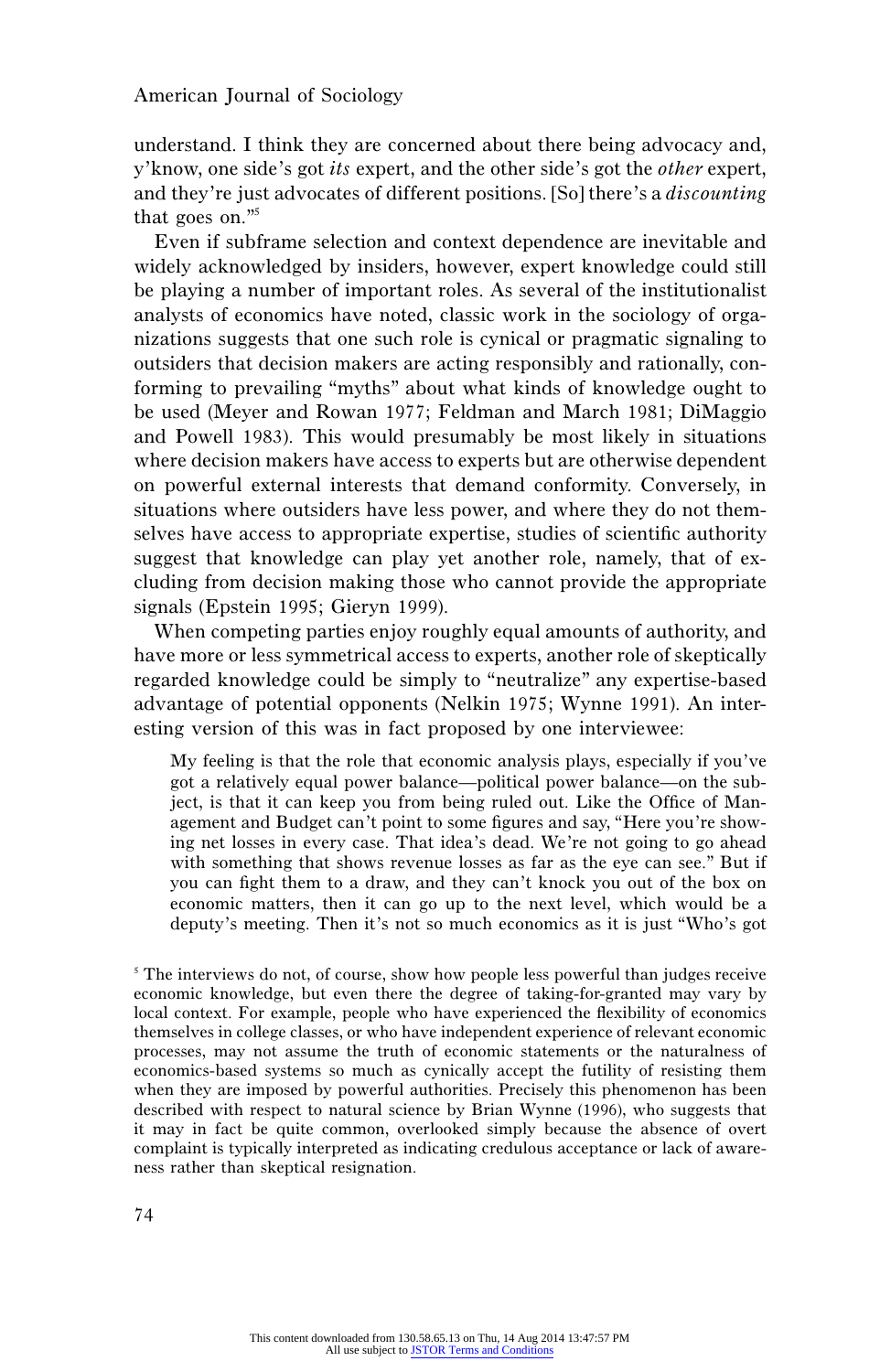the horses?" So I think it's unrealistic to think that deputy secretaries are sitting around talking about "Well, this is economically optimal" or "Did we get net benefits of this?" I mean, in the few deputy's meetings that I've been at, you know, the figures come up but that's not how it's carefully weighed. It's not whether you say, "Well, we can see that there's net benefits so I'll go along with it." (Government economist working in market regulation)

Finally, a diverse body of work on pidgin discourses, intergroup "boundary objects," and other commensuration devices suggests that in such situations of rough equality, skeptically regarded expert knowledge could also serve to coordinate and articulate different commitments and practices in a cooperative way (Starr and Griesemer 1989; Galison 1997; Espeland and Stevens 1998). In some situations, then, discourses like American economics could be allowing parties to negotiate around a common metric starting point without having to explicitly lay out and communicate all their differences, and again without having to directly believe in or be mechanically directed by the results of expert analyses. Such situations could easily appear to outsiders as sterile depoliticization and technocratic determination, but to insiders they could embody something quite different.

Overall, then, theories and observations from a number of sociological fields are consistent with the idea that economic expertise could operate as a flexible unity via a core frame, alternative subframes, and great dependence on local contexts. They suggest furthermore that this could be allowing economics to play a variety of different social roles in different situations, potentially involving not just positive belief or assumed framing (as in honest explicit negotiation or implicit predetermination) but also precisely the kind of agnosticism and cynical manipulation found in the interviews (as in signaling and excluding). As one last point of support, it is interesting to note how this possibility resonates strongly with the general theory of power put forward by Steven Lukes (2005). While Lukes is concerned with defining power itself rather than just the influence of expert knowledge, his three "dimensions" of explicit negotiation, exclusion of weaker parties, and implicit cultural framing are very similar to the potential functions of economics outlined above. Furthermore, his treatment of these dimensions as relevant to different degrees in different situations fits the idea that the role of economic expertise may always depend on local practice rather than be simply deducible from its unifying discursive logic.

#### DISCUSSION AND CONCLUSIONS

The cross-sectional data and theoretical interpretations presented above suggest a midrange explanation of how American-style economics could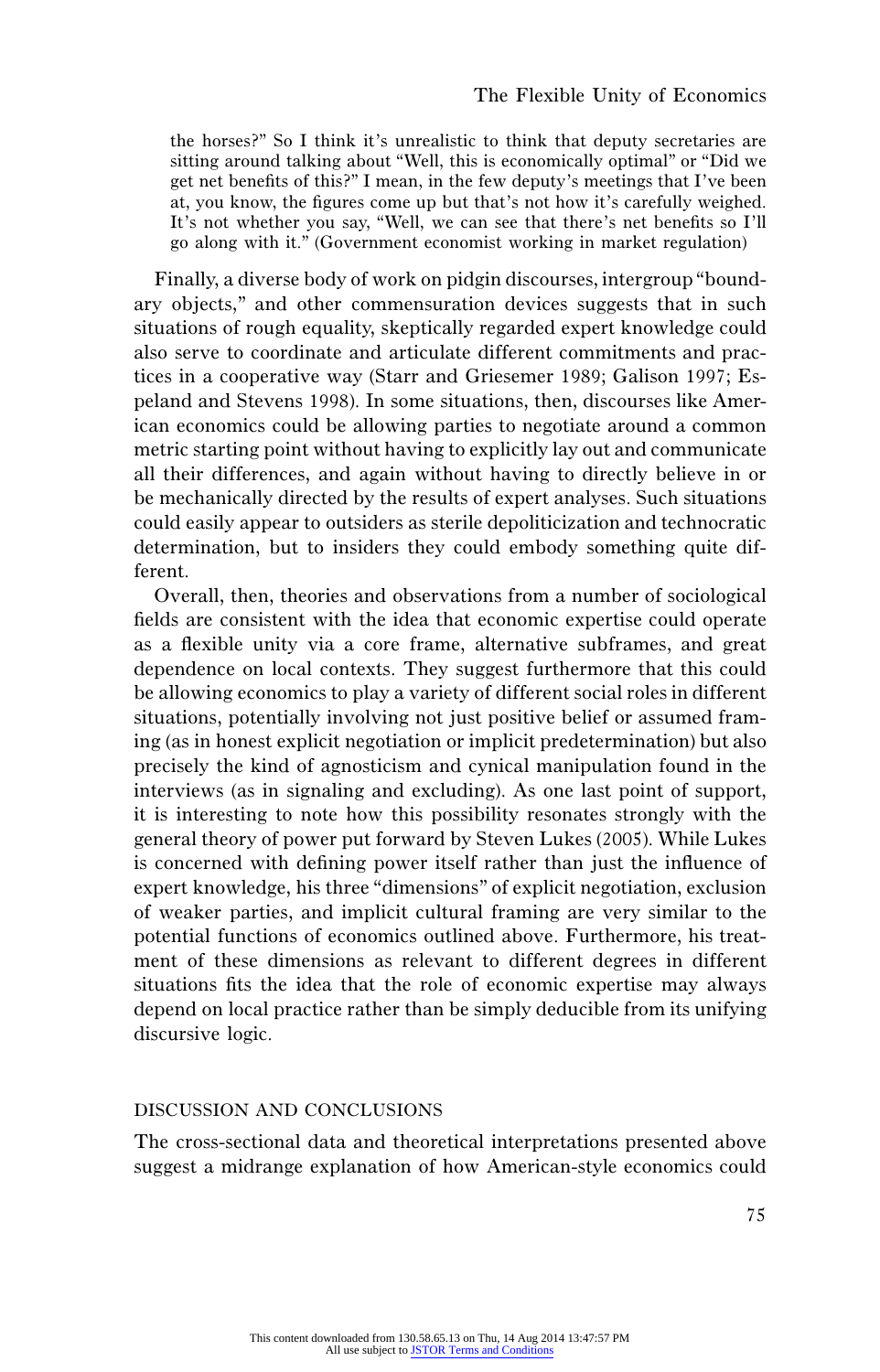be based on a common discursive logic yet capable of generating a variety of practical outcomes and even of playing a range of different social roles. It therefore provides one possible resolution of the apparent paradox of the discipline being discursively unified but practically fragmented, as well as strong in some situations but weak in others.

It suggests that economic expertise is characterized by a multifaceted but coherent "way of seeing the world" that economic experts work to transmit to others and embed—along with themselves—in institutional routines. What distinguishes this core frame from other worldviews is not an overwhelming focus on market efficiency, but more generally a use of quantitative data and modeling techniques, a concern for comparing costs and benefits, ideas about people responding to incentives, and the treatment of major economic phenomena as being systematically interconnected. For better or for worse, this is the basic notion of economic expertise to which the American-based profession has limited itself and which defines what it considers to be the economic aspect of any given situation.

Simply promoting such a definition does, of course, create the potential for narrowing public debates and government practices, channeling them to focus on "the economy" in a way that more institutionally and culturally oriented social sciences might not. On top of this, the core's specifically quantitative nature may indeed give it a symbolic "scientific" authority above and beyond its basic status as an arcane discourse of expertise, and this may serve to enhance its usefulness for ritually signaling competence and for ruling out arguments not couched in similar terms.<sup>6</sup> Its focus on both quantitative measurement and large-scale systemic connections may also increase its potential for depoliticizing explicit public discourse, reducing it to apparently objective technical discussions of numbers and abstract connections.

Beyond this, it is also clear that the economic core is—as critics suggest—quite consistent with the specific ideological biases of business and government in capitalist democracies. Its narrow definition of what counts as "economic" can be applied without questioning wider cultural and institutional contexts, and this again distinguishes it from most work in the other social sciences, making it an ideal resource for encouraging the impression that current norms of production, employment, and consumption are natural and inevitable. Its focus on quantitative measures of things that seem relatively concrete and easy to understand—employees, commodities, and monetary values—is another thing that makes

 $6$  The interviews, however, contain evidence that explicit invocation of the "scientific" nature of economics may not be a particularly powerful resource in most situations (see Reay 2007*a*).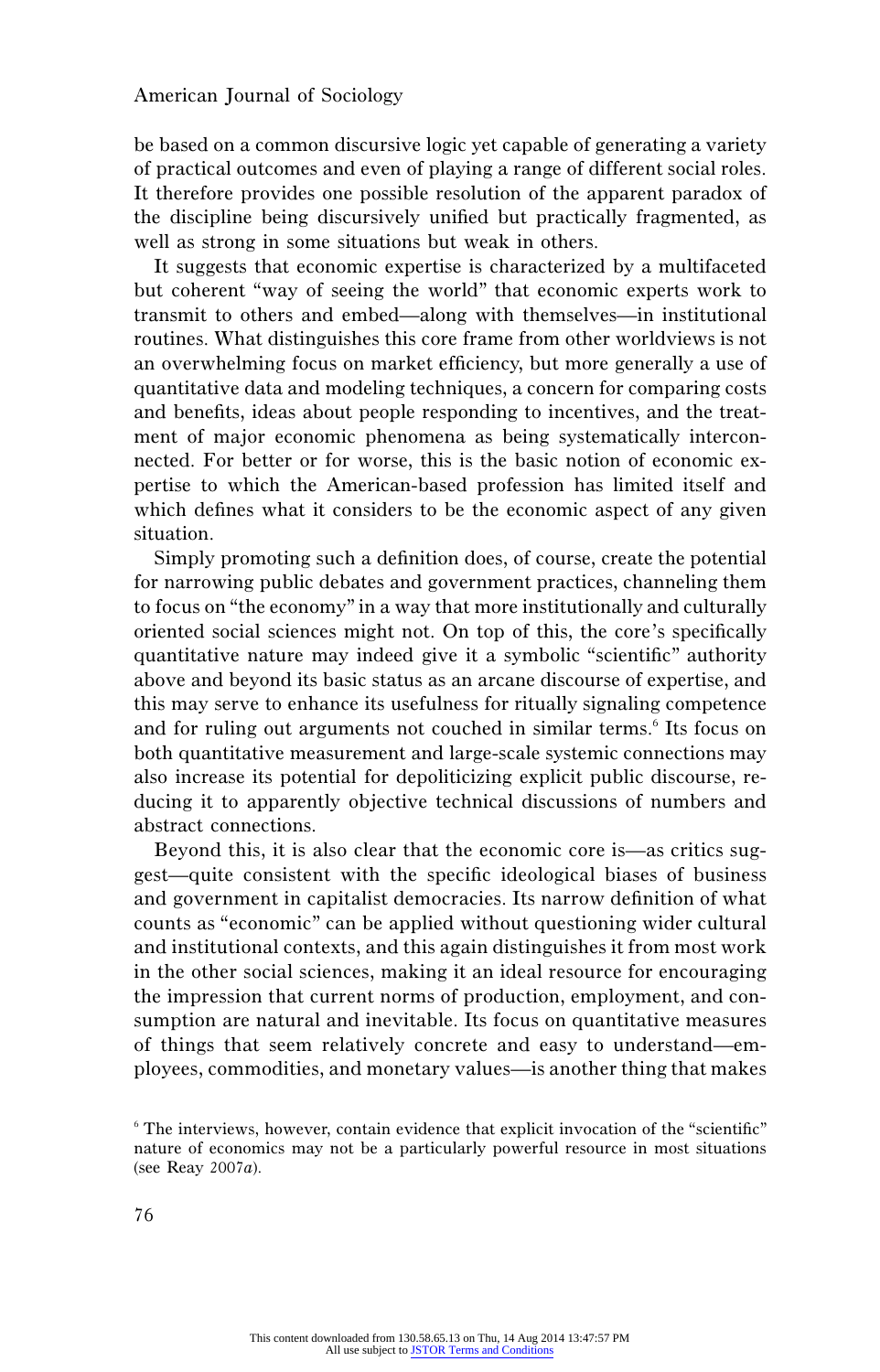it different from its fellow social sciences, at least those branches not centered on counting network ties, votes, or populations. Coupled with its microlevel ideas of individual decision making, this would seem to make American-style economics—like modern psychology—especially consistent with ideologies, projects, and institutions that promote calculable "governmentality," that is, the characteristic capitalist/democratic form of self-policing behavior that appears to be the epitome of freedom but that actually helps obscure and perpetuate many aspects of political and class-based domination (Rose 1992; Rose and Miller 2010).

At the same time, however, the interviews suggest that while the core can also support specifically neoliberal policies of deregulation, welfare reduction, and marketization, its actual mobilization in this direction is probably contingent on the other two fundamental features of economic expertise: flexibility and context dependence. This in turn explains why economics has been only loosely connected to laissez-faire in some settings but tightly aligned with it in others. In the United States, for example, it seems as if the development of the core and much of its penetration into government and business happened during the Keynesian interventionist era, and it was only after the 1960s that the subframes favored by decision makers shifted—along with high-profile academic theories—toward marketization. Thus, the same basic expertise—and even some of the same experts themselves—went from coordinating and justifying Keynesian policies to operationalizing laissez-faire. In some other countries, however, market reformers clearly relied on the status of American-style professionals who had been recently home grown or imported preequipped with neoliberal subframes, hence creating a much stronger correlation between their expertise and marketization. This did not, of course, require that economics be inherently neoliberal underneath it all, only that supporting experts, politicians, and popularizers could use promarket subframes and successfully claim that the results were inevitable—a strategy that presumably worked most effectively when their opponents did not have access to their own American-style experts and hence could not "neutralize" the exclusionary role being played by economics.

The degree of subframe flexibility and contextual dependence indicated by the interviews in fact suggests that even the basic depoliticizing and naturalizing effects of economics may be far from inevitable and uniform, especially if expertise can play multiple different roles. While the study reveals little about how comprehensively the core frame was internalized by lay people or embodied in organizational routines, its portrayals of powerful decision makers using economic knowledge agnostically, or cynically manipulating it, suggest important limits to how much economic theory per se can be assumed to shape the world in its own image. In other words, when powerful actors were ignoring economic experts, in-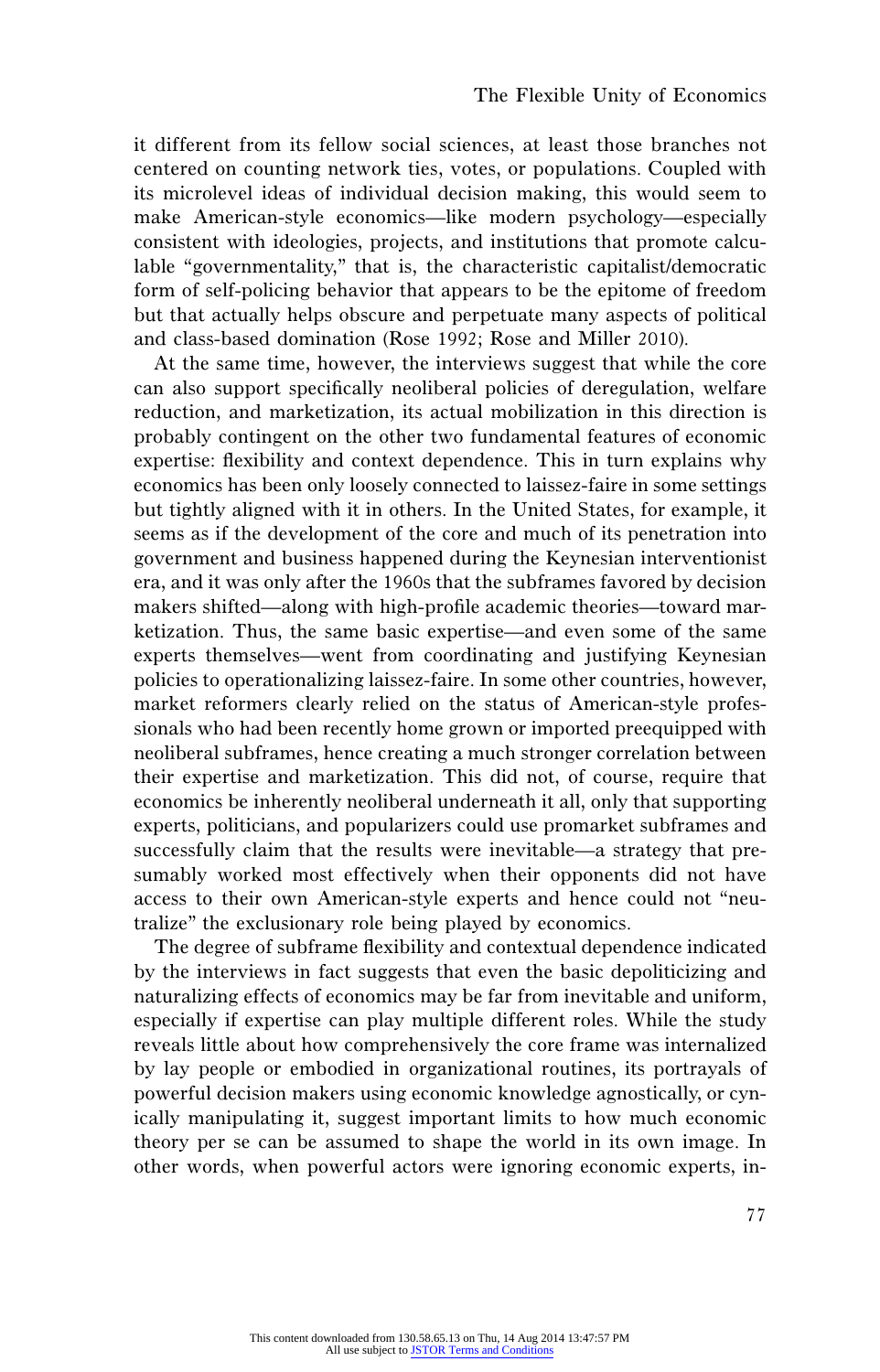terpreting, selecting, or commissioning their output as they saw fit, and even building new economic institutions contrary to their theories (sometimes in the name of neoliberalism), there was clearly something more going on than straight performativity or the naturalization of institutional arrangements. Perhaps the main issue here is that cynical uses of economic expertise can easily look like taken-for-granted framing, and hence obscure just where performativity ends and contrary "overflowing" begins, or where technologies of governmentality persist and where they start to fail in the face of alternative projects (Callon 2007; Rose and Miller 2010). Thus, while economics clearly can and clearly does play important social roles involving taken-for-granted framing, these must always be looked for in specific local contexts rather than assumed to be universal and inevitable, since what is taken for granted may not be the objective truth of the economic core but precisely its subjective flexibility and cynical use. Put differently, the degree to which economic expertise operates along a taken-for-granted Lukesian third dimension rather than in another kind of role cannot be reliably deduced from the mere involvement of economic expertise in daily routines.

One could even argue that while economics is certainly consistent with legitimizing and masking many contemporary forms of domination, and while its methodological and theoretical focus may even make it especially prone to such uses, this does not necessarily preclude the core from playing less problematic roles when combined with appropriate subframes and institutional settings. A number of progressive economists have in fact tried to address major issues of gender domination, global inequality, and environmental degradation not by totally abandoning quantitative techniques, cost-benefit analyses, or models of interconnection but simply by more actively questioning what kinds of social relations constitute coherent economic "actors," what kinds of things should be measured, and what counts as economically valuable in the first place (e.g., England 2003; Lawn 2003; Scott-Cato 2009). While these researchers face a monumental uphill struggle given prevailing professional, political, and economic contexts, their arguments at least suggest that the economic core has the logical potential to pay more reflexive attention to social, cultural, and institutional contexts, and hence contribute less to contemporary forms of domination. It might therefore be better to treat the core not as a seamless discursive formation with fixed, uniform effects but as a more free-floating element that could perhaps be incorporated into a number of wider articulatory practices, some of which might be antagonistic to current hegemonic projects (compare Laclau and Mouffe 1985).

On a less speculative note, the analysis presented above can clearly accommodate, but also contextualize, observations suggesting that economics is fragmented and weak. It is quite consistent, for example, with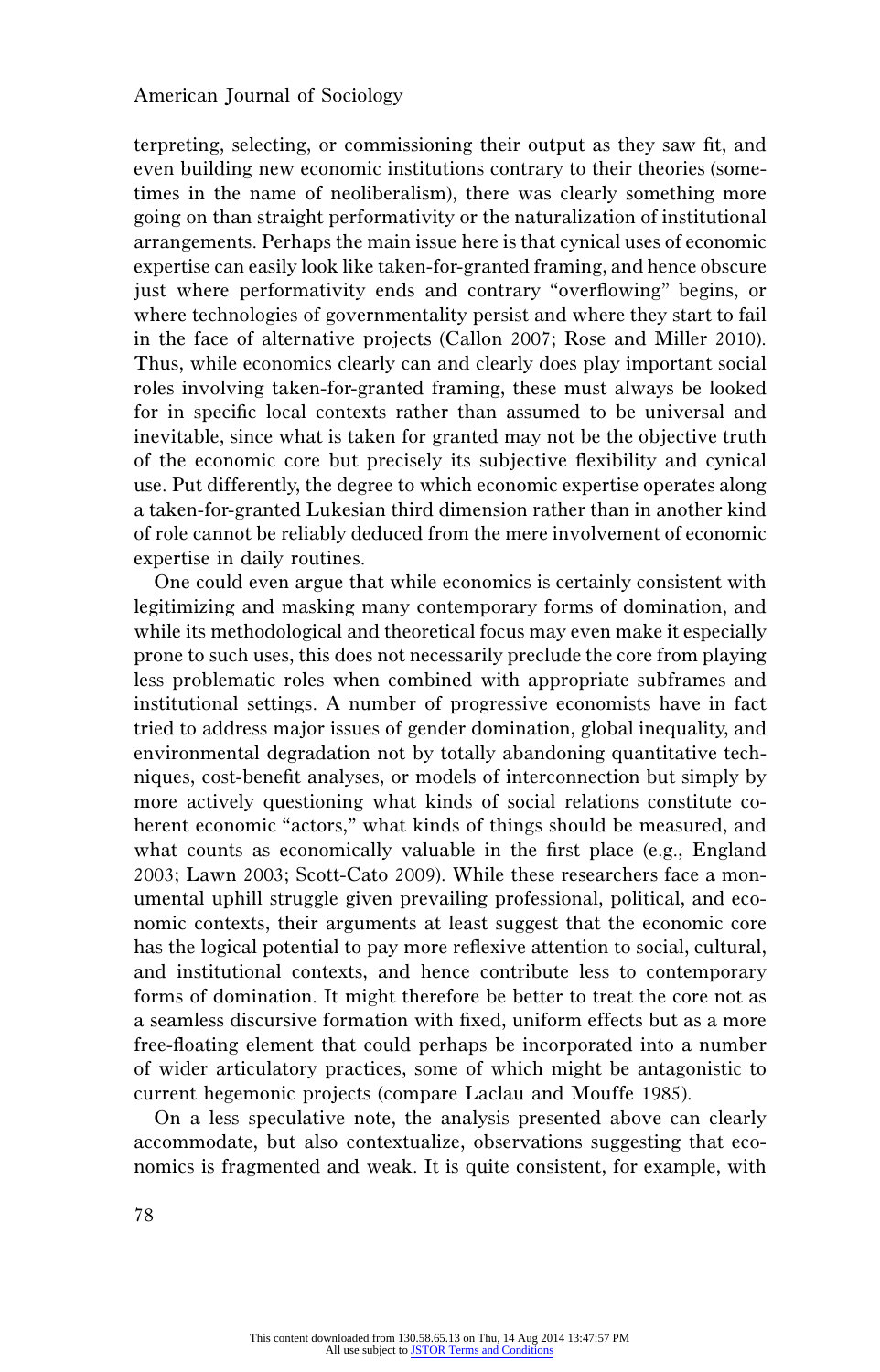observations that elite economic theories are often irrelevant, that "merely undergraduate-level knowledge" often suffices in practical settings, that academically unfashionable models often persist for a long time in the policy world, and that expert advisers are often ignored. It furthermore accords with findings concerning the considerable diversity of opinion among economists and the importance of interpretations and assumptions in both academic research and macreconomic forecasting. It does all of this, however, without implying that the profession istherefore fragmented to the point of incoherence or that the overall role of economic expertise is random, politically neutral, or so weak as to register "zero on a scale of one to 10."

Instead, the analysis vindicates and augments the institutional approach to economic expertise pursued by Montecinos, Markoff, and others. By suggesting that economic expertise is intrinsically flexible and perhaps able to work along multiple dimensions and play multiple different roles in different contexts, it further grounds narratives of how American-style economics has been involved in a range of different neoliberal transitions—from the ideological intervention of committed promarket experts to the more pragmatic framing-based development of a technocratic bureaucracy. In other words, the analysis helps explain how the same basic features of economics could feed into a variety of institutional processes associated with neoliberalization, such as the "contagious" adoption of American-style discourse by relatively weak states (by signaling core competence and enabling access to important global forums) and the domination by those states of even weaker internal opponents of marketization (by presenting a false impression of the scientific inevitability of freemarket subframes).

More importantly, however, the analysis might help institutionalist research shift from exploring how the new global profession has spread and supplanted its rivals to how it operates once dominant. By showing how local factors continued to influence the role of economics even within the United States at the height of the neoliberal era, the study certainly suggests that institutional variation must still be analyzed in such settings and that various unintended "slippages" could still be occurring. Furthermore, by showing widespread awareness of flexibility, it also suggests that an era of "economics triumphant" might actually be one in which, as one think tank researcher put it, "the days when an economist could say with authority 'this is right and that's it' are long gone." This would add an important twist to the institutionalist story, namely, that when the profession is dominant to the point where "everyone has their own economist," opportunities for using economic experts to simply exclude weaker parties from power may actually decline, replaced not necessarily by taken-for-granted, automatic routines but also potentially by situations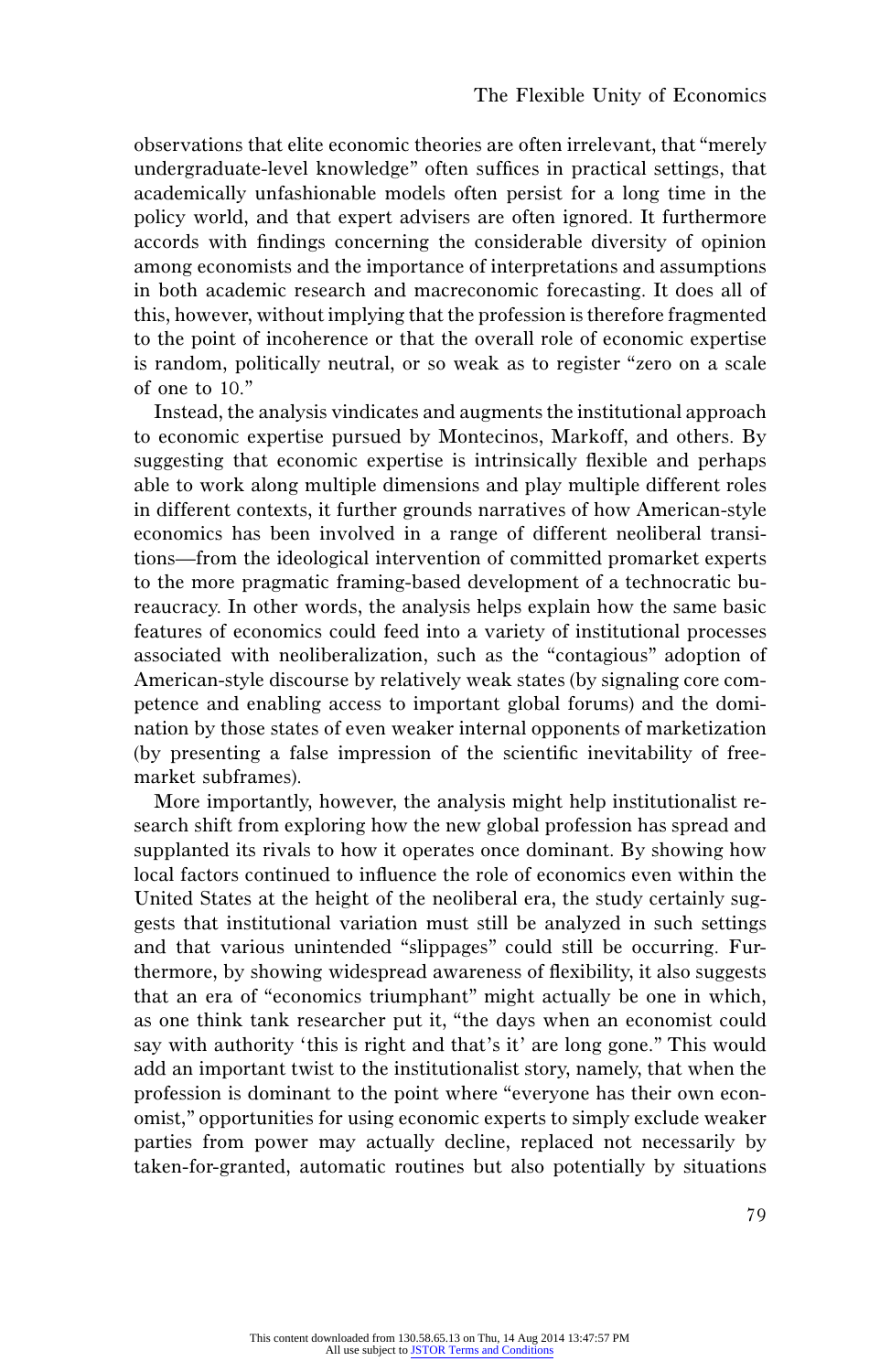where expert knowledge is cynically discounted and political struggles have to be played out along other dimensions.

Exploring these kinds of phenomena might also provide a point of departure for further institutionalist research on the possible role of economics in the post-financial-crisis world, a world in which laissez-faire hegemony seems to be failing (Montecinos, Markoff, and Álvarez-Rivadulla 2009). For example, the analysis suggests that, even if neoliberalism declines as a political force, many uses of the core will likely remain, along with their attendant framing effects. At the same time, however, increased access to American-style expertise, and increased experience with its cynically exploitable flexibility, could in many contexts mean that its potency as a tool for depoliticization and symbolic exclusion will be left relatively low. This might indeed then lead to significant crisis and reform in institutions that currently rely heavily on technocratic expertise for their authority, just as Babb and Chorev (2009) predict will happen at the IMF.

Finally, by covering contexts where many competing decision makers have access to expertise and are quite aware of its flexible nature, the analysis could also be useful for predicting how other forms of technical and scientific knowledge might ultimately come to work in the new global environment of knowledge-based competition. Several of the research programs examining new forms of expertise and decision making—especially in Europe—struggle precisely with the problem of how science can be influential and ideological as well as plural and uncertain, so they could perhaps benefit greatly from paying more attention to how this particular global profession can comfortably embody such an apparent paradox, operating flexibly but stably along different dimensions in different contexts. Sociologists and anthropologists in the United States concerned with moving their academic work further into the public sphere might similarly benefit from looking at how their colleagues/rivals in economics have actually been received there—not necessarily in order to copy them, but certainly to help avoid any unintended negative consequences. Most generally of all, the examination of American-style economics presented above may simply be useful for reminding academics not to accept too readily the flattering claim that policy is ever ultimately driven by "scribblers" like ourselves and for emphasizing instead how institutional contingencies and vested interests will likely always mediate the encroachment of our ideas, no matter how scientific, unified, and logically constraining those ideas seem to be.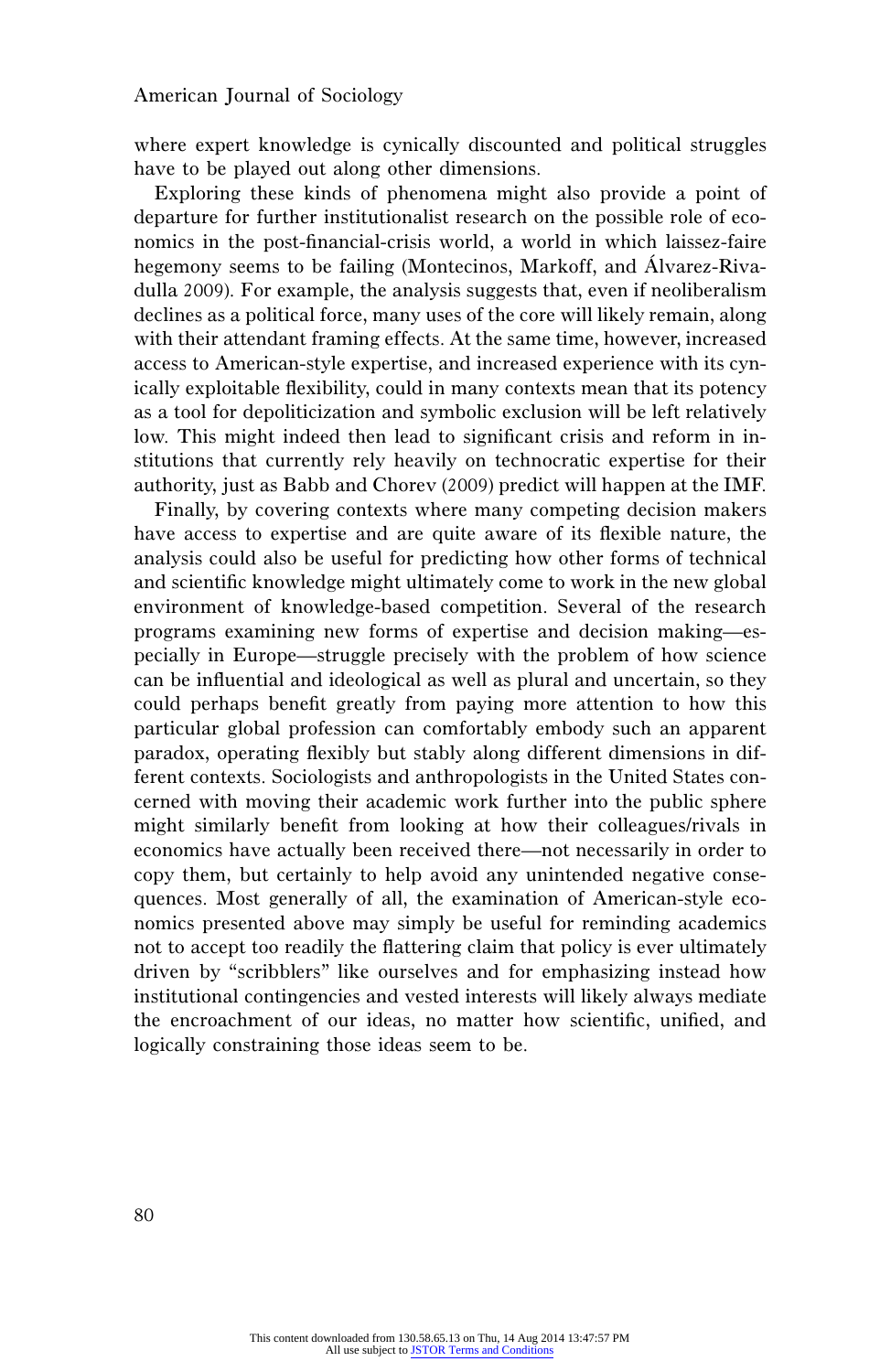REFERENCES

- Abolafia, Mitchel Y. 2004. "Framing Moves: Interpretive Politics at the Federal Reserve." *Journal of Public Administration Research and Theory* 14:349–70.
- Allen, William R. 1977. "Economics, Economists, and Economic Policy: Modern American Experiences." *History of Political Economy* 9:48–88.
- Alston, Richard M., J. R. Kearl, and Michael B. Vaughan. 1992. "Is There a Consensus among Economists in the 1990s?" *American Economic Review* 82:203–9.
	- American Economic Association. 1997. "Survey of Members." *American Economic Review* 87 (special issue): 31–685.
	- Ashmore, Malcolm, Michael Mulkay, and Trevor Pinch. 1989. *Health and Efficiency: A Sociology of Health Economics*. Philadelphia: Open University Press.
	- Babb, Sarah L. 2001. *Managing Mexico: Economists from Nationalism to Neoliberalism*. Princeton, N.J.: Princeton University Press.
	- -. 2003. "The IMF in Sociological Perspective: A Tale of Organizational Slippage." *Studies in Comparative International Development* 38:3–27.
	- ———. 2009. *Behind the Development Banks: Washington Politics, World Poverty, and the Wealth of Nations*. Chicago: University of Chicago Press.
- Babb, Sarah L., and Nitsan Chorev. 2009. "The Crisis of Neoliberalism and the Future of International Institutions: The IMF and the WTO in Comparative Perspective." *Theory and Society* 38:459–84.
	- Bernstein, Michael A. 2001. *A Perilous Progress: Economists and Public Purpose in Twentieth-Century America*. Princeton, N.J.: Princeton University Press.
	- Blyth, Mark 2002. *Great Transformations: Economic Ideas and Institutional Change in the Twentieth Century*. New York: Cambridge University Press.
	- Bockman, Johanna. 2000. *Economists and Social Change: Science, Professional Power, and Politics in Hungary, 1945–1995*. Ph.D. dissertation. University of California, San Diego, Department of Sociology.
- Bockman, Johanna, and Gil Eyal. 2002. "Eastern Europe as a Laboratory for Economic Knowledge: The Transnational Roots of Neoliberalism." *American Journal of Sociology* 108:310–52.
	- Bourdieu, Pierre. 1998. *Acts of Resistance: Against the Tyranny of the Market*. New York: New Press.
	- Brainard, William C., and George L. Perry. 2000. "Making Policy in a Changing World." Pp. 43–69 in *Economic Events, Ideas, and Policies*, edited by George L. Perry and James Tobin. Washington, D.C.: Brookings Institute.
	- Brenner, Reuven. 1992. "Macroeconomics: The Masks of Science and Myths." Pp. 123– 152 in *Educating Economists*, edited by David Colander and Reuven Brenner. Ann Arbor: University of Michigan Press.
	- Breslau, Daniel. 1998. *In Search of the Unequivocal: The Political Economy of Measurement in U.S. Labor Market Policy*. Westport, Conn.: Praeger.
		- ———. 2011. "What Do Market Designers Do When They Design Markets? Economists as Consultants to the Redesign of Wholesale Electricity Markets in the United States." Pp. 379–404 in *Social Knowledge in the Making*, edited by Charles Camic, Neil Gross, and Michèle Lamont. Chicago: University of Chicago Press.
	- Breyer, Stephen G. 1982. *Regulation and Its Reform*. Cambridge, Mass.: Harvard University Press.
	- Brint, Steven. 1996. *In an Age of Experts: The Changing Role of Professionals in Politics and Public Life.* Princeton, N.J.: Princeton University Press.
- $\rightarrow$  Burawoy, Michael. 2005. "American Sociological Association Presidential Address: For Public Sociology." *American Sociological Review* 70:4–28.
	- Callon, Michel. 1998. "Introduction: The Embeddedness of Economic Markets in Economics." Pp. 1–57 in *The Laws of the Markets*, edited by Michel Callon. New York: Blackwell.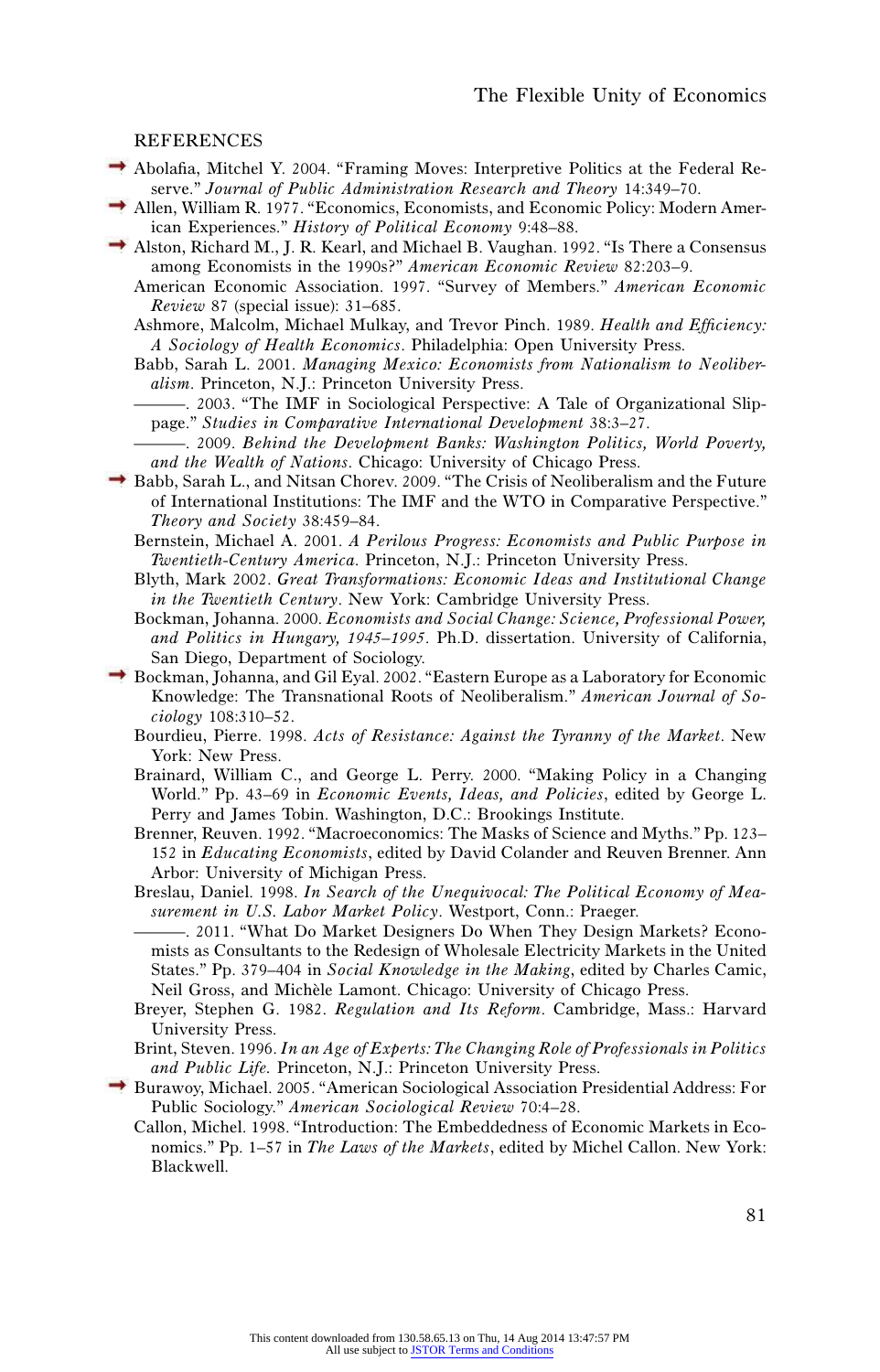-. 2007. "What Does It Mean to Say Economics Is Performative?" Pp. 311-56 in *Do Economists Make Markets? On the Performativity of Economics*, edited by Donald MacKenzie, Fabian Munesia, and Lucia Siu. Princeton, N.J.: Princeton University Press.

———. 2008. "Economic Markets and the Rise of Interactive *Agencements*: From Prosthetic Agencies to Habilitated Agencies." Pp. 29–56 in *Living in a Material World: Economic Sociology Meets Science and Technology Studies*, edited by Trevor Pinch and Richard Swedberg. Cambridge, Mass.: MIT Press.

- Caplan, Nathan, Andrea Morrison, and Russell J. Stambaugh. 1975. *The Use of Social Science Knowledge in Policy Decisions at the National Level: A Report to Respondents*. Ann Arbor, Mich.: Institute for Social Research.
- Carson, Carol S. 1975. "The History of the United States National Income and Product Accounts: The Development of an Analytic Tool." *Review of Income and Wealth* 21:153–81.

Castells, Manuel. 1996. *The Rise of the Network Society: The Information Age: Economy, Society, and Culture*, vol. 1. Cambridge, Mass.: Blackwell.

———. 2011. *Communication Power*. New York: Oxford University Press.

- Checker, Melissa. 2009. "Anthropology in the Public Sphere, 2008: Emerging Trends and Significant Impacts." *American Anthropologist* 111:162–69.
- Chwieroth, Jeffrey M. 2007*a*. "Neoliberal Economists and Capital Account Liberalization in Emerging Markets." *International Organization* 61:443–63.
- ———. 2007*b*. "Testing and Measuring the Role of Ideas: The Case of Neoliberalism in the International Monetary Fund." *International Studies Quarterly* 51:5–30. ———. 2010. *Capital Ideas: The IMF and the Rise of Financial Liberalization*. Princeton, N.J.: Princeton University Press.
	- Coats, A. W., ed. 1986. *Economists in International Agencies: An Exploratory Study*. New York: Praeger.
	- Colander, David. 2007. *The Making of an Economist, Redux*. Princeton, N.J.: Princeton University Press.
	- den Butter, Frank A. G., and Mary S. Morgan, eds. 2000. *Empirical Models and Policy-Making: Interaction and Institutions*. New York: Routledge.
	- Derthick, Martha, and Paul J. Quirk. 1985. *The Politics of Deregulation*. Washington, D.C.: Brookings Institution Press.
	- Dezalay, Yves, and Bryant G. Garth. 2002. *The Internationalization of Palace Wars: Lawyers, Economists, and the Contest to Transform Latin American States*. Chicago: University of Chicago Press.
- DiMaggio, Paul J., and Walter W. Powell. 1983. "The Iron Cage Revisited: Institutional Isomorphism and Collective Rationality in Organizational Fields." *American Sociological Review* 48:147–60.
	- Edison, Hali J., and Jaime Marquez. 2000. "US Monetary Policy and Econometric Modeling: Tales from the FOMC Transcripts, 1984–1991." Pp. 187–205 in *Empirical Models and Policy-Making: Interaction and Institutions*, edited by Frank A. G. den Butter and Mary S. Morgan. New York: Routledge.
	- England, Paula. 2003. "Separative and Soluble Selves: Dichotomous Thinking in Economics." Pp. 33–60 in *Feminist Economics Today: Beyond Economic Man*, edited by Marianne A. Ferber and Julie A. Nelson. Chicago: University of Chicago Press.
- Enthoven, Alain C. 1963. "Economic Analysis in the Department of Defense." *American Economic Review* 53:413–23.
- Epstein, Steven. 1995. "The Construction of Lay Expertise: AIDS Activism and the Forging of Credibility in the Reform of Clinical Trials." *Science, Technology, and Human Values* 20:408–37.
- Espeland, Wendy Nelson, and Mitchell L. Stevens. 1998. "Commensuration as a Social Process." *Annual Review of Sociology* 24:313–43.

82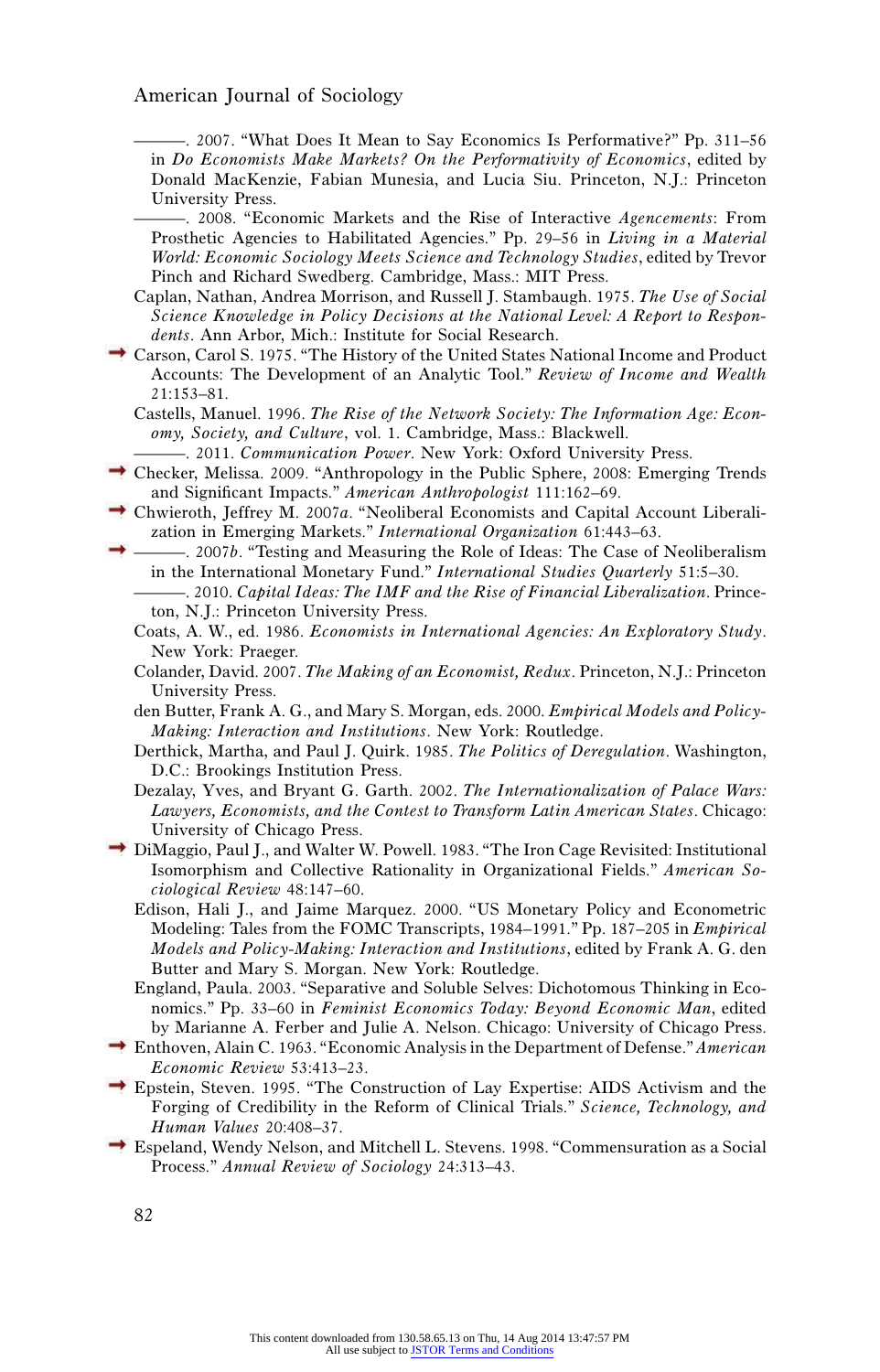Evans, Robert. 1999. *Macroeconomic Forecasting: A Sociological Appraisal*. New York: Routledge.

- Faulhaber, Gerald R., and William J. Baumol. 1988. "Economists as Innovators: Practical Products of Theoretical Research." *Journal of Economic Literature* 26:577–600.
- Feldman, Martha S., and James G. March. 1981. "Information in Organizations as Signal and Symbol." *Administrative Science Quarterly* 26:171–86.
	- Ferguson, James. 1994. *The Anti-politics Machine: "Development," Depoliticization, and Bureaucratic Power in Lesotho*. Minneapolis: University of Minnesota Press.
	- Fine, Ben. 1998. "The Triumph of Economics; or, 'Rationality' Can Be Dangerous to Your Reasoning." Pp. 49–74 in *Virtualism: A New Political Economy*, edited by James G. Carrier and Daniel Miller. New York: Berg.
	- Fleck, Ludwik. 1979. *Genesis and Development of a Scientific Fact*. Chicago: University of Chicago Press.
- Fourcade, Marion. 2006. "The Construction of a Global Profession: The Transnationalization of Economics." *American Journal of Sociology* 112:145–94.
	- ———. 2009. *Economists and Societies: Discipline and Profession in the United States, Britain, and France, 1890s to 1990s*. Princeton, N.J.: Princeton University Press.
- Fourcade-Gourinchas, Marion. 2001. "Politics, Institutional Structures, and the Rise of Economics: A Comparative Study." *Theory and Society* 30:397–447.
- Fourcade-Gourinchas, Marion, and Sarah L. Babb. 2002. "The Rebirth of the Liberal Creed: Paths to Neoliberalism in Four Countries." *American Journal of Sociology* 108:533–79.
- Friedman, Milton. 1986. "Economists and Economic Policy." *Economic Inquiry* 24: 1–10.
	- Fuchs, Victor R., Alan B. Krueger, and James M. Poterba. 1997. *Why Do Economists Disagree about Policy? The Roles of Beliefs about Parameters and Values*. NBER Working Paper no. 6151. National Bureau of Economic Research, Cambridge, Mass.
- Fuller, Dan, and Doris Geide-Stevenson. 2003. "Consensus among Economists: Revisited." *Journal of Economic Education* 34:369–87.
	- Fuller, Steve. 2000. *The Governance of Science*. Philadelphia: Open University Press.
	- Funtowicz, Silvio O., and Jerome R. Ravetz. 1992. "Three Types of Risk Assessment and the Emergence of Post-Normal Science." Pp. 251–73 in *Social Theories of Risk*, edited by Sheldon Krimsky and Dominic Golding. Westport, Conn.: Praeger.
	- Galbraith, James K. 1988. "The Grammar of Political Economy." Pp. 221–39 in *The Consequences of Economic Rhetoric*, edited by Arjo Klamer, Donald N. McCloskey, and Robert M. Solow. New York: Cambridge University Press.
	- Galison, Peter. 1997. *Image and Logic: A Material Culture of Microphysics*. Chicago: University of Chicago Press.
	- Gieryn, Thomas F. 1999. *Cultural Boundaries of Science: Credibility on the Line*. Chicago: University of Chicago Press.
	- Goldman, Michael. 2005. *Imperial Nature: The World Bank and Struggles for Social Justice in the Age of Globalization*. New Haven, Conn.: Yale University Press.
	- Guala, Francesco. 2007. "How to Do Things with Experimental Economics." Pp. 128– 62 in *Do Economists Make Markets? On the Performativity of Economics*, edited by Donald MacKenzie, Fabian Munesia, and Lucia Siu. Princeton, N.J.: Princeton University Press.
	- Guillén, Mauro F., Randall Collins, Paula England, and Marshall Meyer. 2002. "The Revival of Economic Sociology." Pp. 1–32 in *Economic Sociology: Developments in* an Emerging Field, edited by Mauro F. Guillén, Randall Collins, Paula England, and Marshall Meyer. New York: Russell Sage.
	- Hall, Peter. 1992. "The Movement from Keynesianism to Monetarism: Institutional Analysis and British Economic Policy in the 1970s." Pp. 90–113 in *Structuring Politics*, edited by Sven Steinmo, Kathleen Thelen, and Frank Longstreth. New York: Cambridge University Press.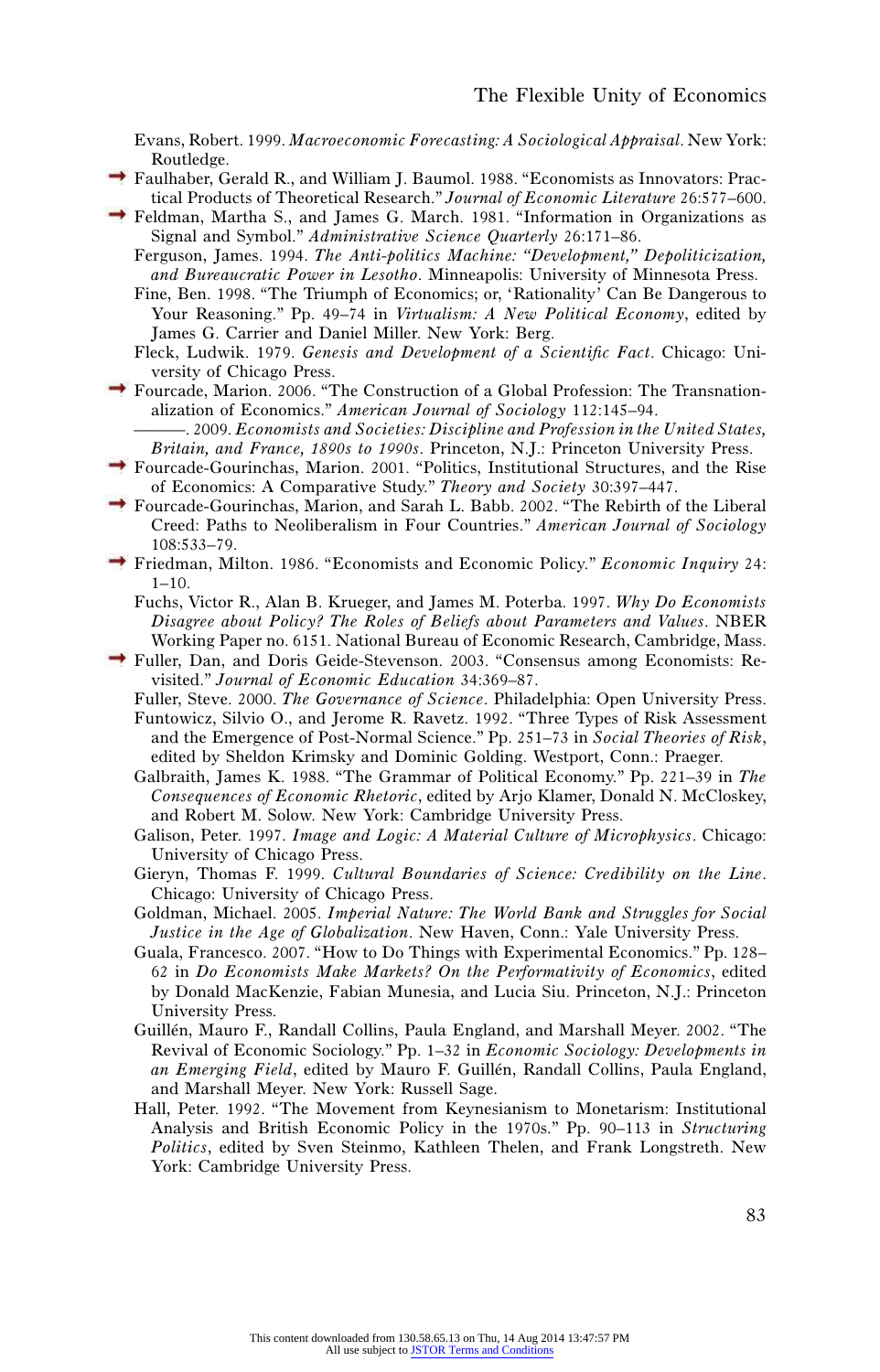- Hamermesh, D. S. 1982. "The Interaction between Research and Policy: The Case of Unemployment Insurance." *American Economic Review* 72:237–41.
- Hamilton, Lee H. 1992. "Economists as Public Policy Advisers." *Journal of Economic Perspectives* 6:61–64.
- Hansen, Lars Peter, and James J. Heckman. 1996. "The Empirical Foundations of Calibration." *Journal of Economic Perspectives* 10:87–104.
	- Harper, Richard. 2000. "The Social Organization of the IMF's Mission Work: An Examination of International Auditing." Pp. 21–53 in *Audit Cultures: Anthropological Studies in Accountability, Ethics, and the Academy*, edited by Marilyn Strathern. New York: Routledge.
	- Harvey, David. 2005. *A Brief History of Neoliberalism*. New York: Oxford University Press.
- Haucap, Justus, and Tobias Just. 2010. "Not Guilty? Another Look at the Nature and Nurture of Economics Students." *European Journal of Law and Economics* 29:239- 54.
	- Hausman, Daniel M. 1992. *The Inexact and Separate Science of Economics*. New York: Cambridge University Press.
	- Held, David, Anthony McGrew, David Goldblatt, and Jonathan Perraton. 1999. *Global Transformations: Politics, Economics, and Culture*. Stanford, Calif.: Stanford University Press.
- Jasanoff, Sheila. 2003. "Technologies of Humility: Citizen Participation in Governing Science." *Minerva* 41:223–44.
	- Kaletsky, Anatole. 2009. "Economists Are the Forgotten Guilty Men." *London Times*, February 5.
	- Kanth, Rajani. 1999. "Against Eurocentered Epistemologies: A Critique of Science, Realism, and Economics." Pp. 187–208 in *Critical Realism in Economics: Development and Debate*, edited by Steven Fleetwood. London: Routledge.
- $\rightarrow$  Kearl, J. R., Clayne L. Pope, Gordon C. Whiting, and Larry T. Wimmer. 1979. "What Economists Think: A Confusion of Economists?" *American Economic Review* 69: 28–37.
	- Keynes, John Maynard. 1953. *The General Theory of Employment, Interest, and Money*. Orlando, Fla.: Harvest/HBJ.
	- Klamer, Arjo. 1984. *Conversations with Economists: New Classical Economists and Opponents Speak Out on the Current Controversy in Macroeconomics*. Totowa, N.J.: Rowman & Allanheld.
	- Klamer, Arjo, and David Colander. 1990. *The Making of an Economist*. Boulder, Colo.: Westview.
	- Klamer, Arjo, and Jennifer Meehan. 1999. "The Crowding Out of Academic Economics: The Case of NAFTA." Pp. 65–85 in *What Do Economists Know? New Economics of Knowledge*, edited by Robert F. Garnett Jr. New York: Routledge.
	- Knorr-Cetina, Karin D. 1999. *Epistemic Cultures: How the Sciences Make Knowledge*. Cambridge, Mass.: Harvard University Press.
	- Krugman, Paul. 2009. "How Did Economists Get It So Wrong?" *New York Times*, September 2.
	- Laclau, Ernesto, and Chantal Mouffe. 1985. *Hegemony and Socialist Strategy: Towards a Radical Democratic Politics*. New York: Verso.
- Lawn, Philip A. 2003. "A Theoretical Foundation to Support the Index of Sustainable Economic Welfare (ISEW), Genuine Progress Indicator (GPI), and Other Related Indexes." *Ecological Economics* 44:105–18.
- $\rightarrow$  Lebaron, Frédéric. 2001. "Economists and the Economic Order: The Field of Economists and the Field of Power in France." *European Societies* 3:91–110.
	- Leydesdorff, Loet, and Henry Etkowitz. 1996. "Emergence of a Triple Helix of University-Industry-Government Relations." *Science and Public Policy* 23:279–86.
	- Lukes, Steven. 2005. *Power: A Radical View*, 2d ed. Basingstoke: Palgrave MacMillan.

84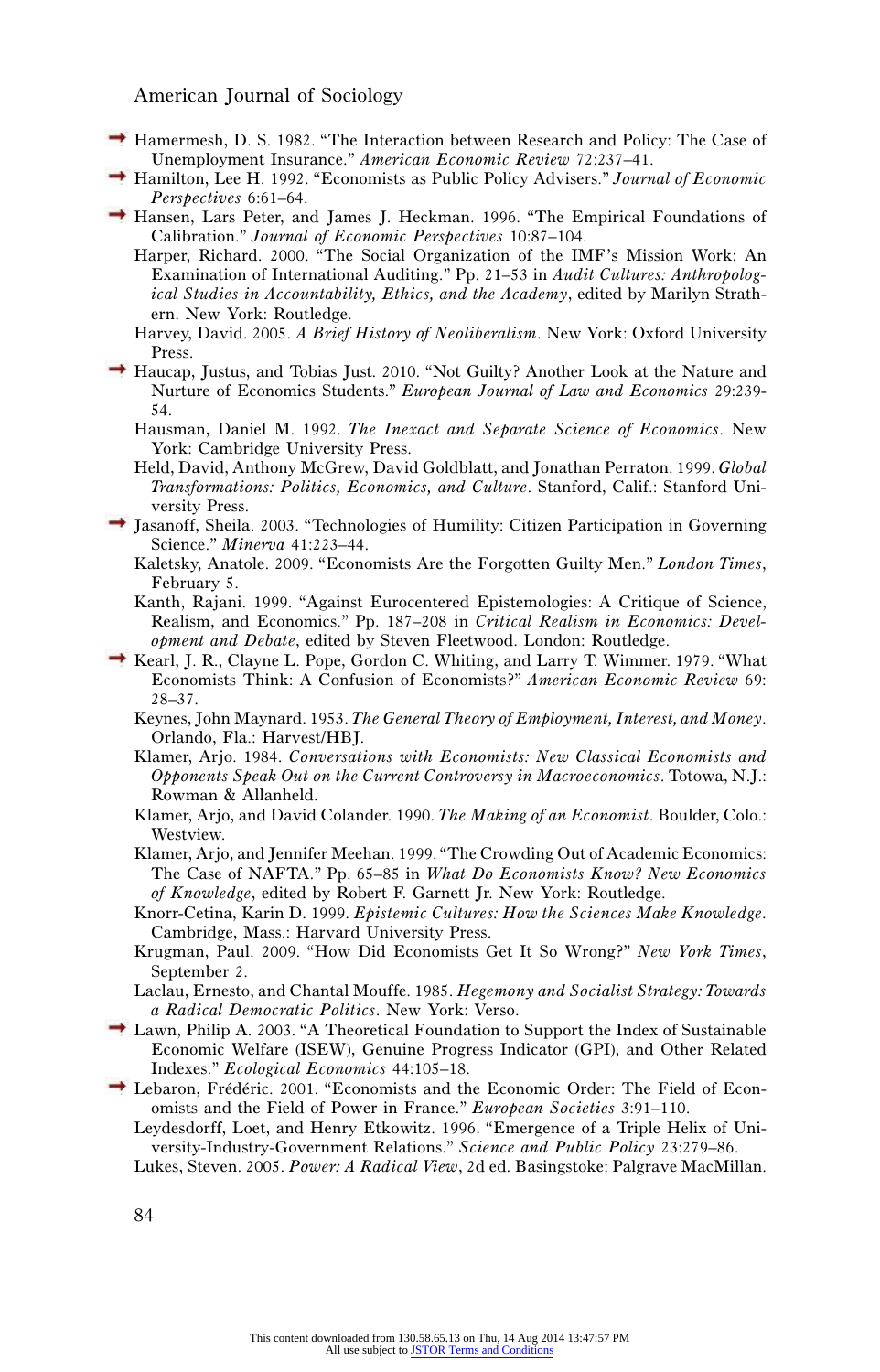- MacKenzie, Donald. 2007. "Is Economics Performative? Option Theory and the Construction of Derivatives Markets." Pp. 54–86 in *Do Economists Make Markets? On the Performativity of Economics*, edited by Donald MacKenzie, Fabian Munesia, and Lucia Siu. Princeton, N.J.: Princeton University Press.
- MacKenzie, Donald, and Yuval Millo. 2003. "Constructing a Market, Performing Theory: The Historical Sociology of a Financial Derivatives Exchange." *American Journal of Sociology* 109 (1):107–45.
	- Magnus, Jan R., and Mary S. Morgan. 1999. *Methodology and Tacit Knowledge: Two Experiments in Econometrics*. Hoboken, N.J.: Wiley.
- Mankiw, N. Gregory. 2006. "The Macroeconomist as Scientist and Engineer." *Journal of Economic Perspectives* 20:29–46.
- $\rightarrow$  Markoff, John, and Verónica Montecinos. 1993. "The Ubiquitous Rise of Economists." *Journal of Public Policy* 13:37–68.
	- Marx, Karl. 1977. *Capital: A Critique of Political Economy*, vol. 1. New York: Vintage. Mayer, Thomas. 1993. *Truth versus Precision in Economics*. Brookfield, Vt.: Elgar.
	- McCloskey, Dierdre N. 1994. *Knowledge and Persuasion in Economics*. New York: Cambridge University Press.

———. 1996. *The Vices of Economists—The Virtues of the Bourgeoisie*. Amsterdam: Amsterdam University Press.

- Meyer, John W., and Brian Rowan. 1977. "Institutionalized Organizations: Formal Structure as Myth and Ceremony." *American Journal of Sociology* 83:340–63.
	- Miller, Daniel. 1998. "Conclusion: A Theory of Virtualism." Pp. 187–215 in *Virtualism: A New Political Economy*, edited by James G. Carrier and Daniel Miller. New York: Berg.
	- Minarik, Joseph J. 1989. "How Tax Reform Came About." Pp. 141–55 in *The Spread of Economic Ideas*, edited by David C. Colander and A. W. Coats. New York: Cambridge University Press.
	- Mirowski, Philip. 2011. *Science-Mart: Privatizing American Science*. Cambridge, Mass.: Harvard University Press.
	- Mirowski, Philip, and Edward Nik-Khah. 2007. "Markets Made Flesh: Performativity, and a Problem in Science Studies, Augmented with Consideration of the FCC Auctions." Pp. 190–224 in *Do Economists Make Markets? On the Performativity of Economics*, edited by Donald MacKenzie, Fabian Munesia, and Lucia Siu. Princeton, N.J.: Princeton University Press.

-. 2008. "Command Performance: Exploring What STS Thinks It Takes to Build a Market." Pp. 89–128 in *Living in a Material World: Economic Sociology Meets Science and Technology Studies*, edited by Trevor Pinch and Richard Swedberg. Cambridge, Mass.: MIT Press.

Mitchell, Timothy. 2002. *Rule of Experts: Egypt, Techno-Politics, Modernity*. Berkeley and Los Angeles: University of California Press.

-. 2005. "Economists and the Economy in the Twentieth Century." Pp. 126-41 in *The Politics of Method in the Human Sciences: Positivism and Its Epistemological Others*, edited by George Steinmetz. Durham, N.C.: Duke University Press.

- Montecinos, Verónica. 1998. *Economists, Politics and the State: Chile, 1958–1994*. West Lafayette, Ind.: Purdue University Press.
- Montecinos, Verónica, John Markoff, and Maria José Álvarez-Rivadulla. 2009. "Economists in the Americas: Convergence, Divergence, and Connection." Pp. 1–62 in *Economists in the Americas*, edited by Verónica Montecinos, and John Markoff. Northampton, Mass.: Elgar.
- Nelkin, Dorothy. 1975. "The Political Impact of Technical Expertise." *Social Studies of Science* 5:35–54.
- $\rightarrow$  Nelson, Robert H. 1987. "The Economics Profession and the Making of Public Policy." *Journal of Economic Literature* 25:49–91.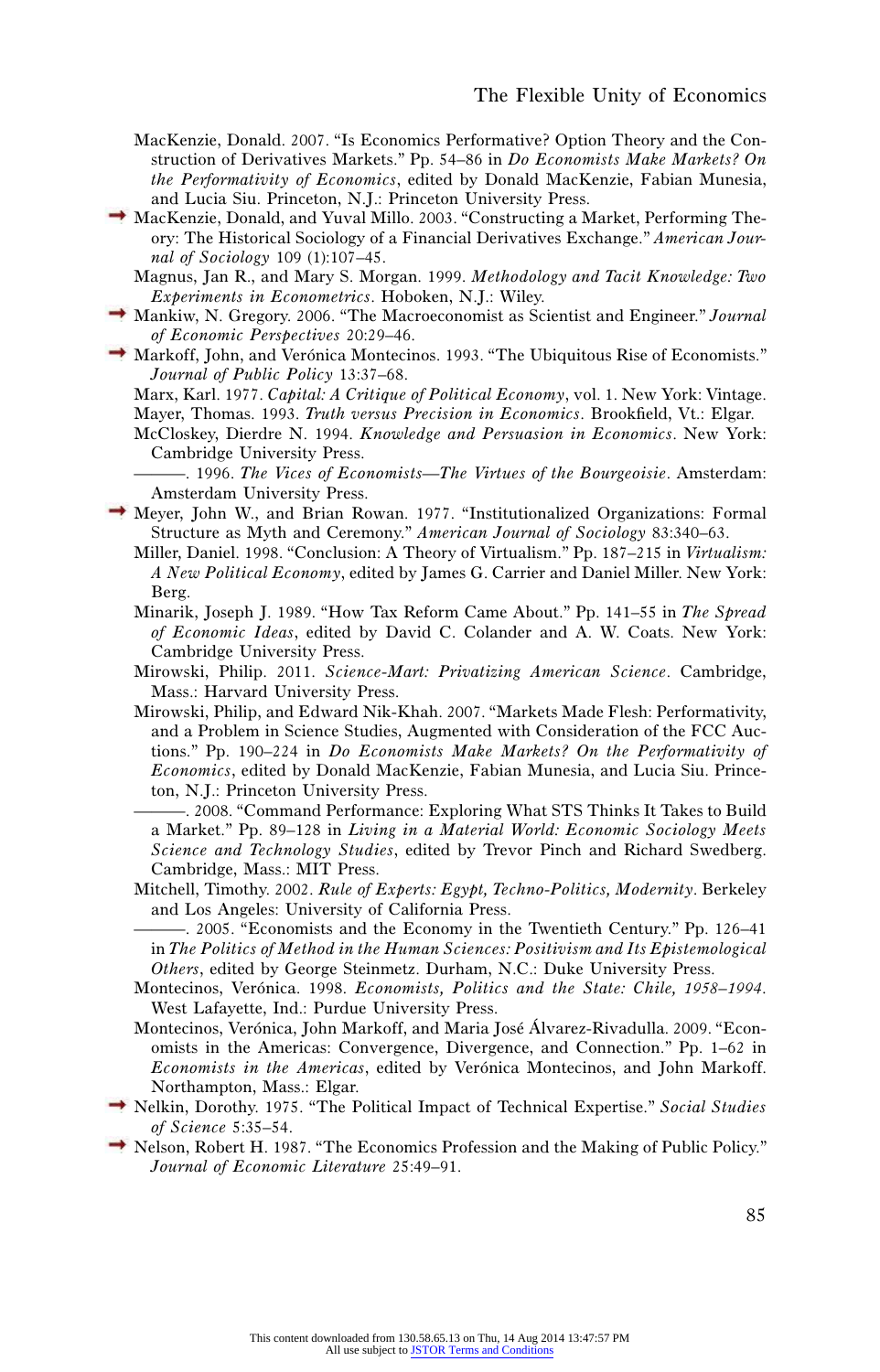- Nowotny, Helga. 2007. "How Many Policy Rooms Are There?" Evidence-Based and Other Kinds of Science Policies." *Science, Technology, and Human Values* 32:479–90.
	- Nowotny, Helga, Peter Scott, and Michael Gibbons. 2001. *Re-thinking Science: Knowledge and the Public in an Age of Uncertainty*. Cambridge: Polity.
	- NSF (National Science Foundation, Division of Science Resources Statistics). 1997. *Characteristics of Doctoral Scientists and Engineers in the United States, 1995*. Working paper no. 97–319. National Science Foundation, Arlington, Va.
	- ———. 2009. *Characteristics of Doctoral Scientists and Engineers in the United States, 2006*. Working paper no. 09–317. National Science Foundation, Arlington, Va.
	- Parsons, Wayne. 1989. *The Power of the Financial Press*. New Brunswick, N.J.: Rutgers University Press.
- $\rightarrow$  Plesner, Ursula. 2011. "Studying Sideways: Displacing the Problem of Power in Research Interviews with Sociologists and Journalists." *Qualitative Inquiry* 17 (6): 471– 82.
	- Polanyi, Karl. 2001. *The Great Transformation: The Political and Economic Origins of Our Time*, 2d ed. Boston: Beacon.
	- Polanyi, Michael. 1946. *Science, Faith, and Society*. Chicago: University of Chicago Press.
	- Porter, Theodore M. 1995. *Trust in Numbers: The Pursuit of Objectivity in Science and Public Life*. Princeton, N.J.: Princeton University Press.
	- Prasad, Monica. 2006. *The Politics of Free Markets: The Rise of Neoliberal Economic Policies in Britain, France, Germany, and the United States*. Chicago: University of Chicago Press.
- Reay, Michael. 2007*a*. "Academic Knowledge and Expert Authority in American Economics." *Sociological Perspectives* 50:101–29.
	- ———. 2007*b*. "Using Autobiographical Statements to Investigate the Identity of American Economists." Pp. 134–53 in *Economists' Lives: Biography and Autobiography in the History of Economics*, edited by E. Roy Weintraub and Evelyn L. Forget. Durham, N.C.: Duke University Press.
- Rose, Nikolas. 1992. "Engineering the Human Soul: Analyzing Psychological Expertise." *Science in Context* 5:351–69.
- Rose, Nikolas, and Peter Miller. 2010. "Political Power beyond the State: Problematics of Government." *British Journal of Sociology* 61:271–303.
- $\rightarrow$  Samuels, Warren J. 1980. "Economics as a Science and Its Relation to Policy: The Example of Free Trade." *Journal of Economic Issues* 14:163–85. Samuelson, Paul, and William Nordhaus. 2009. *Economics*, 19th ed. New York: Mc-
- Graw-Hill.
- Sawhill, Isabel V. 1995. "The Economist vs. Madmen in Authority." *Journal of Economic Perspectives* 9:3–13.
- Scott, Loren C., and Peter M. Mitias. 1996. "Trends in Rankings of Economics Departments in the U.S.: An Update." *Economic Inquiry* 36:378–400.
	- Scott-Cato, Molly. 2009. *Green Economics: An Introduction to Theory, Policy and Practice*. Sterling, Va.: Earthscan.
	- Simon, Carl P., and Lawrence Blume. 1994. *Mathematics for Economists*. New York: Norton.
- Sims, Christopher A. 1996. "Macroeconomics and Methodology." *Journal of Economic Perspectives* 10:105–20.
	- Slaughter, Sheila, and Gary Rhoades. 2004. *Academic Capitalism: Politics, Policies, and the Entrepreneurial University*. Baltimore: Johns Hopkins University Press.
	- Starr, Susan Leigh, and James R. Griesemer. 1989. "Institutional Ecology, 'Translations' and Boundary Objects: Amateurs and Professionals in Berkeley's Museum of Vertebrate Zoology, 1907–1939." *Social Studies of Science* 19:387–420.
	- Stehr, Nico. 1992. *Practical Knowledge: Applying the Social Sciences*. Newbury Park, Calif.: Sage.

86